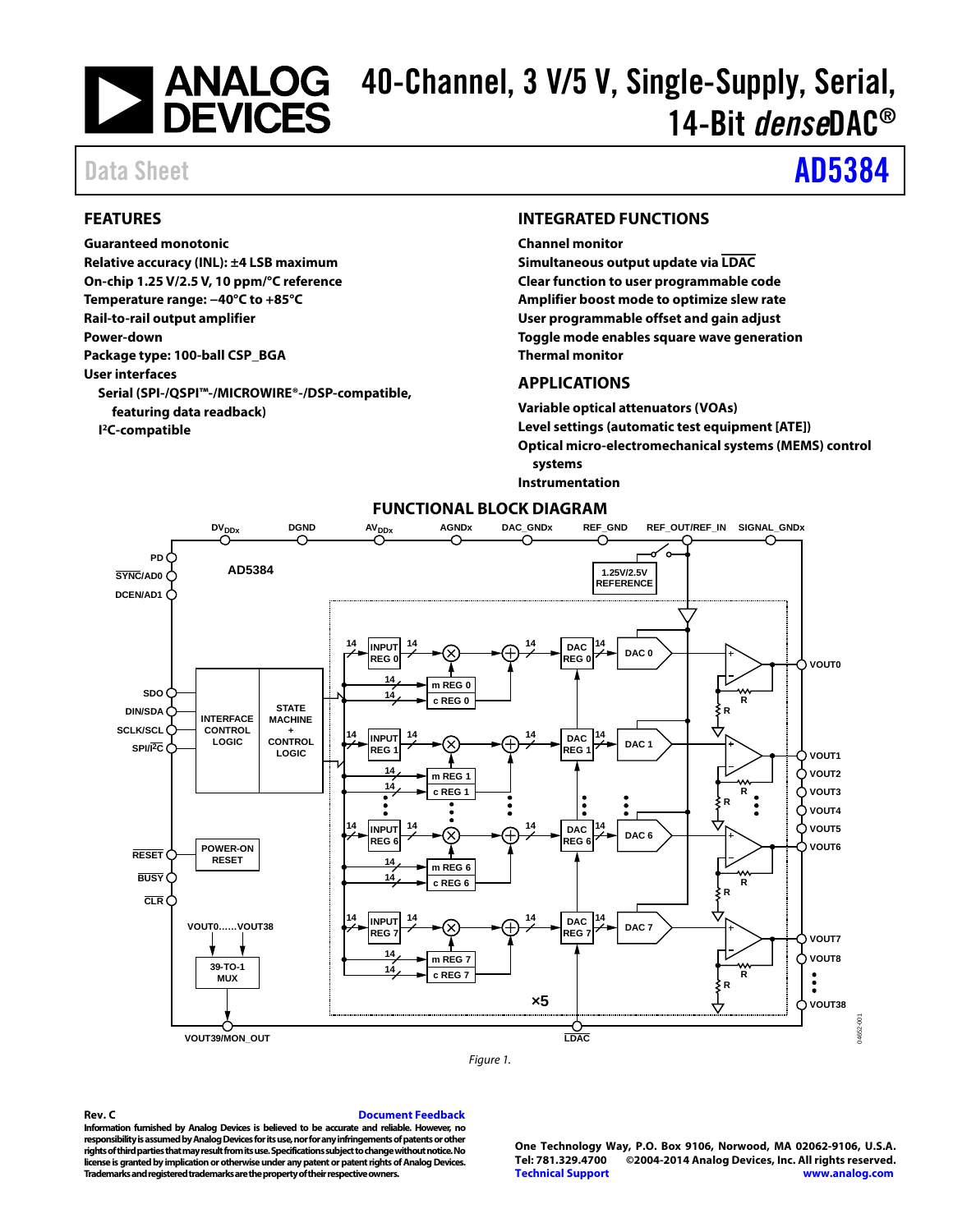# TABLE OF CONTENTS

| Pin Configuration and Function Descriptions 11 |  |
|------------------------------------------------|--|
|                                                |  |
|                                                |  |
|                                                |  |
|                                                |  |
|                                                |  |
| On-Chip Special Function Registers (SFR)  20   |  |
|                                                |  |
|                                                |  |
|                                                |  |

# <span id="page-1-0"></span>**REVISION HISTORY**

### **6/14—Rev. B to Rev. C**

Changed 100-Lead Package to 100-Ball Package ......Throughout Added Power Supply Sequencing Section and Figure 30 through Figure 33; Renumbered Sequentially ........................................... 29

# **1/14—Rev. A to Rev. B**

| Changed DVDD to DV <sub>DDX</sub> , AVDD to AV <sub>DDx</sub> , AGND to AGND <sub>X</sub> , |
|---------------------------------------------------------------------------------------------|
| VOUT to VOUTx, REFIN TO REF_IN, REFOUT to REF_OUT,                                          |
| SCLK to SCLK/SCL, DAC GND to DAC_GND, SIGNAL GND                                            |
| to SIGNAL_GND, REFGND to REF_GND, SYNC/AD 0 to                                              |
| SYNC/AD0, DCEN/AD 1 to DCEN/AD1,                                                            |
|                                                                                             |
|                                                                                             |
| Deleted Table 1 and Table 2; Renumbered Sequentially  3                                     |
|                                                                                             |
| Changed $AV_{DD} = 2.7 V$ to 3.6 V to $AV_{DD} = 4.5 V$ to 5.5 V,                           |
|                                                                                             |
|                                                                                             |
| Deleted AD5384-3 Specifications Section and Table 5  7                                      |
|                                                                                             |
| Deleted AC Characteristics Section and Table 6 9                                            |
|                                                                                             |
| Changes to Absolute Maximum Ratings Section and Table 5 10                                  |
|                                                                                             |
|                                                                                             |

| DSP-, SPI-, Microwire-Compatible Serial Interface 24 |  |
|------------------------------------------------------|--|
|                                                      |  |
|                                                      |  |
|                                                      |  |
|                                                      |  |
|                                                      |  |
|                                                      |  |
|                                                      |  |
| AD5384 in a MEMS-Based Optical Switch  31            |  |
|                                                      |  |
|                                                      |  |
|                                                      |  |

| Changes to Figure 9, Figure 10, and Figure 12  15             |  |
|---------------------------------------------------------------|--|
| Changes to Figure 14, Figure 15, Figure 16, and Figure 18 16  |  |
|                                                               |  |
|                                                               |  |
| Deleted Figure 11; Renumbered Sequentially  18                |  |
|                                                               |  |
|                                                               |  |
|                                                               |  |
|                                                               |  |
| Changes to Reset Function Section, Asynchronous Clear         |  |
| Function Section, and Power-On Reset Section  23              |  |
|                                                               |  |
| Deleted Microprocessor Interfacing Section, AD5384 to         |  |
| MC68HC11 Section, Figure 32, AD5384 to PIC16C6x/7x            |  |
| Section, Figure 33, AD5384 to 8051 Section, Figure 34, AD5384 |  |
| to ADSP-2101/ADSP-2103 Section, and Figure 35  31             |  |
|                                                               |  |
|                                                               |  |

### **10/04—Rev. 0 to Rev. A**

**7/04—Revision 0: Initial Version**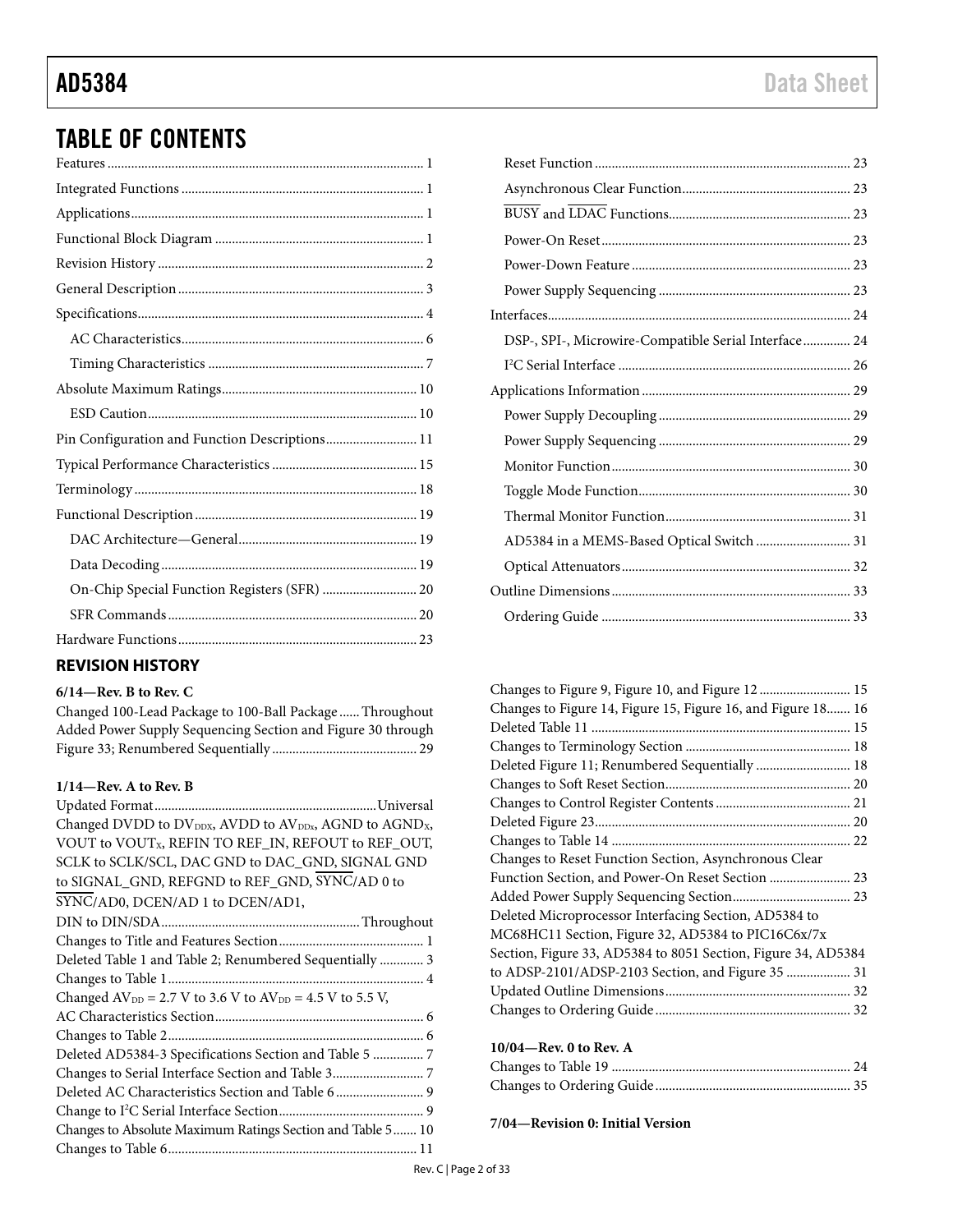# <span id="page-2-0"></span>GENERAL DESCRIPTION

The [AD5384](http://www.analog.com/AD5384?doc=AD5384.pdf) is a complete single-supply, 40-channel, 14-bit digital-to-analog converter (DAC) available in a 100-ball CSP\_BGA package. All 40 channels have an on-chip output amplifier with rail-to-rail operation. The [AD5384](http://www.analog.com/AD5384?doc=AD5384.pdf) includes an internal 1.25 V/2.5 V, 10 ppm/°C reference, an on-chip channel monitor function that multiplexes the analog outputs to a common MON\_OUT pin for external monitoring, and an output amplifier boost mode that allows the amplifier slew rate to be optimized. The [AD5384](http://www.analog.com/AD5384?doc=AD5384.pdf) contains a serial interface compatible with SPI, QSPI, MICROWIRE, and DSP interface standards with

interface speeds in excess of 30 MHz and an I<sup>2</sup>C-compatible interface supporting 400 kHz data transfer rate. An input register followed by a DAC register provides double buffering, allowing the DAC outputs to be updated independently or simultaneously, using the  $\overline{\text{LDAC}}$  input. Each channel has a programmable gain and offset adjust register letting the user fully calibrate any DAC channel. Power consumption is typically 0.25 mA per channel with boost mode off.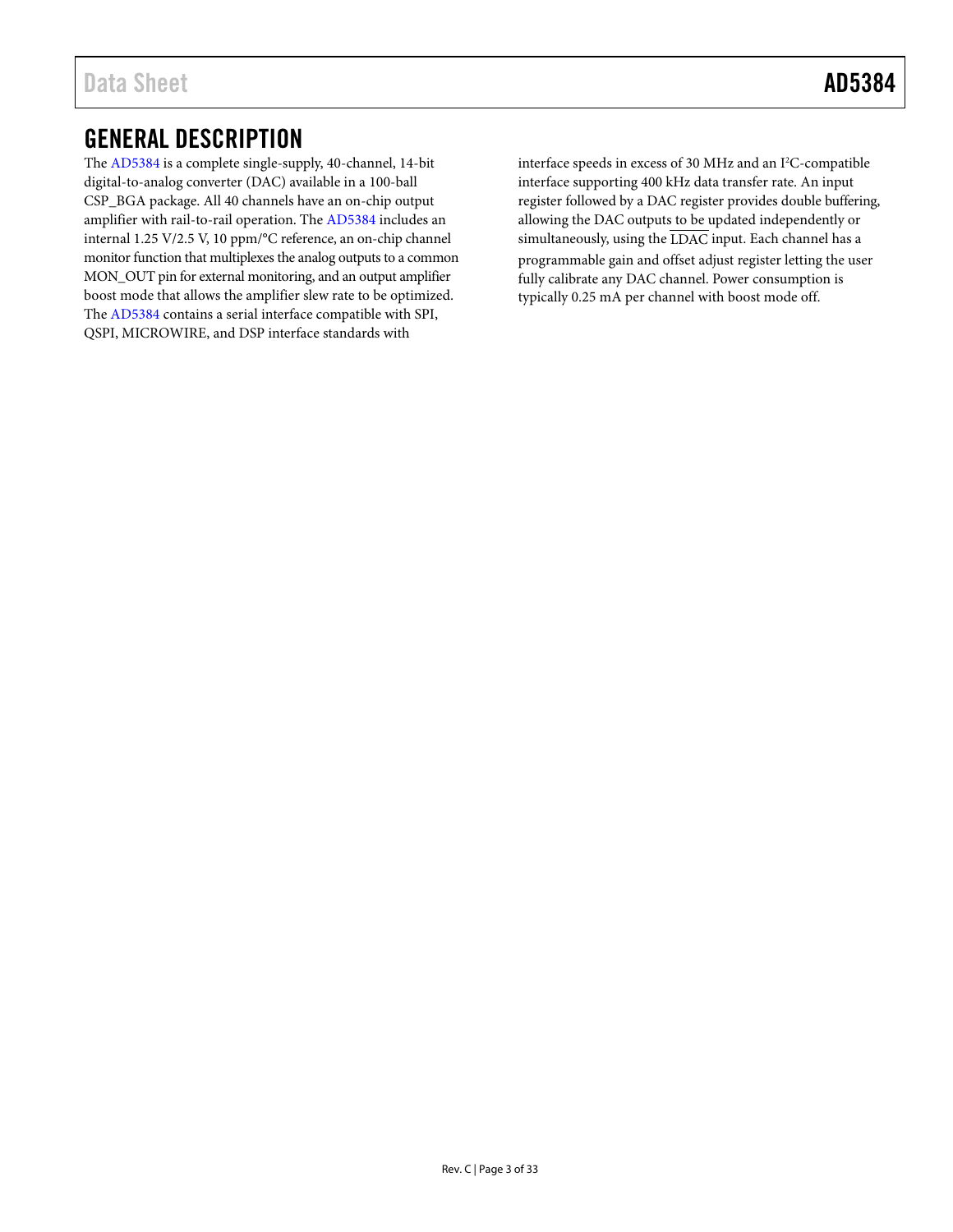# <span id="page-3-0"></span>**SPECIFICATIONS**

 $AV_{\text{DDx}} = 4.5 \text{ V}$  to 5.5 V;  $DV_{\text{DDx}} = 2.7 \text{ V}$  to 5.5 V,  $AGNDx = DGND = 0$  V; external REF\_IN = 2.5 V; all specifications  $T_{\text{MIN}}$  to  $T_{\text{MAX}}$ , unless otherwise noted. Th[e AD5384](http://www.analog.com/AD5384?doc=AD5384.pdf) is calibrated using an external 2.5 V reference. Temperature range−40°C to +85°C.

| Table 1.                                                          |       |                |                  |             |                                                                      |
|-------------------------------------------------------------------|-------|----------------|------------------|-------------|----------------------------------------------------------------------|
| <b>Parameter</b>                                                  | Min   | <b>Typ</b>     | <b>Max</b>       | Unit        | <b>Test Conditions/Comments</b>                                      |
| <b>ACCURACY</b>                                                   |       |                |                  |             |                                                                      |
| Resolution                                                        |       | 14             |                  | <b>Bits</b> |                                                                      |
| Relative Accuracy <sup>1</sup> (INL)                              |       |                | ±4               | <b>LSB</b>  | ±1 LSB typical                                                       |
| <b>Differential Nonlinearity (DNL)</b>                            | $-1$  |                | $+2$             | <b>LSB</b>  | Guaranteed monotonic by design                                       |
|                                                                   |       |                |                  |             | over temperature                                                     |
| Zero-Scale Error                                                  |       |                | 4                | mV          |                                                                      |
| <b>Offset Error</b>                                               |       |                | ±4               | mV          | Measured at Code 32 in the linear region                             |
| Offset Error Temperature Coefficient                              |       | ±5             |                  | $\mu V$ /°C |                                                                      |
| <b>Gain Error</b>                                                 |       |                | $\pm 0.05$       | % FSR       | At 25°C                                                              |
|                                                                   |       |                | $\pm 0.06$       | % FSR       | <b>TMIN to TMAX</b>                                                  |
| Gain Temperature Coefficient <sup>2</sup>                         |       | $\overline{2}$ |                  | ppm FSR/°C  |                                                                      |
| DC Crosstalk <sup>2</sup>                                         |       |                | 1                | <b>LSB</b>  |                                                                      |
| REFERENCE INPUT/OUTPUT                                            |       |                |                  |             |                                                                      |
| Reference Input <sup>2</sup>                                      |       |                |                  |             |                                                                      |
| Reference Input Voltage                                           |       | 2.5            |                  | V           | ±1% for specified performance,                                       |
|                                                                   |       |                |                  |             | $AV_{DDx} = 2 \times REF\_IN + 50$ mV                                |
| DC Input Impedance                                                | 1     |                |                  | MΩ          | Typically 100 MΩ                                                     |
| Input Current                                                     |       |                | ±1               | μA          | Typically ±30 nA                                                     |
| Reference Range                                                   | 1     |                | $V_{DD}/2$       | v           |                                                                      |
| Reference Output <sup>3</sup>                                     |       |                |                  |             | Enabled via CR10 in the AD5384 control                               |
|                                                                   |       |                |                  |             | register (CR12) and selects the output                               |
|                                                                   |       |                |                  |             | voltage                                                              |
| Output Voltage                                                    | 2.495 |                | 2.505            | V           | At ambient, $CR12 = 1$ , optimized for<br>2.5 V operation            |
|                                                                   | 1.22  |                |                  | V           | $CR12 = 0$                                                           |
|                                                                   |       |                | 1.28<br>±10      |             |                                                                      |
| Reference Temperature Coefficient <sup>2</sup>                    |       |                | ±15              | ppm         | Temperature range: 25°C to 85°C<br>Temperature range: -40°C to +85°C |
|                                                                   |       |                |                  | ppm         |                                                                      |
| Output Impedance<br>OUTPUT CHARACTERISTICS <sup>2</sup>           |       | 800            |                  | Ω           |                                                                      |
|                                                                   |       |                |                  |             |                                                                      |
| Output Voltage Range <sup>1</sup><br><b>Short-Circuit Current</b> | 0     |                | AV <sub>DD</sub> | $\vee$      |                                                                      |
|                                                                   |       |                | 40               | mA          |                                                                      |
| <b>Load Current</b>                                               |       |                | ±1               | mA          |                                                                      |
| <b>Capacitive Load Stability</b>                                  |       |                |                  |             |                                                                      |
| $R_{\perp} = \infty$                                              |       |                | 200              | pF          |                                                                      |
| $R_L = 5 k\Omega$                                                 |       |                | 1000             | pF          |                                                                      |
| DC Output Impedance                                               |       |                | 0.6              | Ω           |                                                                      |
| <b>MONITOR PIN</b>                                                |       |                |                  |             |                                                                      |
| Output Impedance                                                  |       | 1              |                  | kΩ          |                                                                      |
| Three-State Leakage Current                                       |       | 100            |                  | nA          |                                                                      |
| LOGIC INPUTS (EXCEPT SDA, SCL) <sup>2</sup>                       |       |                |                  |             | $DV_{DDx} = 2.7 V$ to 5.5 V                                          |
| Input High Voltage, VIH                                           | 2     |                |                  | V           |                                                                      |
| Input Low Voltage, VLL                                            |       |                |                  |             |                                                                      |
| $DV_{DDx}$ > 3.6 V                                                |       |                | 0.8              | V           |                                                                      |
| $DV_{DDx} \leq 3.6 V$                                             |       |                | 0.6              | $\vee$      |                                                                      |
| <b>Input Current</b>                                              |       |                | ±10              | μA          | Total for all pins; $T_A = T_{MIN}$ to $T_{MAX}$                     |
| Pin Capacitance                                                   |       |                | 10               | pF          |                                                                      |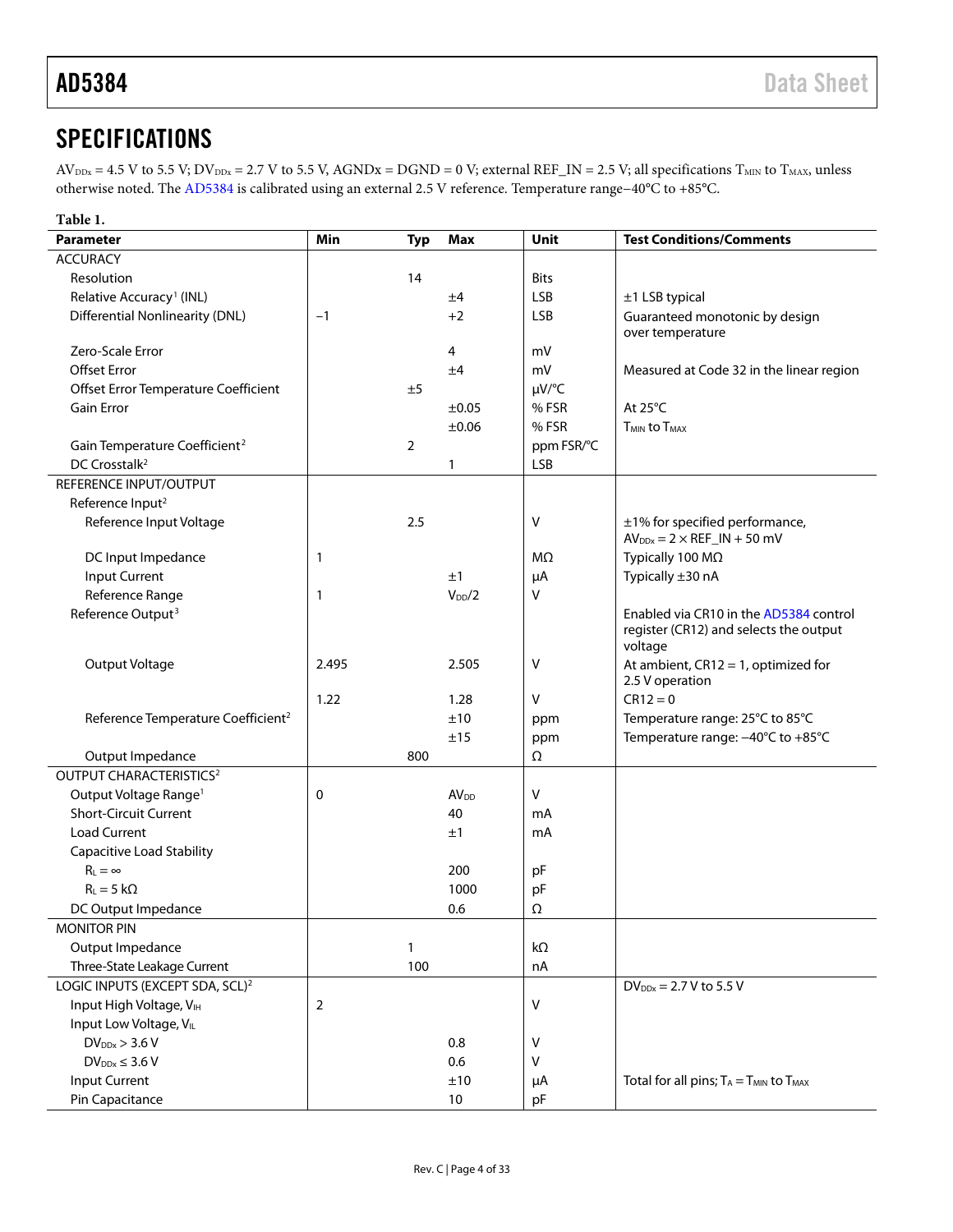# <span id="page-4-0"></span>Data Sheet **AD5384**

| <b>Parameter</b>                              | Min                    | <b>Typ</b> | <b>Max</b>           | Unit       | <b>Test Conditions/Comments</b>                               |
|-----------------------------------------------|------------------------|------------|----------------------|------------|---------------------------------------------------------------|
| LOGIC INPUTS (SDA, SCL ONLY)                  |                        |            |                      |            |                                                               |
| Input High Voltage, VIH                       | $0.7 \times DV_{DDx}$  |            |                      | v          | SMBus-compatible at DV <sub>DDx</sub> < 3.6 V                 |
| Input Low Voltage, VL                         |                        |            | $0.3 \times DV_{DN}$ | V          | SMBus-compatible at DV <sub>DDx</sub> < 3.6 V                 |
| Input Leakage Current, I <sub>IN</sub>        |                        |            | ±1                   | μA         |                                                               |
| <b>Input Hysteresis, VHYST</b>                | $0.05 \times DV_{DDx}$ |            |                      | V          |                                                               |
| Input Capacitance, CIN                        |                        | 8          |                      | pF         |                                                               |
| <b>Glitch Rejection</b>                       |                        |            | 50                   | ns         | Input filtering suppresses noise<br>spikes of less than 50 ns |
| LOGIC OUTPUTS (BUSY, SDO) <sup>2</sup>        |                        |            |                      |            |                                                               |
| Output Low Voltage, V <sub>OL</sub>           |                        |            | 0.4                  | V max      | $DV_{DDx} = 5 V \pm 10\%$ , sinking 200 µA                    |
|                                               |                        |            | 0.4                  | V max      | $DV_{DDx}$ = 2.7 V to 3.6 V, sinking 200 $\mu$ A              |
| Output High Voltage, V <sub>OH</sub>          | $DV_{DDx} - 1$         |            |                      | V min      | $DV_{DDx} = 5 V \pm 10\%$ , sourcing 200 µA                   |
|                                               | $DV_{DDx} - 0.5$       |            |                      | V min      | $DV_{DDx}$ = 2.7 V to 3.6 V, sourcing 200 $\mu$ A             |
| High Impedance Leakage Current                |                        |            | ±1                   | μA         | SDO only                                                      |
| High Impedance Output Capacitance             |                        | 5          |                      | pF         | SDO only                                                      |
| LOGIC OUTPUT (SDA) <sup>2</sup>               |                        |            |                      |            |                                                               |
| Output Low Voltage, V <sub>OL</sub>           |                        |            | 0.4                  | v          | $I_{SINK} = 3 mA$                                             |
|                                               |                        |            | 0.6                  | v          | $Isink = 6 mA$                                                |
| Three-State Leakage Current                   |                        |            | ±1                   | μA         |                                                               |
| Three-State Output Capacitance                |                        | 8          |                      | pF         |                                                               |
| POWER REQUIREMENTS                            |                        |            |                      |            |                                                               |
| AV <sub>DDx</sub>                             | 4.5                    |            | 5.5                  | v          |                                                               |
| $DV_{DN}$                                     | 2.7                    |            | 5.5                  | $\vee$     |                                                               |
| Power Supply Sensitivity <sup>2</sup>         |                        |            |                      |            |                                                               |
| $\Delta$ Midscale/ $\Delta$ AV <sub>DDx</sub> |                        | $-85$      |                      | dB         |                                                               |
| Alpp                                          |                        |            | 0.375                | mA/channel | Outputs unloaded, boost off;<br>0.25 mA per channel typical   |
|                                               |                        |            | 0.475                | mA/channel | Outputs unloaded, boost on;<br>0.325 mA per channel typical   |
| <b>D</b> I <sub>DD</sub>                      |                        |            | 1                    | mA         | $V_{IH} = DV_{DDx}$ , $V_{IL} = DGND$                         |
| Al <sub>DD</sub> (Power-Down)                 |                        |            | 20                   | μA         | Typically 100 nA                                              |
| DI <sub>DD</sub> (Power-Down)                 |                        |            | 20                   | μA         | Typically 1 µA                                                |
| Power Dissipation                             |                        |            | 80                   | mW         | Outputs unloaded, boost off,<br>$AV_{DDx} = DV_{DDx} = 5V$    |

<sup>1</sup> Accuracy guaranteed from V<sub>OUT</sub> = 10 mV to AV<sub>DD</sub>− 50 mV.<br><sup>2</sup> Guaranteed by characterization, not production tested.

<sup>3</sup> Default on th[e AD5384](http://www.analog.com/AD5384?doc=AD5384.pdf) is 2.5 V. Programmable to 1.25 V via CR12 in the AD5384 control register; operating the AD5384 with a 1.25 V reference leads to degraded accuracy specifications.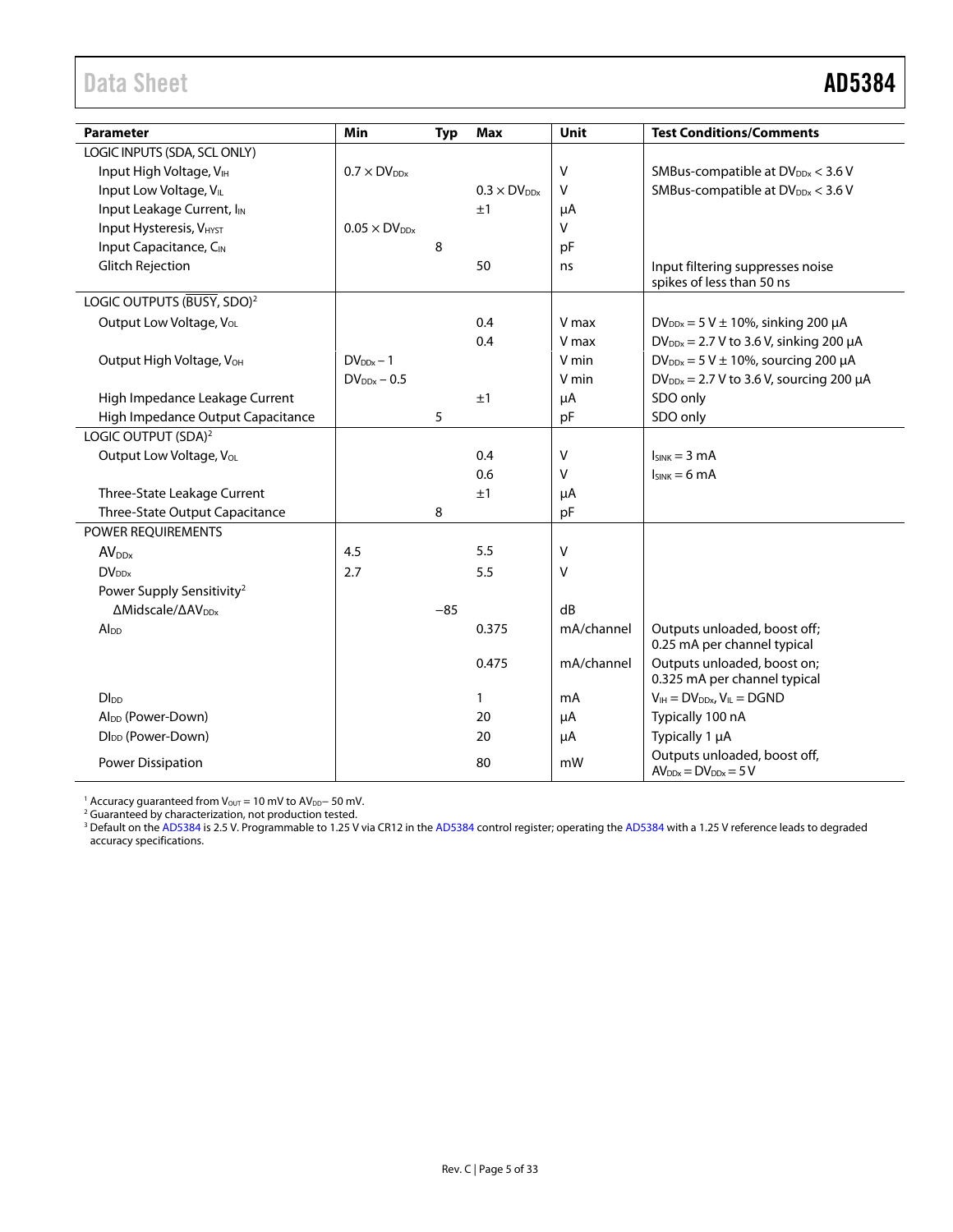# <span id="page-5-0"></span>**AC CHARACTERISTICS**

 $AV_{DDx} = 4.5 V$  to 5.5 V;  $DV_{DDx} = 2.7 V$  to 5.5 V;  $AGND_x = DGND = 0 V$ . Guaranteed by design and characterization, not production tested.

# **Table 2.**

i.

| <b>Parameter</b>                     | Min | Typ | Max | <b>Unit</b>    | <b>Test Conditions/Comments</b>                                                       |
|--------------------------------------|-----|-----|-----|----------------|---------------------------------------------------------------------------------------|
| <b>DYNAMIC PERFORMANCE</b>           |     |     |     |                |                                                                                       |
| Output Voltage Settling Time         |     |     |     |                | Boost mode off, $CR11 = 0$ , 1/4 scale to 3/4 scale change<br>settling to $\pm$ 1 LSB |
|                                      |     | 3   |     | μs             | Boost mode off, $CR11 = 0$                                                            |
|                                      |     |     | 8   | μs             | Boost mode off, $CR11 = 0$                                                            |
| Slew Rate <sup>1</sup>               |     | 1.5 |     | $V/\mu s$      | Boost mode off, $CR11 = 0$                                                            |
|                                      |     | 2.5 |     | $V/\mu s$      | Boost mode on, $CR11 = 1$                                                             |
| Digital-to-Analog Glitch Energy      |     | 12  |     | nV-sec         |                                                                                       |
| Glitch Impulse Peak Amplitude        |     | 15  |     | mV             |                                                                                       |
| Channel-to-Channel Isolation         |     | 100 |     | dB             | See the Terminology section                                                           |
| DAC-to-DAC Crosstalk                 |     |     |     | nV-sec         | See the Terminology section                                                           |
| Digital Crosstalk                    |     | 0.8 |     | nV-sec         |                                                                                       |
| Digital Feedthrough                  |     | 0.1 |     | nV-sec         | Effect of input bus activity on DAC output under test                                 |
| Output Noise 0.1 Hz to 10 Hz         |     | 15  |     | $\mu V$ p-p    | External reference, midscale loaded to DAC                                            |
|                                      |     | 40  |     | $\mu V$ p-p    | Internal reference, midscale loaded to DAC                                            |
| <b>Output Noise Spectral Density</b> |     |     |     |                |                                                                                       |
| At 1 kHz                             |     | 150 |     | $nV/\sqrt{Hz}$ |                                                                                       |
| At 10 kHz                            |     | 100 |     | $nV/\sqrt{Hz}$ |                                                                                       |

<sup>1</sup> Program the slew rate via the current boost control bit (CR11).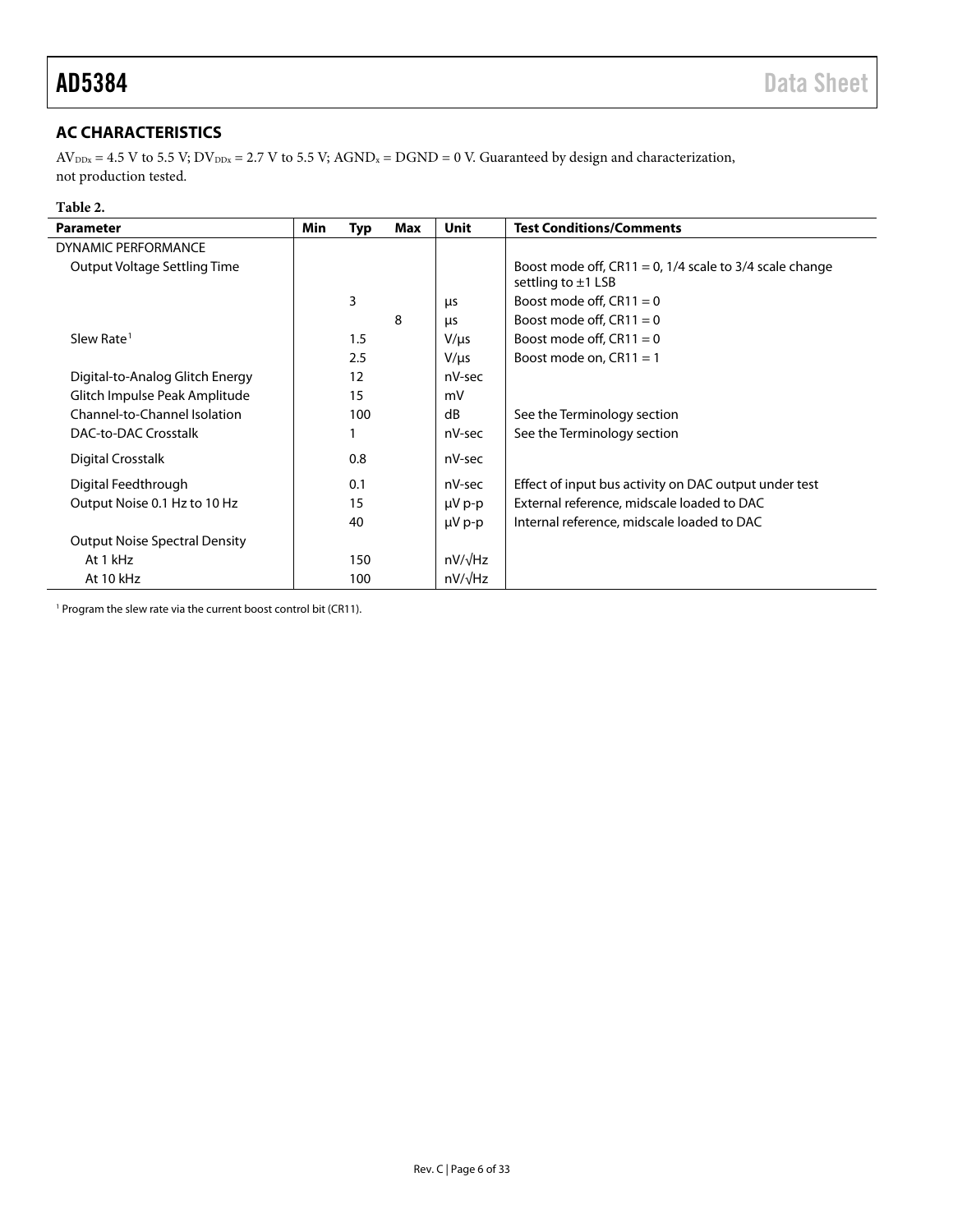# <span id="page-6-0"></span>**TIMING CHARACTERISTICS**

# *Serial Interface*

 $DV_{\text{DDx}} = 2.7 \text{ V}$  to 5.5 V;  $AV_{\text{DDx}} = 4.5 \text{ V}$  to 5.5 V;  $AGND_x = DGND = 0 \text{ V}$ ; all specifications  $T_{\text{MIN}}$  to  $T_{\text{MAX}}$ , unless otherwise noted. The [AD5384](http://www.analog.com/AD5384?doc=AD5384.pdf) must remain powered up when part of a multidevice system with a common I<sup>2</sup>C bus. Guaranteed by design and characterization, not production tested. All input signals are specified with  $t_r = t_f = 5$  ns (10% to 90% of DV<sub>DDx</sub>) and are timed from a voltage level of 1.2 V. See [Figure 2,](#page-6-1) [Figure 3,](#page-7-0) [Figure 4,](#page-7-1) an[d Figure 5.](#page-7-2)

| <b>Parameter</b>      | Min | <b>Typ</b> | <b>Max</b> | Unit | <b>Description</b>                                |
|-----------------------|-----|------------|------------|------|---------------------------------------------------|
| $t_1$                 | 33  |            |            | ns   | SCLK cycle time                                   |
| t <sub>2</sub>        | 13  |            |            | ns   | SCLK high time                                    |
| $t_3$                 | 13  |            |            | ns   | <b>SCLK</b> low time                              |
| t4                    | 13  |            |            | ns   | SYNC falling edge to SCLK falling edge setup time |
| $t_5$ <sup>1</sup>    | 13  |            |            | ns   | 24th SCLK falling edge to SYNC falling edge       |
| $t6$ <sup>1</sup>     | 33  |            |            | ns   | Minimum SYNC low time                             |
| t <sub>7</sub>        | 10  |            |            | ns   | Minimum SYNC high time                            |
| $t_{7A}$              | 140 |            |            | ns   | Minimum SYNC high time in readback mode           |
| $t_8$                 | 5   |            |            | ns   | Data setup time                                   |
| t9                    | 4.5 |            |            | ns   | Data hold time                                    |
| $t_{10}$ <sup>1</sup> |     |            | 36         | ns   | 24th SCLK falling edge to BUSY falling edge       |
| $t_{11}$              |     |            | 670        | ns   | BUSY pulse width low (single channel update)      |
| $t_{12}$ <sup>1</sup> | 20  |            |            | ns   | 24th SCLK falling edge to LDAC falling edge       |
| $t_{13}$              | 20  |            |            | ns   | LDAC pulse width low                              |
| $t_{14}$              | 100 |            | 2000       | ns   | BUSY rising edge to DAC output response time      |
| $t_{15}$              | 0   |            |            | ns   | <b>BUSY</b> rising edge to LDAC falling edge      |
| $t_{16}$              | 100 |            |            | ns   | LDAC falling edge to DAC output response time     |
| $t_{17}$              |     | 3          |            | μs   | DAC output settling time boost mode off           |
| $t_{18}$              | 20  |            |            | ns   | CLR pulse width low                               |
| $t_{19}$              |     |            | 40         | μs   | CLR pulse activation time                         |
| $t_{20}$ <sup>2</sup> |     |            | 30         | ns   | SCLK rising edge to SDO valid                     |
| $t_{21}^2$            | 5   |            |            | ns   | SCLK falling edge to SYNC rising edge             |
| $t_{22}^2$            | 8   |            |            | ns   | SYNC rising edge to SCLK rising edge              |
| $t_{23}$              | 20  |            |            | ns   | <b>SYNC</b> rising edge to LDAC falling edge      |

<sup>1</sup> Standalone mode only.

<span id="page-6-1"></span><sup>2</sup> Daisy-chain mode only.



*Figure 2. Load Circuit for Digital Output Timing*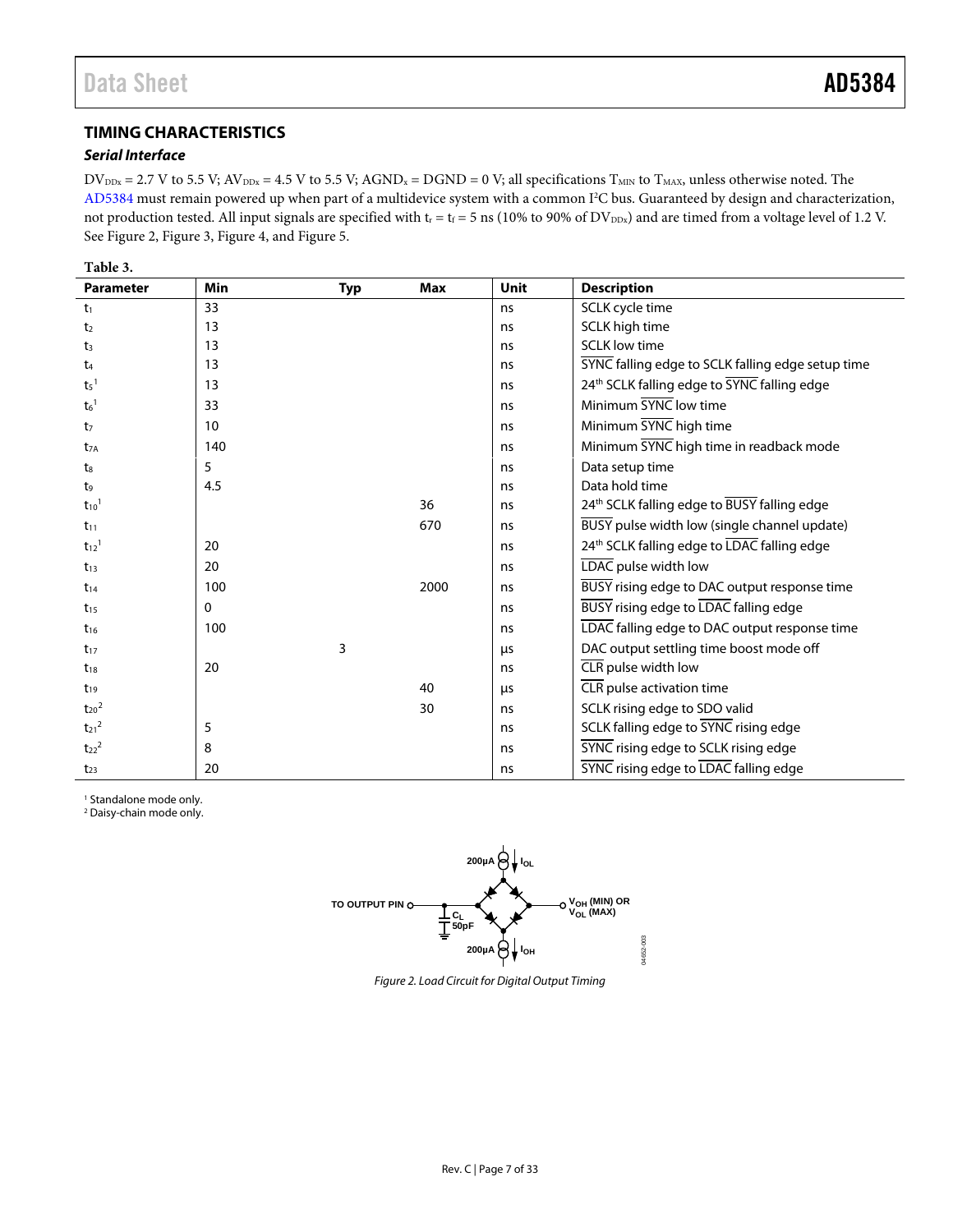



<span id="page-7-0"></span>

*Figure 4. Serial Interface Timing Diagram (Data Readback Mode)*

<span id="page-7-1"></span>

<span id="page-7-2"></span>*Figure 5. Serial Interface Timing Diagram (Daisy-Chain Mode)*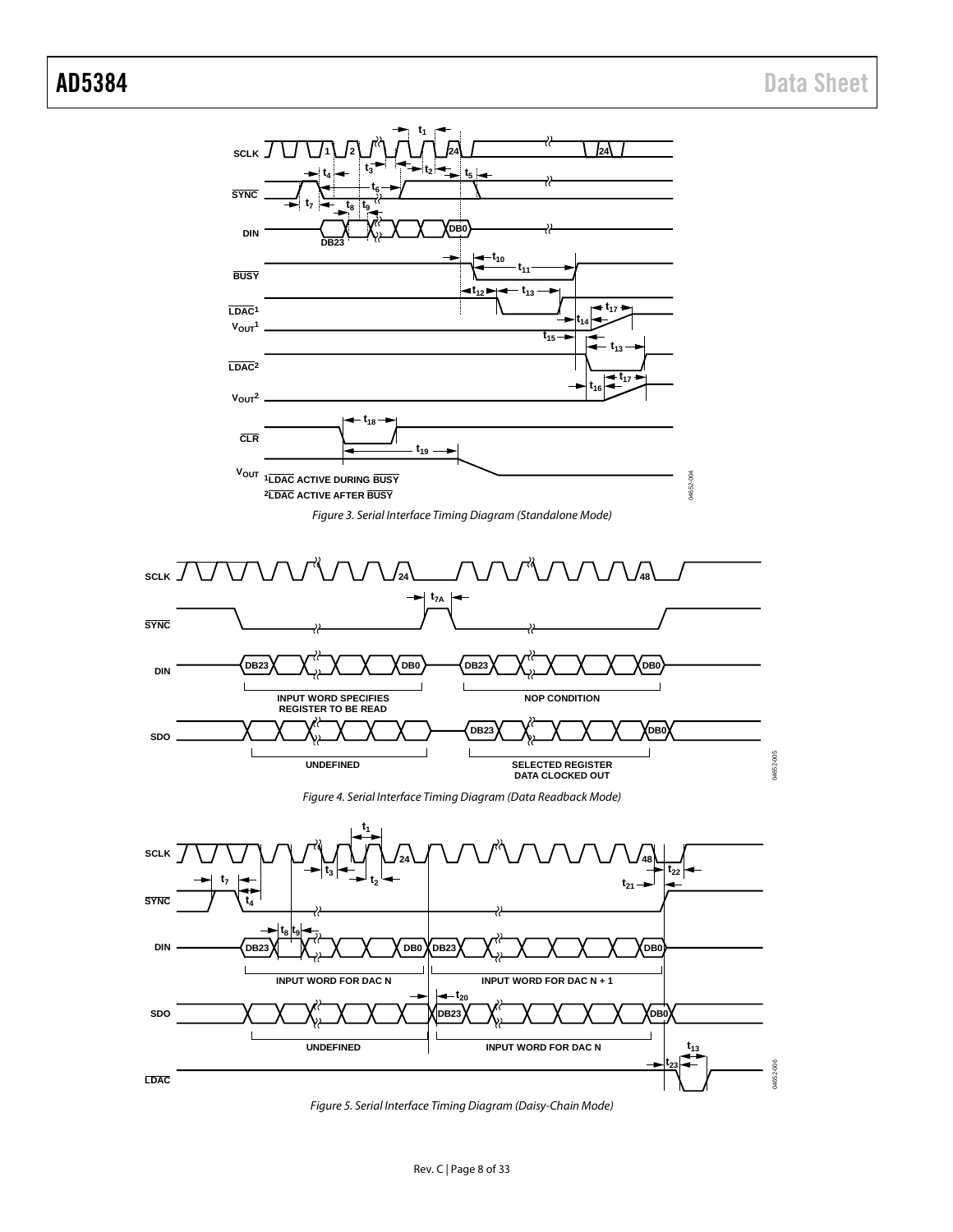### **I 2 C Serial Interface**

 $DV_{\text{DDx}} = 2.7 \text{ V}$  to 5.5 V;  $AV_{\text{DDx}} = 4.5 \text{ V}$  to 5.5 V;  $AGND_x = DGND = 0$  V; all specifications  $T_{\text{MIN}}$  to  $T_{\text{MAX}}$ , unless otherwise noted. Se[e Figure 6.](#page-8-0) Limit at T<sub>MIN</sub>, T<sub>MAX</sub>.

### **Table 4.**

| <b>Parameter</b>  | <b>Min</b>    | Max<br>Typ | <b>Unit</b> | <b>Description</b>                                                        |
|-------------------|---------------|------------|-------------|---------------------------------------------------------------------------|
| $f_{\text{SCL}}$  |               | 400        | kHz         | SCL clock frequency                                                       |
| $t_1$             | 2.5           |            | μs          | SCL cycle time                                                            |
| t <sub>2</sub>    | 0.6           |            | μs          | SCL high time, t <sub>HIGH</sub>                                          |
| $t_3$             | 1.3           |            | μs          | SCL low time, $t_{low}$                                                   |
| $t_{4}$           | 0.6           |            | μs          | Start/repeated start condition hold time, t <sub>HD, STA</sub>            |
| t <sub>5</sub>    | 100           |            | ns          | Data setup time, t <sub>su, DAT</sub>                                     |
| $t6$ <sup>1</sup> |               | 0.9        | μs          | Data hold time, t <sub>HD,DAT</sub>                                       |
|                   | 0             |            | μs          | Data hold time, t <sub>HD,DAT</sub>                                       |
| t <sub>7</sub>    | 0.6           |            | μs          | Setup time for repeated start, tsu, STA                                   |
| $t_8$             | 0.6           |            | μs          | Stop condition setup time, $t_{\text{SU, STO}}$                           |
| t <sub>9</sub>    | 1.3           |            | μs          | Bus free time between a stop and a start condition, t <sub>BUF</sub>      |
| $t_{10}$          |               | 300        | ns          | Rise time of SCL and SDA when receiving, $t_R$                            |
|                   | 0             |            | ns          | Rise time of SCL and SDA when receiving (CMOS-compatible), t <sub>R</sub> |
| $t_{11}$          |               | 300        | ns          | Fall time of SDA when transmitting, $t_F$                                 |
|                   | 0             |            | ns          | Fall time of SDA when receiving (CMOS-compatible), $t_F$                  |
|                   |               | 300        | ns          | Fall time of SCL and SDA when receiving, $t_F$                            |
|                   | $20 + 0.1Cb2$ |            | ns          | Fall time of SCL and SDA when transmitting, tr                            |
| $C_{\rm b}$       |               | 400        | рF          | Capacitive load for each bus line                                         |

<sup>1</sup> A master device must provide a hold time of at least 300 ns for the SDA signal (referred to the V<sub>IH</sub> min of the SCL signal) in order to bridge the undefined region of the SCL falling edge.

 $^2$  Cb is the total capacitance, in pF, of one bus line. t<sub>R</sub> and tr are measured between 0.3 DV $_{\rm{DDx}}$  and 0.7 DV $_{\rm{DDx}}$ 

<span id="page-8-0"></span>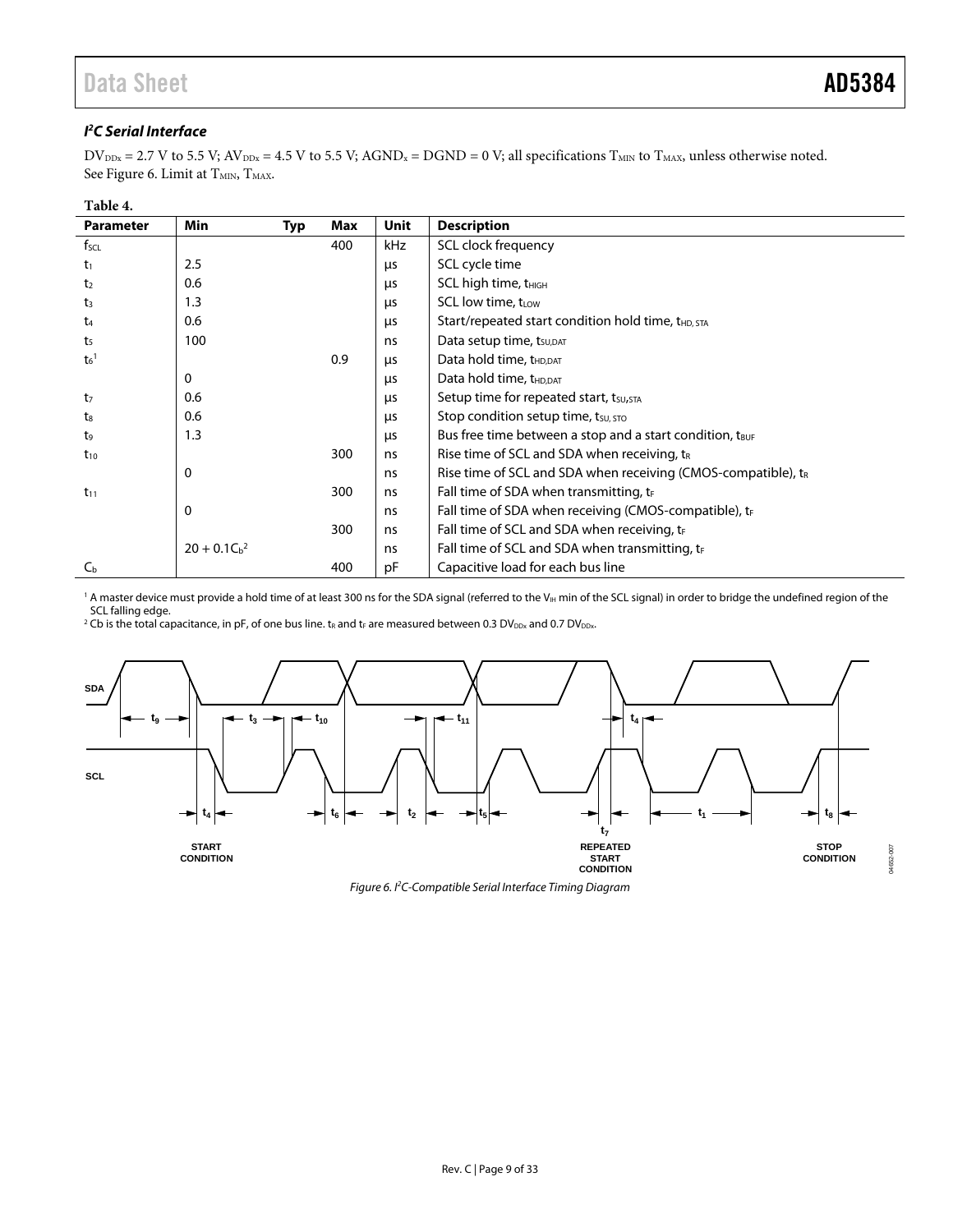# <span id="page-9-0"></span>ABSOLUTE MAXIMUM RATINGS

 $T_A = 25^{\circ}$ C, unless otherwise noted. Transient currents of up to 100 mA do not cause silicon controlled rectifier (SCR) latch-up.

## **Table 5.**

| <b>Parameter</b>                              | Rating                                |
|-----------------------------------------------|---------------------------------------|
| $AV_{DDx}$ to $AGND_{x}$                      | $-0.3$ V to $+7$ V                    |
| DV <sub>DDx</sub> to DGND                     | $-0.3$ V to $+7$ V                    |
| Digital Inputs to DGND                        | $-0.3$ V to DV <sub>DDx</sub> + 0.3 V |
| SDA/SCL to DGND                               | $-0.3$ V to $+7$ V                    |
| Digital Outputs to DGND                       | $-0.3$ V to DV <sub>DDx</sub> + 0.3 V |
| REF IN/REF OUT to AGND <sub>x</sub>           | $-0.3$ V to $AV_{DDx}$ + 0.3 V        |
| AGND <sub>v</sub> to DGND                     | $-0.3$ V to $+0.3$ V                  |
| <b>VOUTx to AGND</b>                          | $-0.3$ V to AV <sub>DDx</sub> + 0.3 V |
| Analog Inputs to AGND                         | $-0.3$ V to $AV_{DDx} + 0.3$ V        |
| Operating Temperature Range                   |                                       |
| Commercial (B Version)                        | $-40^{\circ}$ C to $+85^{\circ}$ C    |
| Storage Temperature Range                     | $-65^{\circ}$ C to $+150^{\circ}$ C   |
| Junction Temperature (T <sub>J</sub> max)     | $150^{\circ}$ C                       |
| 100-Ball CSP_BGA Package                      |                                       |
| $\theta_{JA}$ Thermal Impedance               | 40°C/W                                |
| Reflow Soldering                              |                                       |
| Peak Temperature                              | 230°C                                 |
| <b>FSD</b>                                    |                                       |
| Human Body Model (HBM)                        | $6.5$ kV                              |
| Field-Induced Charged Device<br>Model (FICDM) | $1.6$ kV                              |

Stresses above those listed under Absolute Maximum Ratings may cause permanent damage to the device. This is a stress rating only; functional operation of the device at these or any other conditions above those indicated in the operational section of this specification is not implied. Exposure to absolute maximum rating conditions for extended periods may affect device reliability.

# <span id="page-9-1"></span>**ESD CAUTION**



ESD (electrostatic discharge) sensitive device. Charged devices and circuit boards can discharge without detection. Although this product features patented or proprietary protection circuitry, damage may occur on devices subjected to high energy ESD. Therefore, proper ESD precautions should be taken to avoid performance degradation or loss of functionality.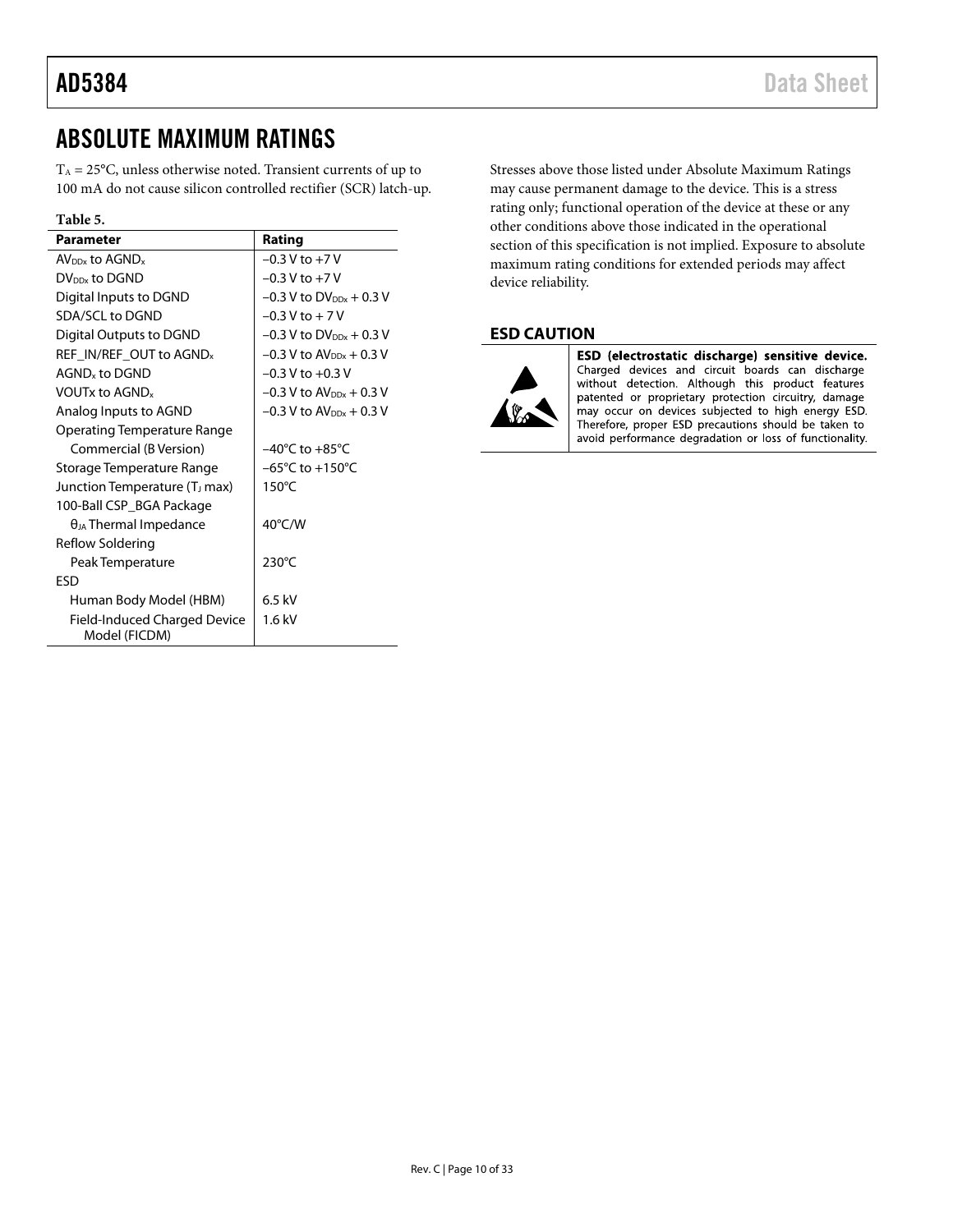# <span id="page-10-0"></span>PIN CONFIGURATION AND FUNCTION DESCRIPTIONS



*Figure 7. Pin Configuration*

| <b>Table 6. Pin Function Descriptions</b>                                                              |                                    |                                                                                                                                                                                                                                                                                                                                                                                                                                                                                            |  |  |  |  |
|--------------------------------------------------------------------------------------------------------|------------------------------------|--------------------------------------------------------------------------------------------------------------------------------------------------------------------------------------------------------------------------------------------------------------------------------------------------------------------------------------------------------------------------------------------------------------------------------------------------------------------------------------------|--|--|--|--|
| Pin No.                                                                                                | <b>Mnemonic</b>                    | <b>Description</b>                                                                                                                                                                                                                                                                                                                                                                                                                                                                         |  |  |  |  |
| A1, A12, B2, B11,<br>C <sub>11</sub> , K <sub>11</sub> , L <sub>2</sub> , L <sub>11</sub> ,<br>M1, M12 | <b>NC</b>                          | No Connect. Do not connect to these pins.                                                                                                                                                                                                                                                                                                                                                                                                                                                  |  |  |  |  |
| A <sub>2</sub>                                                                                         | VOUT24                             | Buffered Analog Output. The analog output is driven by a rail-to-rail output amplifier operating at a<br>gain of 2. The output is capable of driving an output load of 5 $k\Omega$ to ground.<br>Typical output impedance is 0.5 $\Omega$ .                                                                                                                                                                                                                                                |  |  |  |  |
| A <sub>3</sub>                                                                                         | CLR                                | Asynchronous Clear Input. The CLR input is falling edge sensitive. When CLR is activated, all<br>channels are updated with the data in the $\overline{\text{CLR}}$ code register. BUSY is low for a duration of 35 µs<br>while all channels are being updated with the CLR code.                                                                                                                                                                                                           |  |  |  |  |
| A <sub>4</sub>                                                                                         | SYNC/AD0                           | Multifunction Pin. In serial interface mode, the SYNC pin is the frame synchronization input signal<br>for the serial clocks before the address register is updated.                                                                                                                                                                                                                                                                                                                       |  |  |  |  |
|                                                                                                        |                                    | In <sup>12</sup> C mode, AD0 acts as a hardware address pin used in conjunction with AD1 to determine the<br>software address for the device on the I <sup>2</sup> C bus.                                                                                                                                                                                                                                                                                                                  |  |  |  |  |
| A <sub>5</sub>                                                                                         | SCLK/SCL                           | Multifunction Pin. In serial interface mode, data is clocked into the shift register on the falling<br>edge of SCLK. SCLK operates at clock speeds up to 30 MHz.                                                                                                                                                                                                                                                                                                                           |  |  |  |  |
|                                                                                                        |                                    | In $l^2C$ mode, the SCL pin clocks data into the device. The data transfer rate in $l^2C$ mode is<br>compatible with both 100 kHz and 400 kHz operating modes.                                                                                                                                                                                                                                                                                                                             |  |  |  |  |
| A6, B6, D6                                                                                             | $DV_{DD1}$ to<br>DV <sub>DD3</sub> | Logic Power Supply. Guaranteed operating range is 2.7 V to 5.5 V. Decouple these pins with<br>0.1 µF ceramic and 10 µF tantalum capacitors to DGND.                                                                                                                                                                                                                                                                                                                                        |  |  |  |  |
| A7, B3, B7, D7                                                                                         | <b>DGND</b>                        | Ground for All Digital Circuitry.                                                                                                                                                                                                                                                                                                                                                                                                                                                          |  |  |  |  |
| A8                                                                                                     | <b>PD</b>                          | Power-Down (Level Sensitive, Active High). Use PD to place the device in low power mode, where<br>Al <sub>DD</sub> reduces to 2 $\mu$ A and Dl <sub>DD</sub> to 20 $\mu$ A. In power-down mode, all internal analog circuitry is placed<br>in low power mode, and the analog output is configured as a high impedance output or provides a<br>100 k $\Omega$ load to ground, depending on how the power-down mode is configured. The serial interface<br>remains active during power-down. |  |  |  |  |
| A <sub>9</sub>                                                                                         | DCEN/AD1                           | Multifunction Pin. In SPI mode, the DCEN pin acts to enable the daisy-chain function. In I <sup>2</sup> C mode, the<br>AD1 pin acts as a hardware address pin.                                                                                                                                                                                                                                                                                                                             |  |  |  |  |
|                                                                                                        |                                    | Daisy-Chain Select Input (Level Sensitive, Active High). When DCEN is high, this pin is used<br>in conjunction with the SPI/I <sup>2</sup> C pin set high to enable the SPI serial interface in daisy-chain mode.                                                                                                                                                                                                                                                                          |  |  |  |  |
|                                                                                                        |                                    | In I <sup>2</sup> C mode, the AD1 pin acts as a hardware address pin used in conjunction with AD0 to<br>determine the software address for this device on the I <sup>2</sup> C bus.                                                                                                                                                                                                                                                                                                        |  |  |  |  |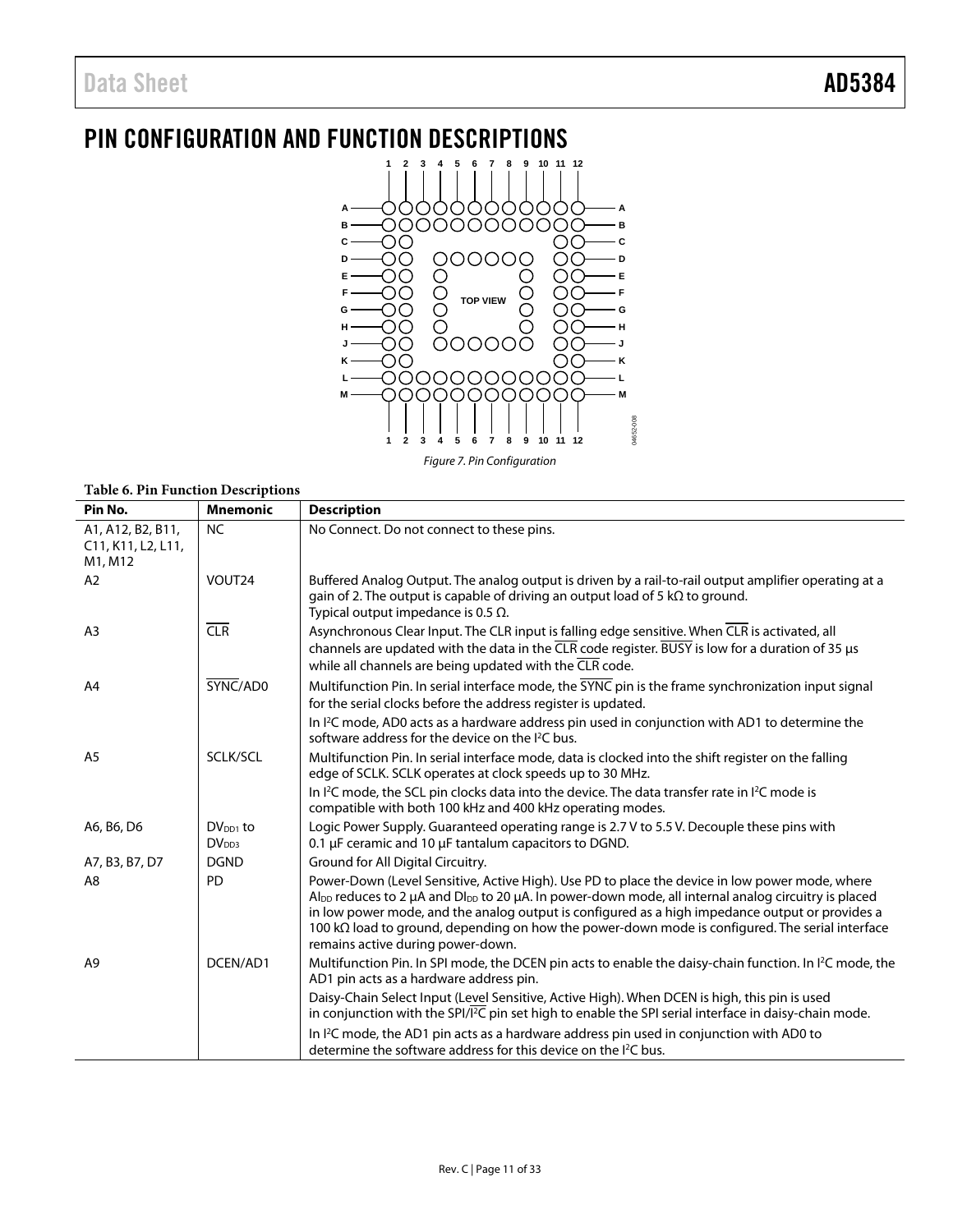| Pin No.                          | <b>Mnemonic</b>                       | <b>Description</b>                                                                                                                                                                                                                                                                                                                                                                                                                                                                                                                                                                                                                                                                                                                                   |
|----------------------------------|---------------------------------------|------------------------------------------------------------------------------------------------------------------------------------------------------------------------------------------------------------------------------------------------------------------------------------------------------------------------------------------------------------------------------------------------------------------------------------------------------------------------------------------------------------------------------------------------------------------------------------------------------------------------------------------------------------------------------------------------------------------------------------------------------|
| A10                              | <b>LDAC</b>                           | Load DAC Logic Input (Active Low). If LDAC is taken low while BUSY is inactive (high), the contents                                                                                                                                                                                                                                                                                                                                                                                                                                                                                                                                                                                                                                                  |
|                                  |                                       | of the input registers are transferred to the DAC registers, and the DAC outputs are updated. If LDAC<br>is taken low while BUSY is active and internal calculations are taking place, the LDAC event is stored,<br>and the DAC registers are updated when BUSY goes inactive. However, any events on LDAC during<br>power-on reset or at RESET are ignored.                                                                                                                                                                                                                                                                                                                                                                                         |
| A11                              | <b>BUSY</b>                           | Digital CMOS Output. BUSY goes low during internal calculations of the data (x2) loaded to the DAC                                                                                                                                                                                                                                                                                                                                                                                                                                                                                                                                                                                                                                                   |
|                                  |                                       | data register. During this time, the user can continue writing new data to the $\times$ 1, c, and m registers,<br>but no further updates to the DAC registers and DAC outputs can take place. If LDAC is taken low<br>while BUSY is low, this event is stored. BUSY also goes low during power-on reset, and when the<br>BUSY pin is low. During this time, the interface is disabled, and any events on LDAC are ignored.<br>A CLR operation also brings BUSY low.                                                                                                                                                                                                                                                                                  |
| <b>B1</b>                        | VOUT <sub>25</sub>                    | Buffered Analog Output. The analog output is driven by a rail-to-rail output amplifier operating at a<br>gain of 2. The output is capable of driving an output load of 5 $k\Omega$ to ground.<br>Typical output impedance is 0.5 $\Omega$ .                                                                                                                                                                                                                                                                                                                                                                                                                                                                                                          |
| B4                               | DIN/SDA                               | In serial interface mode, DIN acts as the serial data input. Data must be valid on the falling edge of<br>SCLK.                                                                                                                                                                                                                                                                                                                                                                                                                                                                                                                                                                                                                                      |
|                                  |                                       | In I <sup>2</sup> C mode, this pin is the serial data pin (SDA) operating as an open-drain input/output.                                                                                                                                                                                                                                                                                                                                                                                                                                                                                                                                                                                                                                             |
| B5                               | SDO                                   | Serial Data Output in Serial Interface Mode. Three-state CMOS output. SDO can be used for<br>daisy-chaining a number of devices together. Data is clocked out on SDO on the rising edge<br>of SCLK, and is valid on the falling edge of SCLK.                                                                                                                                                                                                                                                                                                                                                                                                                                                                                                        |
| B8                               | $SPI/\overline{I^2C}$                 | Serial Interface Mode Select. This is a multifunction pin. When this pin is high, SPI mode is selected.<br>When this pin is low, $\overline{PC}$ is selected.                                                                                                                                                                                                                                                                                                                                                                                                                                                                                                                                                                                        |
| B9                               | <b>RESET</b>                          | Asynchronous Digital Reset Input (Falling Edge Sensitive). The function of this pin is equivalent to<br>that of the power-on reset generator. When this pin is taken low, the state machine initiates a reset<br>sequence to digitally reset the $\times 1$ , m, c, and $\times 2$ registers to their default power-on values. This<br>sequence typically takes 270 µs. The falling edge of RESET initiates the RESET process, and BUSY<br>goes low for the duration, returning high when RESET is complete. While BUSY is low, all interfaces<br>are disabled, and all LDAC pulses are ignored. When BUSY returns high, the device resumes normal<br>operation, and the status of the RESET pin is ignored until the next falling edge is detected. |
| <b>B10</b>                       | VOUT22                                | Buffered Analog Output. The analog output is driven by a rail-to-rail output amplifier operating at a<br>gain of 2. The output is capable of driving an output load of 5 $k\Omega$ to ground.<br>Typical output impedance is 0.5 $\Omega$ .                                                                                                                                                                                                                                                                                                                                                                                                                                                                                                          |
| B12, C1                          | VOUT23,<br>VOUT26                     | Buffered Analog Outputs. Each analog output is driven by a rail-to-rail output amplifier operating<br>at a gain of 2. Each output is capable of driving an output load of 5 $k\Omega$ to ground.<br>Typical output impedance is 0.5 $\Omega$ .                                                                                                                                                                                                                                                                                                                                                                                                                                                                                                       |
| C <sub>2</sub> , D <sub>2</sub>  | SIGNAL_GND4                           | Analog Ground Reference Points for Each Group of Eight Output Channels. All SIGNAL_GNDx pins are<br>connected together internally and must be connected to the AGND plane as close as possible to the<br>AD5384.                                                                                                                                                                                                                                                                                                                                                                                                                                                                                                                                     |
| C <sub>12</sub> , D <sub>1</sub> | VOUT21,<br>VOUT27                     | Buffered Analog Outputs. Each analog output is driven by a rail-to-rail output amplifier operating<br>at a gain of 2. Each output is capable of driving an output load of 5 $k\Omega$ to ground.<br>Typical output impedance is 0.5 $\Omega$ .                                                                                                                                                                                                                                                                                                                                                                                                                                                                                                       |
| D4, E4                           | DAC_GND4                              | Each Group of Eight Channels Contains a DAC_GNDx Pin. This is the ground reference point for<br>the internal 14-bit DAC. Connect these pins to the AGND plane.                                                                                                                                                                                                                                                                                                                                                                                                                                                                                                                                                                                       |
| D <sub>5</sub>                   | AGND4                                 | Analog Ground Reference Point. Each group of eight channels contains an AGND pin. Connect<br>all AGND pins externally to the AGND plane.                                                                                                                                                                                                                                                                                                                                                                                                                                                                                                                                                                                                             |
| D8                               | AGND3                                 | Analog Ground Reference Point. Each group of eight channels contains an AGND pin. Connect<br>all AGND pins externally to the AGND plane.                                                                                                                                                                                                                                                                                                                                                                                                                                                                                                                                                                                                             |
| D9, E9                           | DAC_GND3                              | Each Group of Eight Channels Contains a DAC_GNDx Pin. This is the ground reference point for<br>the internal 14-bit DAC. Connect these pins to the AGND plane.                                                                                                                                                                                                                                                                                                                                                                                                                                                                                                                                                                                       |
| D <sub>11</sub>                  | VOUT20                                | Buffered Analog Output. The analog output is driven by a rail-to-rail output amplifier operating at a<br>gain of 2. The output is capable of driving an output load of 5 $k\Omega$ to ground.<br>Typical output impedance is 0.5 $\Omega$ .                                                                                                                                                                                                                                                                                                                                                                                                                                                                                                          |
| D12, E1                          | AV <sub>DD3</sub> , AV <sub>DD4</sub> | Analog Supply Pins. Each group of eight channels has a separate AV <sub>DDx</sub> pin. Short these pins<br>internally and decouple them with a 0.1 $\mu$ F ceramic capacitor and a 10 $\mu$ F tantalum capacitor.<br>Operating range is 4.5 V to 5.5 V.                                                                                                                                                                                                                                                                                                                                                                                                                                                                                              |
| E2, F2                           | SIGNAL_GND1                           | Analog Ground Reference Points for Each Group of Eight Output Channels. All SIGNAL_GNDx pins are<br>connected together internally and must be connected to the AGND plane as close as possible to the<br>AD5384.                                                                                                                                                                                                                                                                                                                                                                                                                                                                                                                                     |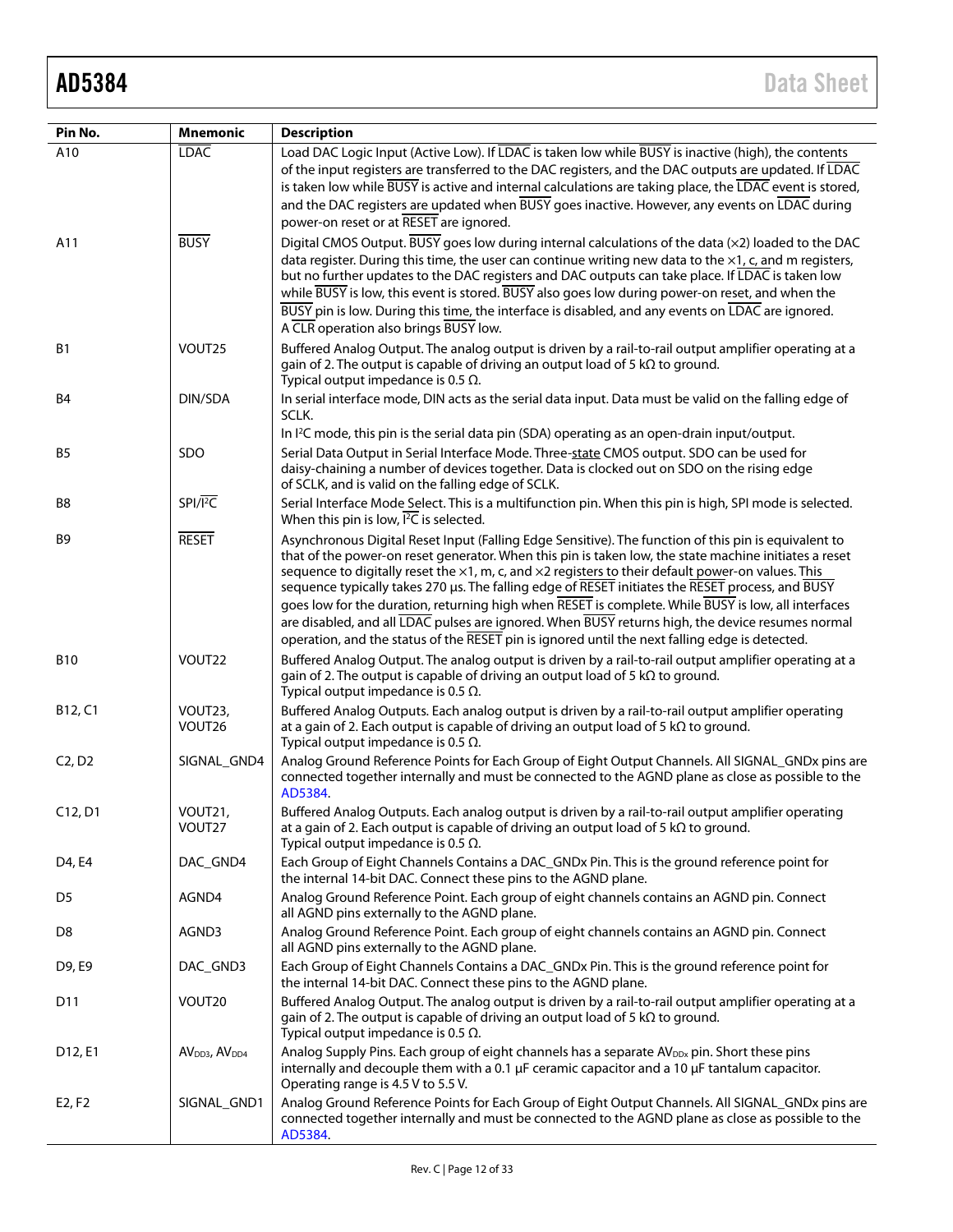# Data Sheet **AD5384**

| Pin No.                                                            | <b>Mnemonic</b>                                                         | <b>Description</b>                                                                                                                                                                                                                                                                                                   |  |  |  |  |  |
|--------------------------------------------------------------------|-------------------------------------------------------------------------|----------------------------------------------------------------------------------------------------------------------------------------------------------------------------------------------------------------------------------------------------------------------------------------------------------------------|--|--|--|--|--|
| E11, E12                                                           | VOUT17,                                                                 | Buffered Analog Outputs. Each analog output is driven by a rail-to-rail output amplifier operating                                                                                                                                                                                                                   |  |  |  |  |  |
|                                                                    | VOUT19                                                                  | at a gain of 2. Each output is capable of driving an output load of 5 $k\Omega$ to ground.                                                                                                                                                                                                                           |  |  |  |  |  |
|                                                                    |                                                                         | Typical output impedance is 0.5 $\Omega$ .                                                                                                                                                                                                                                                                           |  |  |  |  |  |
| F <sub>1</sub>                                                     | REF_GND                                                                 | Ground Reference Point for the Internal Reference.                                                                                                                                                                                                                                                                   |  |  |  |  |  |
| F4, G4                                                             | DAC_GND1                                                                | Each Group of Eight Channels Contains a DAC_GNDx Pin. This is the ground reference point for<br>the internal 14-bit DAC. Connect these pins to the AGND plane.                                                                                                                                                       |  |  |  |  |  |
| F9, G9                                                             | SIGNAL_GND3                                                             | Analog Ground Reference Points for Each Group of Eight Output Channels. All SIGNAL_GNDx pins are<br>connected together internally and must be connected to the AGND plane as close as possible to the<br>AD5384.                                                                                                     |  |  |  |  |  |
| F11, F12, G1,<br>G <sub>2</sub> , G <sub>11</sub>                  | VOUT <sub>16</sub><br>VOUT18,<br>VOUT28,<br>VOUT29,<br>VOUT15           | Buffered Analog Outputs. Each analog output is driven by a rail-to-rail output amplifier operating<br>at a gain of 2. Each output is capable of driving an output load of 5 $k\Omega$ to ground.<br>Typical output impedance is 0.5 $\Omega$ .                                                                       |  |  |  |  |  |
| G12                                                                | AV <sub>DD2</sub>                                                       | Analog Supply Pin. Each group of eight channels has a separate $AV_{\text{Dpx}}$ pin. Short these pins<br>internally and decouple them with a 0.1 µF ceramic capacitor and a 10 µF tantalum capacitor.<br>Operating range is 4.5 V to 5.5 V.                                                                         |  |  |  |  |  |
| H1                                                                 | REF_OUT/<br>REF_IN                                                      | Common REF_OUT/REF_IN pin. The default for this pin is a reference input (REF_IN). When the<br>internal reference is selected, this pin is the reference output (REF_OUT). If the application requires<br>an external reference, apply it to this pin. The control register enables/disables the internal reference. |  |  |  |  |  |
| H <sub>2</sub>                                                     | VOUT31                                                                  | Buffered Analog Output. The analog output is driven by a rail-to-rail output<br>amplifier operating at a gain of 2. The output is capable of driving an output load of 5 k $\Omega$ to<br>ground. Typical output impedance is 0.5 $\Omega$ .                                                                         |  |  |  |  |  |
| H4, J4                                                             | DAC_GND5                                                                | Each Group of Eight Channels Contains a DAC_GNDx Pin. This is the ground reference point for<br>the internal 14-bit DAC. Connect these pins to the AGND plane.                                                                                                                                                       |  |  |  |  |  |
| H9, J9                                                             | SIGNAL_GND2                                                             | Analog Ground Reference Points for Each Group of Eight Output Channels. All SIGNAL_GNDx pins are<br>connected together internally and must be connected to the AGND plane as close as possible to the<br>AD5384.                                                                                                     |  |  |  |  |  |
| H <sub>11</sub> , H <sub>12</sub>                                  | VOUT <sub>13</sub> ,<br>VOUT14                                          | Buffered Analog Outputs. Each analog output is driven by a rail-to-rail output amplifier operating<br>at a gain of 2. Each output is capable of driving an output load of 5 $k\Omega$ to ground.<br>Typical output impedance is 0.5 $\Omega$ .                                                                       |  |  |  |  |  |
| J1                                                                 | AV <sub>DD1</sub>                                                       | Analog Supply Pin. Each group of eight channels has a separate AV <sub>DDx</sub> pin. Short these pins<br>internally and decouple them with a 0.1 µF ceramic capacitor and a 10 µF tantalum capacitor.<br>Operating range is 4.5 V to 5.5 V.                                                                         |  |  |  |  |  |
| J2                                                                 | VOUT30                                                                  | Buffered Analog Output. The analog output is driven by a rail-to-rail output amplifier operating at a<br>gain of 2. The output is capable of driving an output load of 5 $k\Omega$ to ground.<br>Typical output impedance is 0.5 $\Omega$ .                                                                          |  |  |  |  |  |
| J5                                                                 | AGND1                                                                   | Analog Ground Reference Point. Each group of eight channels contains an AGND pin. Connect<br>all AGND pins externally to the AGND plane.                                                                                                                                                                             |  |  |  |  |  |
| J6, J7                                                             | DAC_GND2                                                                | Each Group of Eight Channels Contains a DAC_GNDx Pin. This is the ground reference point for<br>the internal 14-bit DAC. Connect these pins to the AGND plane.                                                                                                                                                       |  |  |  |  |  |
| J8                                                                 | AGND2                                                                   | Analog Ground Reference Point. Each group of eight channels contains an AGND pin. Connect<br>all AGND pins externally to the AGND plane.                                                                                                                                                                             |  |  |  |  |  |
| J11, J12, K1,<br>K <sub>2</sub> , K <sub>12</sub> , L <sub>1</sub> | VOUT <sub>12</sub> ,<br>VOUT11,<br>VOUT0,<br>VOUT1,<br>VOUT10,<br>VOUT2 | Buffered Analog Outputs. Each analog output is driven by a rail-to-rail output amplifier operating<br>at a gain of 2. Each output is capable of driving an output load of 5 $k\Omega$ to ground.<br>Typical output impedance is 0.5 $\Omega$ .                                                                       |  |  |  |  |  |
| L3, L4                                                             | SIGNAL_GND5                                                             | Analog Ground Reference Points for Each Group of Eight Output Channels. All SIGNAL_GNDx pins are<br>connected together internally and must be connected to the AGND plane as close as possible to the<br>AD5384.                                                                                                     |  |  |  |  |  |
| L <sub>5</sub>                                                     | AGND5                                                                   | Analog Ground Reference Point. Each group of eight channels contains an AGND pin. Connect<br>all AGND pins externally to the AGND plane.                                                                                                                                                                             |  |  |  |  |  |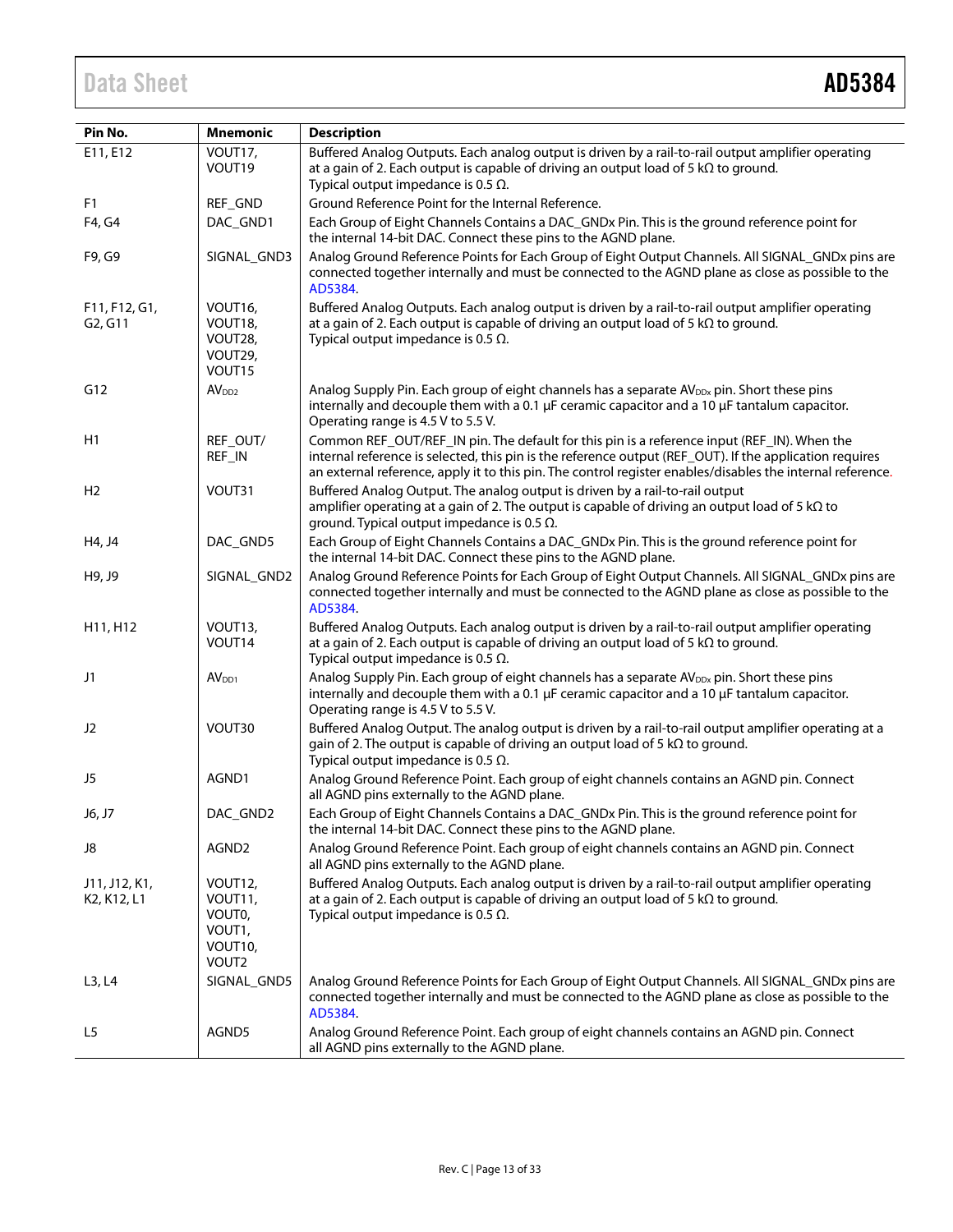| Pin No.                                    | <b>Mnemonic</b>                                                                           | <b>Description</b>                                                                                                                                                                                                                                                                                                                                                                                                                                                                                                                        |
|--------------------------------------------|-------------------------------------------------------------------------------------------|-------------------------------------------------------------------------------------------------------------------------------------------------------------------------------------------------------------------------------------------------------------------------------------------------------------------------------------------------------------------------------------------------------------------------------------------------------------------------------------------------------------------------------------------|
| L6, L7, L8, L9,<br>L10, L12, M2,<br>M3, M4 | VOUT6,<br>VOUT32,<br>VOUT34,<br>VOUT36,<br>VOUT38,<br>VOUT9,<br>VOUT3,<br>VOUT4,<br>VOUT5 | Buffered Analog Outputs. Each analog output is driven by a rail-to-rail output amplifier operating<br>at a gain of 2. Each output is capable of driving an output load of 5 $k\Omega$ to ground.<br>Typical output impedance is 0.5 $\Omega$ .                                                                                                                                                                                                                                                                                            |
| M <sub>5</sub>                             | AV <sub>DD5</sub>                                                                         | Analog Supply Pin. Each group of eight channels has a separate AV <sub>DDx</sub> pin. Short these pins<br>internally and decouple them with a 0.1 $\mu$ F ceramic capacitor and a 10 $\mu$ F tantalum capacitor.<br>Operating range is 4.5 V to 5.5 V.                                                                                                                                                                                                                                                                                    |
| M6, M7, M8, M9                             | VOUT7,<br>VOUT33,<br>VOUT35,<br>VOUT37                                                    | Buffered Analog Outputs. Each analog output is driven by a rail-to-rail output amplifier operating<br>at a gain of 2. Each output is capable of driving an output load of 5 k $\Omega$ to ground.<br>Typical output impedance is 0.5 $\Omega$ .                                                                                                                                                                                                                                                                                           |
| M10                                        | VOUT39/<br>MON OUT                                                                        | This pin has a dual function. It acts as a buffered output for Channel 39 in default mode. However,<br>when the monitor function is enabled, this pin acts as the output of a 39-to-1 channel multiplexer<br>that can be programmed to multiplex one of Channel 0 to Channel 38 to the MON_OUT pin. The<br>MON_OUT pin output impedance typically is 500 $\Omega$ , and it is intended to drive a high input<br>impedance like that exhibited by the successive approximation register (SAR) analog-to-digital<br>converter (ADC) inputs. |
| M11                                        | VOUT8                                                                                     | Buffered Analog Output. The analog output is driven by a rail-to-rail output amplifier operating at a<br>gain of 2. The output is capable of driving an output load of 5 $k\Omega$ to ground.<br>Typical output impedance is 0.5 $\Omega$ .                                                                                                                                                                                                                                                                                               |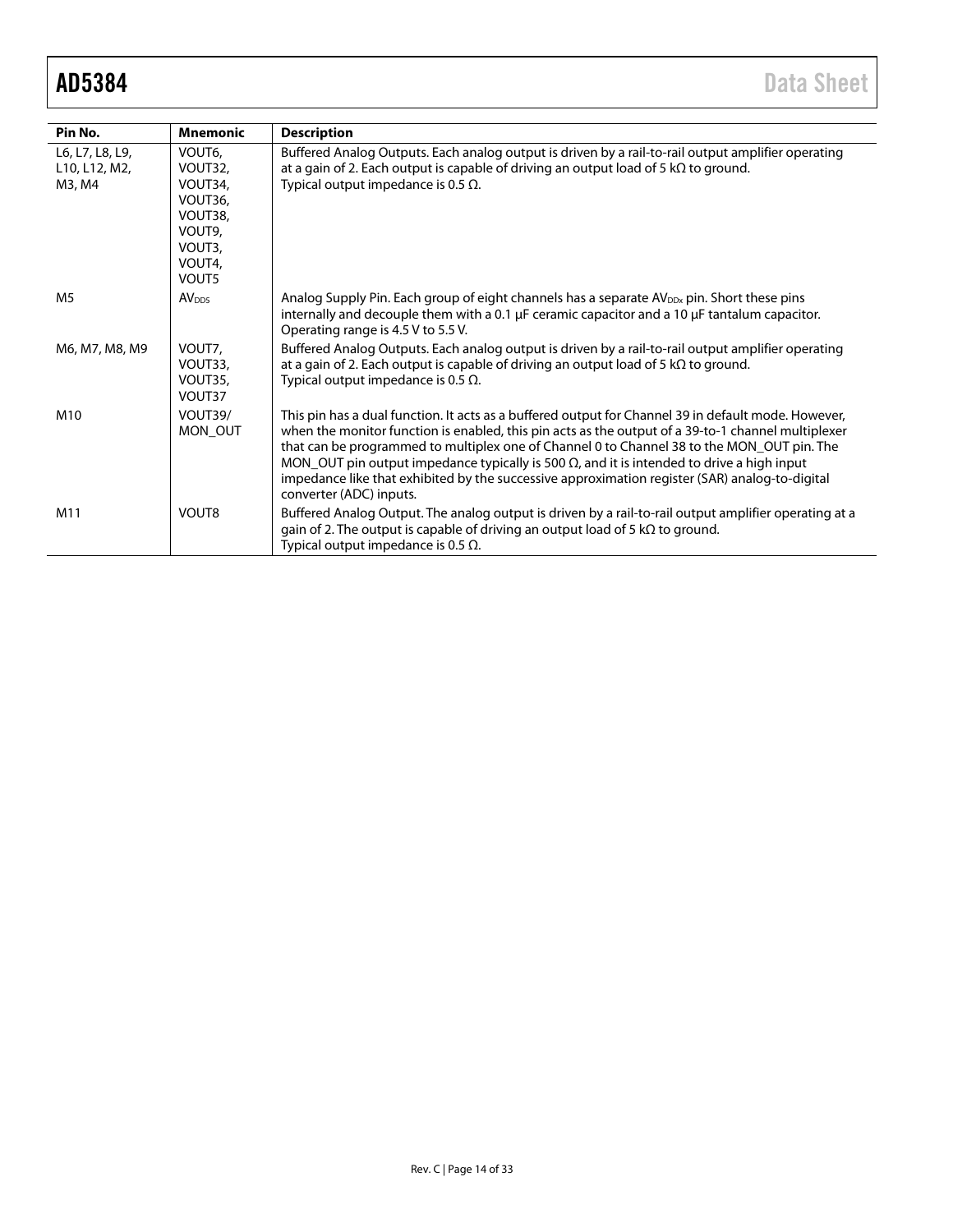# <span id="page-14-0"></span>TYPICAL PERFORMANCE CHARACTERISTICS



Figure 10. Slew Rate with Boost Off



Figure 11. REF\_OUT Temperature Coefficient







Figure 13. Histogram with Boost Off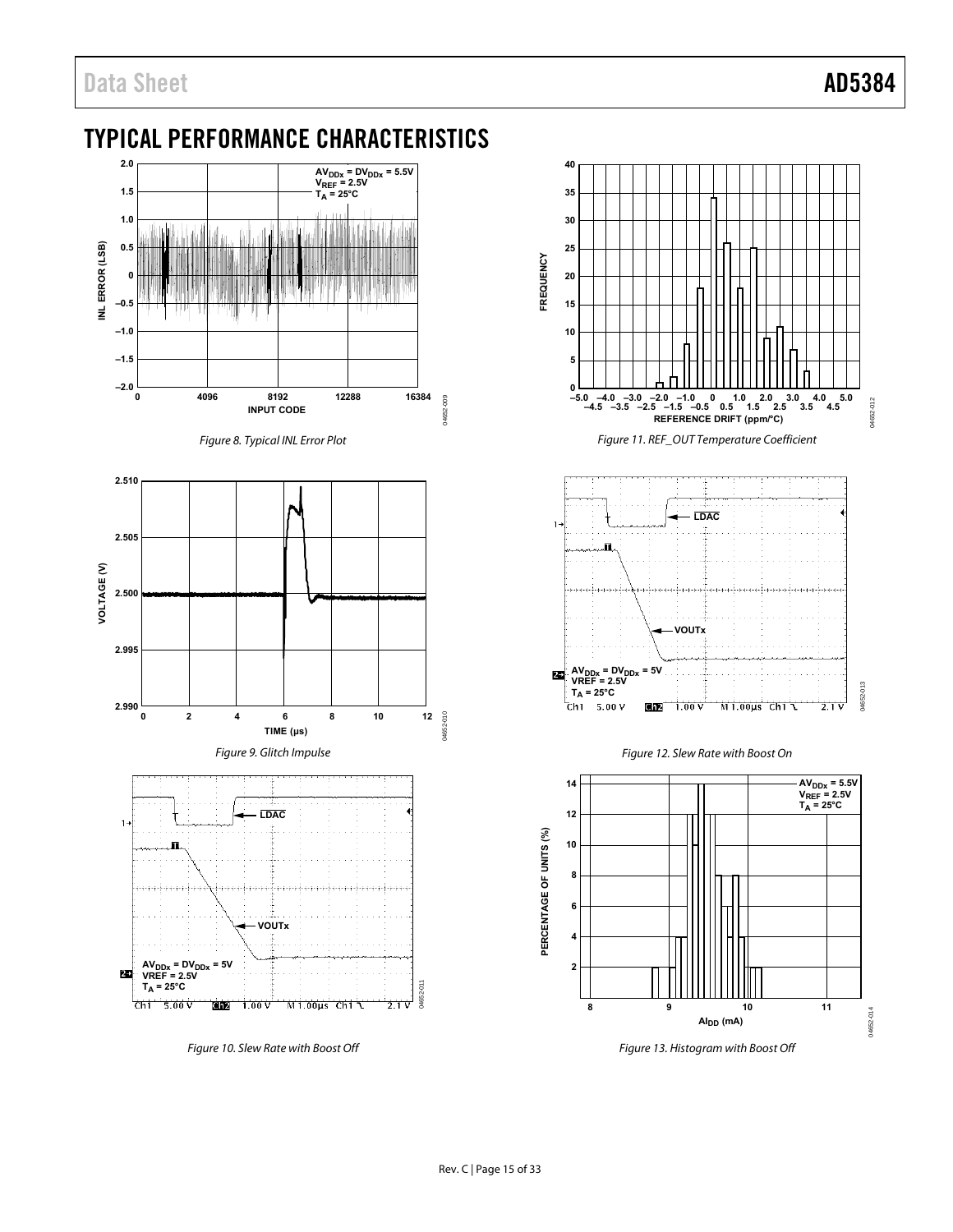

Figure 19. Output Amplifier Source and Sink Capability

Figure 16. Power-Up Transient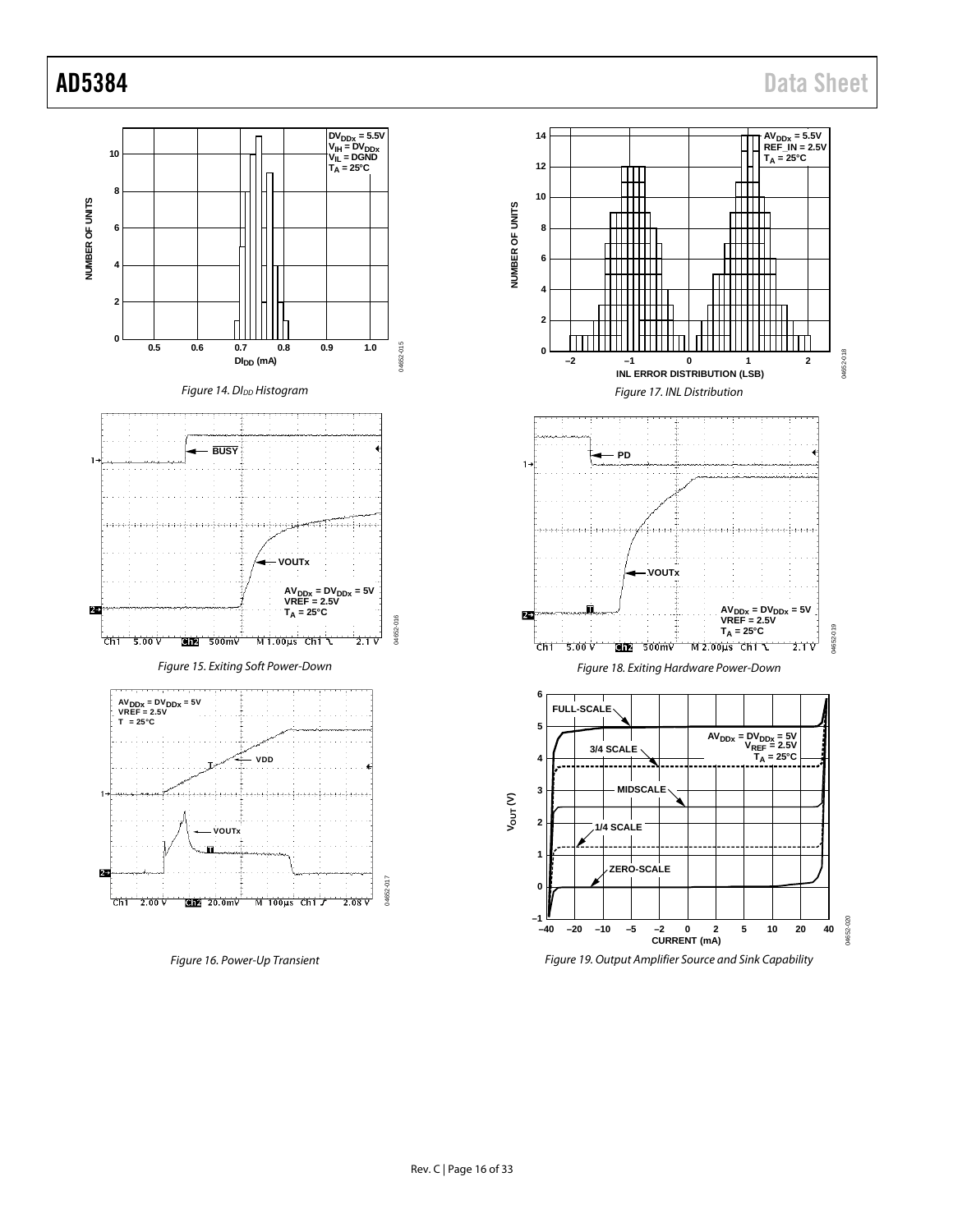# Data Sheet **AD5384**

#### **0.20 2.456 AVDDx = 5V VREF = 2.5V TA = 25°C 0.15 2.455 0.10 2.454 ERROR AT ZERO SINKING CURRENT** ERROR VOLTAGE (V) **ERROR VOLTAGE (V) 0.05 AMPLITUDE (V) 2.453 0 2.452 –0.05 (VDD – VOUTx) AT FULL-SCALE SOURCING CURRENT 2.451 –0.10 2.450 –0.15 –0.20 2.449** 04652-021 04652-021 **0 0.25 0.50 0.75 1.00 1.25 1.50 1.75 2.00 SAMPLE NUMBER ISOURCE/ISINK (mA) Figure 20. Headroom at Rail vs. ISOURCE/ISINK 600 AVDDx = 5V TA = 25°C REF\_OUT DECOUPLED** AV<sub>DDx</sub> = DV<sub>DDx</sub> = 5V<br>T<sub>A</sub> = 25°C<br>DAC LOADED WITH MIDSCALE **500 WITH 100nF CAPACITOR EXTERNAL REFERENCE Y AXIS = 5µV/DIV X AXIS = 100ms/DIV** OUTPUT NOISE (nWHz) **OUTPUT NOISE (nV/ Hz) 400 300** ШШ **REF\_OUT = 2.5V 200** HIIII **REF\_OUT = 1.25V 100** ــا 0<br>100 14652-022 04652-022 **100 1k 10k 100k FREQUENCY (Hz)**

*Figure 21. REF\_OUT Noise Spectral Density*

*Figure 23. 0.1 Hz to 10 Hz Noise Plot*

04652-025

04652-025



*Figure 22. Adjacent Channel DAC to DAC Crosstalk*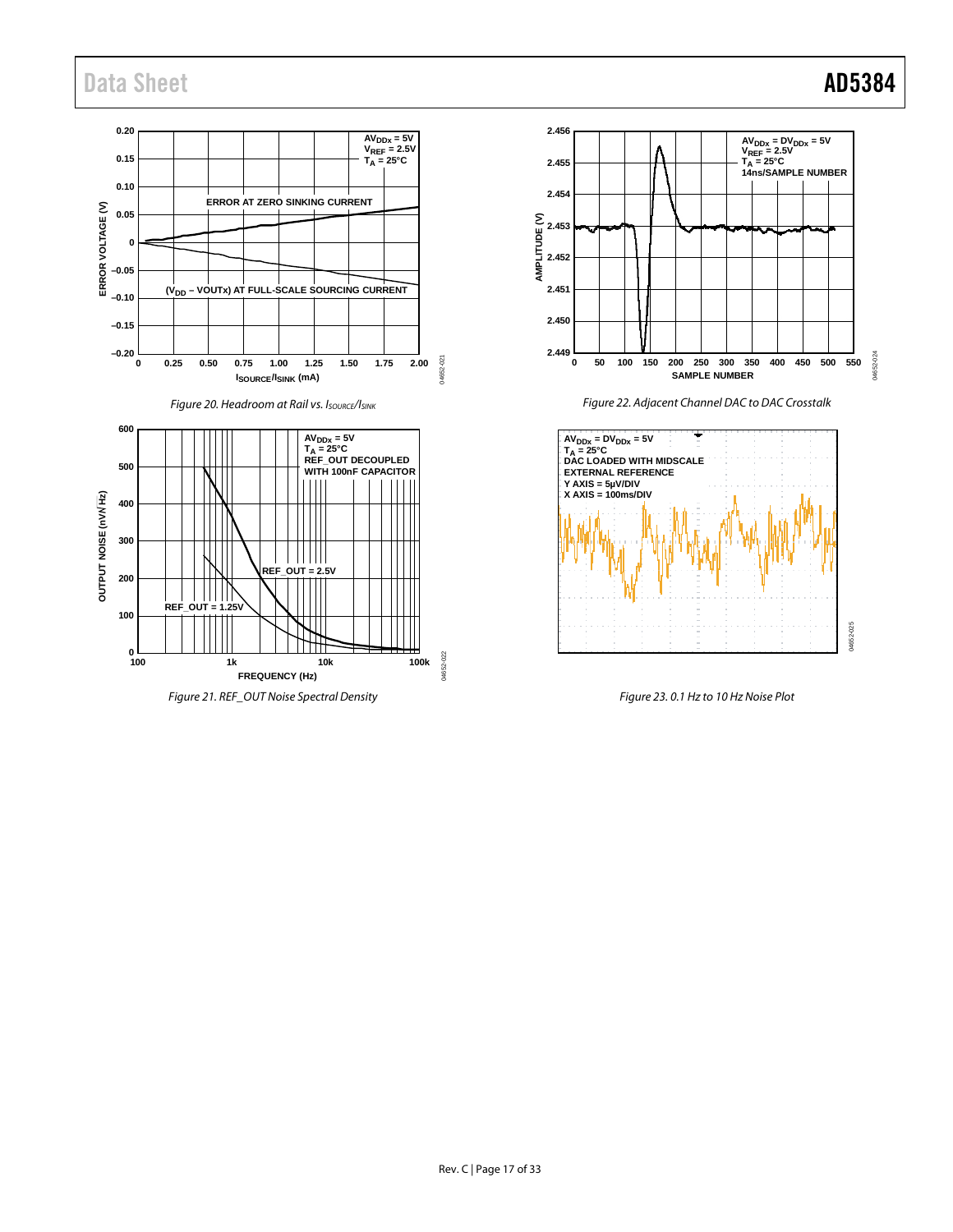### <span id="page-17-0"></span>**Relative Accuracy**

Relative accuracy or endpoint linearity is a measure of the maximum deviation from a straight line passing through the endpoints of the DAC transfer function. It is measured after adjusting for zero-scale error and full-scale error, and is expressed in LSB.

## **Differential Nonlinearity**

Differential nonlinearity is the difference between the measured change and the ideal 1 LSB change between any two adjacent codes. A specified differential nonlinearity of 1 LSB maximum ensures monotonicity.

### **Zero-Scale Error**

Zero-scale error is the error in the DAC output voltage when all 0s are loaded into the DAC register. Ideally, with all 0s loaded to the DAC and  $m =$  all 1s,  $c = 2<sup>n-1</sup>$ .

 $V_{OUT(ZERO-SCALE)} = 0 \text{ V}$ 

Zero-scale error is a measure of the difference between Vour (actual) and  $V_{\text{OUT}}$  (ideal), expressed in mV. It is mainly due to offsets in the output amplifier.

### **Offset Error**

Offset error is a measure of the difference between  $V_{\text{OUT}}$  (actual) and V<sub>OUT</sub> (ideal) in the linear region of the transfer function, expressed in mV. Offset error is measured on the AD5384-5 with Code 32 loaded into the DAC register.

### **Gain Error**

Gain Error is specified in the linear region of the output range between  $V_{\text{OUT}} = 10 \text{ mV}$  and  $V_{\text{OUT}} = AV_{\text{DDx}} - 50 \text{ mV}$ . It is the deviation in slope of the DAC transfer characteristic from the ideal and is expressed in % FSR with the DAC output unloaded.

### **DC Crosstalk**

DC crosstalk is the dc change in the output level of one DAC at midscale, in response to a full-scale code (all 0s to all 1s, and vice versa) and output change of all other DACs. It is expressed in LSB. DC output impedance is the effective output source resistance. It is dominated by package lead resistance.

### **Output Voltage Settling Time**

The output voltage settling time is the amount of time it takes for the output of a DAC to settle to a specified level for a ¼ to ¾ full-scale input change, and is measured from the BUSY rising edge.

### **Digital-to-Analog Glitch Energy**

The digital-to-analog glitch energy is the amount of energy injected into the analog output at the major code transition. It is specified as the area of the glitch in nV-sec. It is measured by toggling the DAC register data between 0x1FFF and 0x2000.

### **DAC-to-DAC Crosstalk**

DAC-to-DAC crosstalk is the glitch impulse that appears at the output of one DAC due to both the digital change and the subsequent analog output change at another DAC. The victim channel is loaded with midscale. DAC-to-DAC crosstalk is specified in nV-sec.

#### **Digital Crosstalk**

Digital crosstalk is the glitch impulse transferred to the output of one converter due to a change in the DAC register code of another converter. It is specified in nV-sec.

### **Digital Feedthrough**

When the device is not selected, high frequency logic activity on the device digital inputs can be capacitively coupled both across and through the device to show up as noise on the VOUT pins. It can also be coupled along the supply and ground lines. This noise is digital feedthrough.

#### **Output Noise Spectral Density**

Output noise spectral density is a measure of internally generated random noise. Random noise is characterized as a spectral density (voltage per √Hertz). It is measured by loading all DACs to midscale and measuring noise at the output. It is measured in nV/ $\sqrt{Hz}$  in a 1 Hz bandwidth at 10 kHz.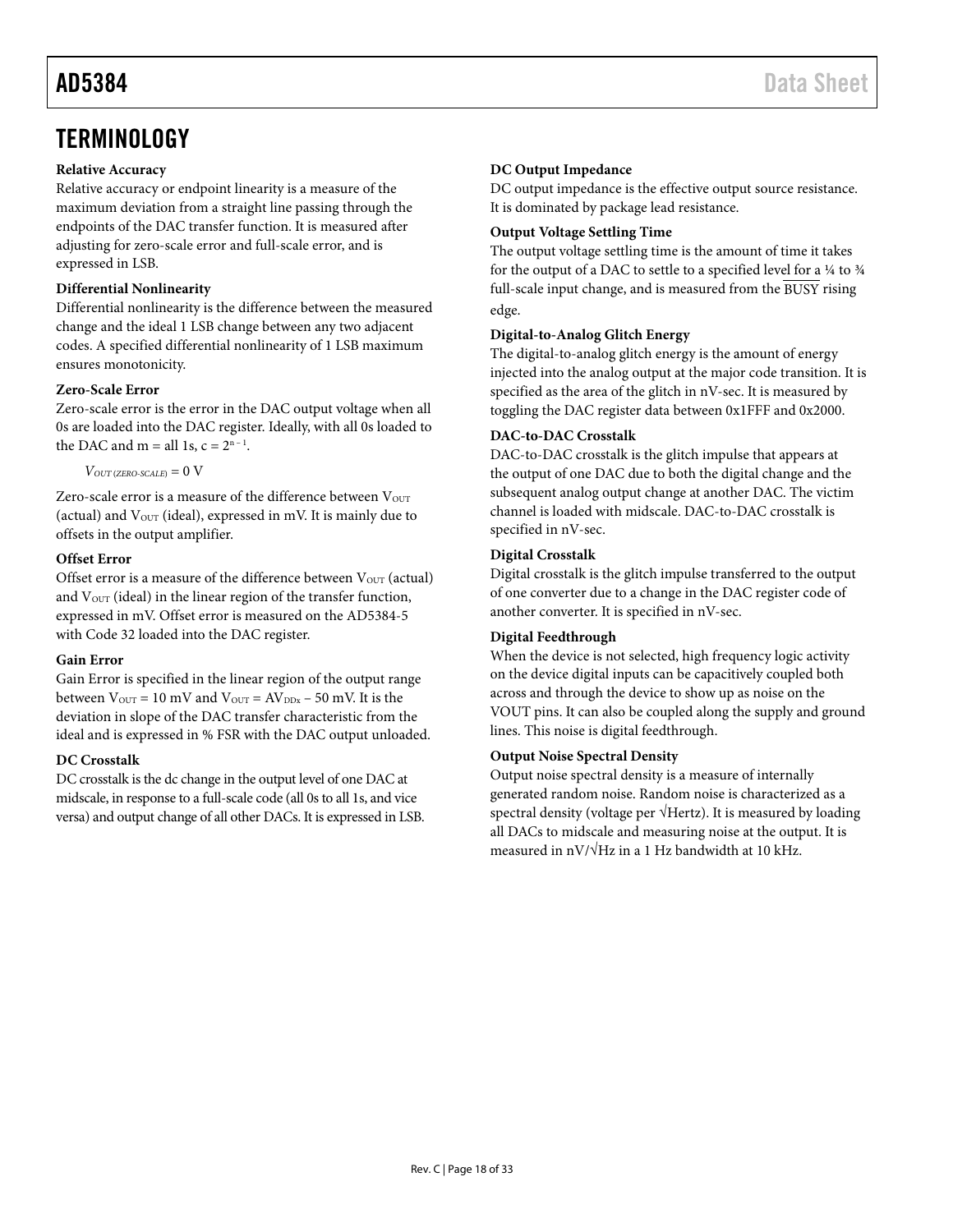# <span id="page-18-1"></span><span id="page-18-0"></span>FUNCTIONAL DESCRIPTION **DAC ARCHITECTURE—GENERAL**

The [AD5384](http://www.analog.com/AD5384?doc=AD5384.pdf) is a complete single-supply, 40-channel, voltage output DAC offering 14-bit resolution, available in a 100-ball CSP\_BGA package. It features two serial interfaces, SPI and I 2 C. This family includes an internal 1.25 V/2.5 V, 10 ppm/°C that drives the buffered reference inputs. Alternatively, an external reference can drive these inputs. Reference selection is via a bit in the control register. Internal/external reference selection is via the CR10 bit in the control register, and the CR12 bit in the control register selects the reference magnitude if the internal reference is selected. All channels have an on-chip output amplifier with rail-to-rail output capable of driving 5 k $\Omega$ in parallel with a 200 pF load.

The architecture of a single DAC channel consists of a 14-bit resistor string DAC followed by an output buffer amplifier operating at a gain of 2. This resistor string architecture guarantees DAC monotonicity. The 14-bit binary digital code loaded to the DAC register determines at which node on the string the voltage is tapped off before being fed to the output amplifier.

Each channel on these devices contains independent offset and gain control registers allowing the user to digitally trim offset and gain. These registers let the user calibrate out errors in the complete signal chain, including the DAC, using the internal m and c registers that hold the correction factors. All channels are double buffered, allowing synchronous updating of all channels using the LDAC pin. [Figure 24](#page-18-3) shows a block diagram of a single channel on the [AD5384.](http://www.analog.com/AD5384?doc=AD5384.pdf) The following represents the digital input transfer function for each DAC:

 $x2 = [(m + 2)/2<sup>n</sup> \times x1] + (c - 2<sup>n-1</sup>)$ 

where:

*x2* is the data-word loaded to the resistor-string DAC. *x1* is the 14-bit data-word written to the DAC input register. *m* is the gain coefficient (default is 0x3FFE on th[e AD5384\)](http://www.analog.com/AD5384?doc=AD5384.pdf). The gain coefficient is written to the 13 most significant bits (DB13 to DB1) and the LSB (DB0) is 0.

*n* is the DAC resolution ( $n = 14$  for [AD5384\)](http://www.analog.com/AD5384?doc=AD5384.pdf). *c* is the14-bit offset coefficient (default is 0x2000).



<span id="page-18-3"></span>*Figure 24. Single-Channel Architecture*

The following represents the complete transfer function for these devices:

 $V_{OUT} = 2 \times V_{REF} \times x2/2^n$ 

where:

*x2* is the data-word loaded to the resistor string DAC. *VREF* is the internal reference voltage or the reference voltage externally applied to the DAC REF\_OUT/REF\_IN pin. For specified performance, an external reference voltage of 2.5 V is recommended.

### <span id="page-18-2"></span>**DATA DECODING**

The [AD5384](http://www.analog.com/AD5384?doc=AD5384.pdf) contains a 14-bit data bus, DB13 to DB0. Depending on the value of REG1 and REG0 outlined in [Table 7,](#page-18-4) this data is loaded into the addressed DAC input register(s), offset (c) register(s), or gain (m) register(s). [Table 8,](#page-18-5) [Table 9,](#page-18-6) an[d Table 10](#page-18-7) outline the contents of the format data, offset (c), and gain (m) registers.

<span id="page-18-4"></span>

|  |  |  | Table 7. Register Selection |
|--|--|--|-----------------------------|
|--|--|--|-----------------------------|

| Tuble , , inventor oclection |             |                                   |  |  |  |  |  |
|------------------------------|-------------|-----------------------------------|--|--|--|--|--|
| <b>REG1</b>                  | <b>REGO</b> | <b>Register Selected</b>          |  |  |  |  |  |
|                              |             | Input data register $(x1)$        |  |  |  |  |  |
|                              |             | Offset register (c)               |  |  |  |  |  |
|                              |             | Gain register (m)                 |  |  |  |  |  |
|                              |             | Special function registers (SFRs) |  |  |  |  |  |

#### <span id="page-18-5"></span>**Table 8. DAC Data Format (REG1 = 1, REG0 = 1)**

|    |      | DB13 to DB0 |      | DAC Output (V)                     |
|----|------|-------------|------|------------------------------------|
| 11 | 1111 | 1111        | 1111 | 2 VREF × (16383/16384)             |
| 11 | 1111 | 1111        | 1110 | 2 V <sub>REF</sub> × (16382/16384) |
| 10 | 0000 | 0000        | 0001 | 2 VREE X (8193/16384)              |
| 10 | 0000 | 0000        | 0000 | $2 V_{RFF} \times (8192/16384)$    |
| 01 | 1111 | 1111        | 1111 | $2 V_{REF} \times (8191/16384)$    |
| 00 | 0000 | 0000        | 0001 | $2 V_{REF} \times (1/16384)$       |
| 00 | 0000 | 0000        | 0000 | 0                                  |
|    |      |             |      |                                    |

#### <span id="page-18-6"></span>**Table 9. Offset Data Format (REG1 = 1, REG0 = 0)**

|    |      | <b>DB13 to DB0</b> | Offset (LSB) |         |  |
|----|------|--------------------|--------------|---------|--|
| 11 | 1111 | 1111               | 1111         | $+8191$ |  |
| 11 | 1111 | 1111               | 1110         | $+8190$ |  |
| 10 | 0000 | 0000               | 0001         | $+1$    |  |
| 10 | 0000 | 0000               | 0000         | 0       |  |
| 01 | 1111 | 1111               | 1111         | $-1$    |  |
| 00 | 0000 | 0000               | 0001         | -8191   |  |
| 00 | 0000 | 0000               | 0000         | $-8192$ |  |
|    |      |                    |              |         |  |

<span id="page-18-7"></span>

| Table 10. Gain Data Format $(REG1 = 0, REG0 = 1)$ |             |                    |      |      |  |  |  |  |
|---------------------------------------------------|-------------|--------------------|------|------|--|--|--|--|
|                                                   | DB13 to DB0 | <b>Gain Factor</b> |      |      |  |  |  |  |
| 11                                                | 1111        | 1111               | 1110 |      |  |  |  |  |
| 10                                                | 1111        | 1111               | 1110 | 0.75 |  |  |  |  |
| 01                                                | 1111        | 1111               | 1110 | 0.5  |  |  |  |  |
| ΩO                                                | 1111        | 1111               | 1110 | 0.25 |  |  |  |  |
| ΩO                                                | იიიი        | 0000               | 0000 | 0    |  |  |  |  |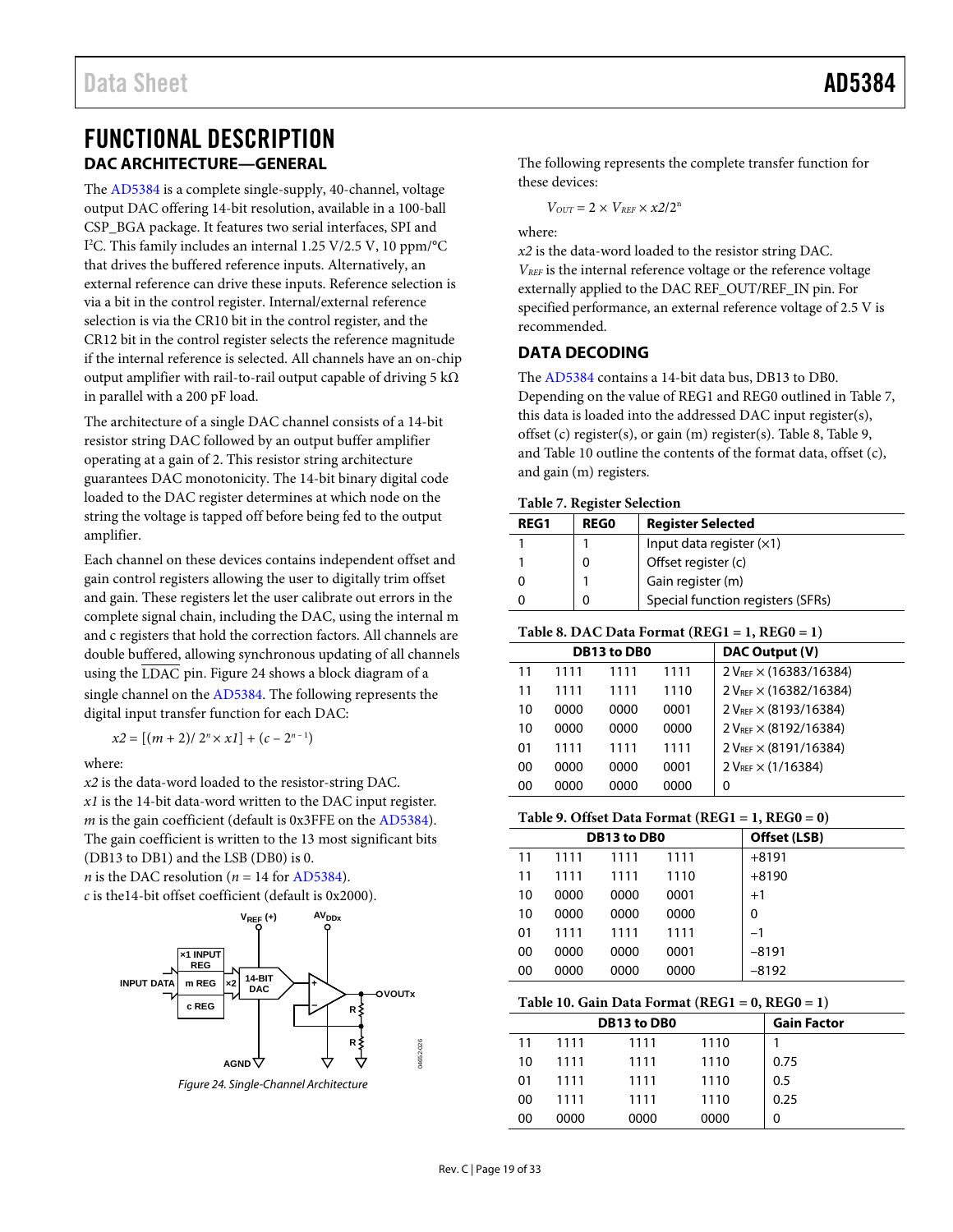# <span id="page-19-0"></span>**ON-CHIP SPECIAL FUNCTION REGISTERS (SFR)**

The [AD5384](http://www.analog.com/AD5384?doc=AD5384.pdf) contains a number of special function registers (SFRs), as outlined i[n Table 11.](#page-19-2) SFRs are addressed with REG1 = REG0 = 0 and are decoded using Address Bits A5 to A0.

#### <span id="page-19-2"></span>**Table 11. SFR Register Functions (REG1 = 0, REG0 = 0)**

| R/W | A5 | A4 | A3 | A2 | A1 | A0 | <b>Function</b>        |
|-----|----|----|----|----|----|----|------------------------|
| χ   | 0  | ŋ  | O  | O  | O  | 0  | No operation (NOP)     |
|     | o  | 0  |    | o  | O  |    | Write CLR code         |
|     | 0  | 0  | o  | O  |    | 0  | Soft CLR               |
|     | 0  | 0  |    | O  | 0  | 0  | Soft power-down        |
|     | o  | O  |    | O  |    |    | Soft power-up          |
|     | ŋ  | O  |    |    | o  | 0  | Control register write |
|     | 0  | O  |    |    | O  | 0  | Control register read  |
|     | o  | O  |    | O  |    | 0  | Monitor channel        |
|     |    | O  |    |    |    |    | Software reset         |

### <span id="page-19-1"></span>**SFR COMMANDS**

#### *NOP (No Operation)*

 $REG1 = REG0 = 0$ , and A5 to A0 = 000000.

Performs no operation but is useful in serial readback mode to clock out data on  $D_{\text{OUT}}$  for diagnostic purposes. BUSY pulses low during an NOP operation.

#### *Write CLR Code*

 $REG1 = REG0 = 0, A5$  to  $A0 = 000001$ , and DB13 to DB0 = contains the CLR data.

Bringing the  $\overline{CLR}$  line low, or exercising the soft clear function, loads the contents of the DAC registers, with the data contained in the user configurable CLR register, and sets VOUT0 to VOUT39, accordingly. This is very useful for setting up a specific output voltage in a clear condition. It is also beneficial for calibration purposes; the user can load full scale or zero scale to the clear code register and then issue a hardware or software clear to load this code to all DACs, removing the need for individual writes to each DAC. Default at power-up is all 0s.

#### *Soft CLR*

 $REG1 = REG0 = 0$ , A5 to A0 = 000010, and DB13 to DB0 = don't care.

Executing this instruction performs the CLR, which is functionally the same as that provided by the external  $\overline{\text{CLR}}$  pin. The DAC outputs are loaded with the data in the CLR code register. It takes 35 µs to execute fully the SOFT CLR, as indicated by the BUSY low time.

#### *Soft Power-Down*

 $REG1 = REG0 = 0$ , A5 to A0 = 001000, and DB13 to DB0 = don't care.

Executing this instruction performs a global power-down that puts all channels in low power mode, reducing the analog supply current to 2  $\mu$ A maximum, and the digital current to 20 µA maximum. In power-down mode, the output amplifier can be configured as a high impedance output or can provide a 100 kΩ load to ground. The contents of all internal registers are retained in power-down mode. While in power-down mode, no registers can be written to.

#### *Soft Power-Up*

 $REG1 = REG0 = 0$ , A5 to A0 = 001001, and DB13 to DB0 = don't care.

This instruction powers up the output amplifiers and the internal reference. The time to exit power-down is 8 µs. The hardware power-down and software functions are internally combined in a digital OR function.

### *Software Reset*

 $REG1 = REG0 = 0, A5$  to  $A0 = 001111$ , and DB13 to DB0 = don't care.

This instruction implements a software reset. All internal registers reset to their default values, which correspond to m at full scale and c at zero. The contents of the DAC registers clear, setting all analog outputs to 0 V. The soft reset activation time is 135 µs. Only perform a soft reset when the [AD5384](http://www.analog.com/AD5384?doc=AD5384.pdf) is not in power-down mode.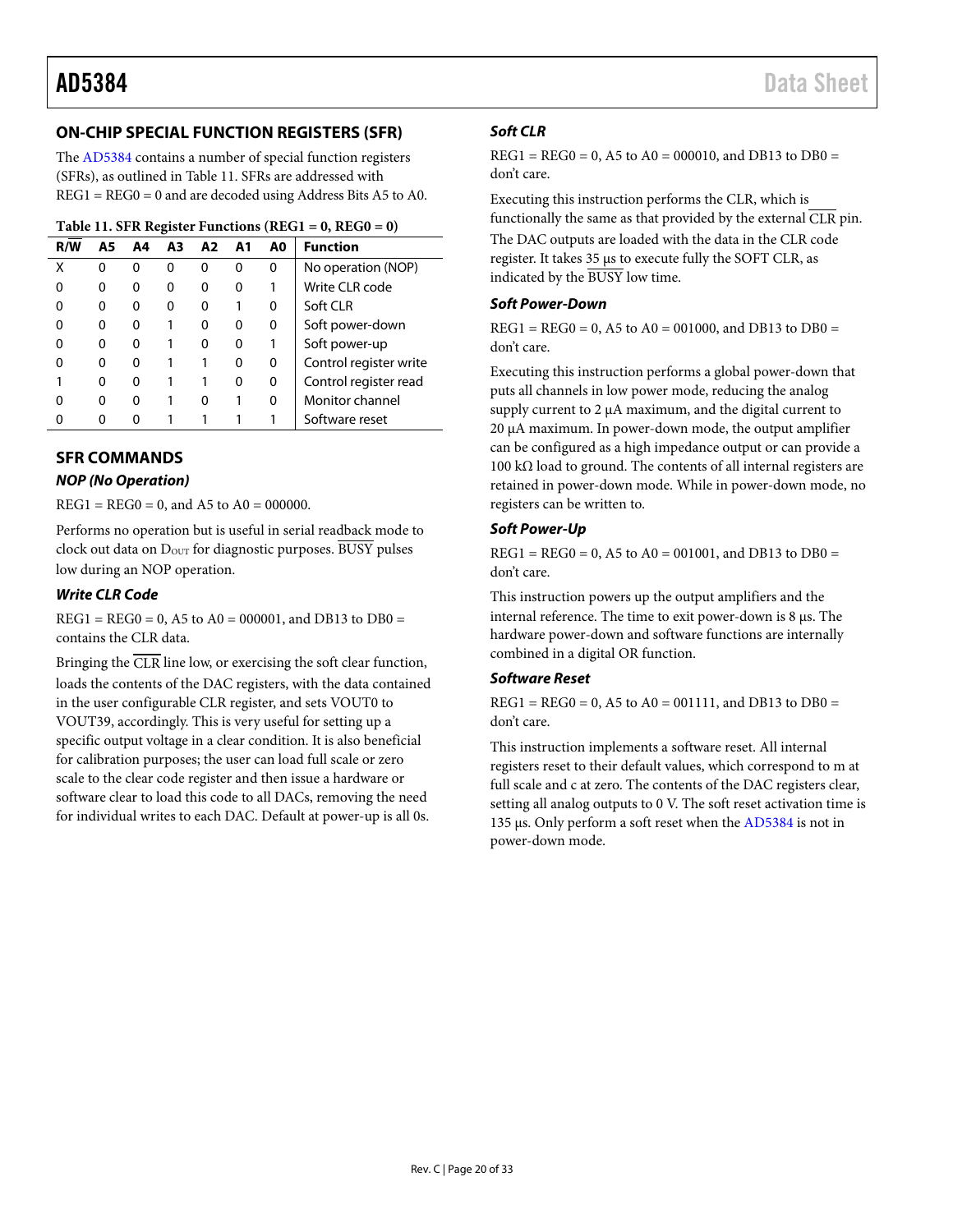#### <span id="page-20-3"></span>**Table 12. Control Register Contents**

| <b>MSB</b><br>$ -$ |             |             |                              |               |                      |                      |                                  |                                  |     |     |                             |     | <b>LSB</b><br>$ -$               |
|--------------------|-------------|-------------|------------------------------|---------------|----------------------|----------------------|----------------------------------|----------------------------------|-----|-----|-----------------------------|-----|----------------------------------|
| <b>CR13</b>        | <b>CR12</b> | <b>CR11</b> | <b>CR10</b><br>$\sim$ $\sim$ | CR9<br>$\sim$ | CR8<br>$\sim$ $\sim$ | CR7<br>$\sim$ $\sim$ | CR <sub>6</sub><br>$\sim$ $\sim$ | CR <sub>5</sub><br>$\sim$ $\sim$ | CR4 | CR3 | CD2<br>∟∩∠<br>$\sim$ $\sim$ | CR1 | CR <sub>0</sub><br>$\sim$ $\sim$ |

### *Control Register Write/Read*

 $REG1 = REG0 = 0$ , A5 to A0 = 001100, and R/W status determines if the operation is a write  $(R/\overline{W} = 0)$  or a read  $(R/\overline{W}$ = 1). The DB13 to DB0 bits contain the control register data.

#### **Control Register Contents**

CR13: power-down status. This bit configures the output amplifier state in power-down mode This bit is configured as follows:

- For CR13 = 1, the amplifier output is high impedance (default at power-up).
- For CR13 = 0, the amplifier output is 100 k $\Omega$  to ground.

CR12: REF select. This bit selects the operating internal reference for th[e AD5384.](http://www.analog.com/AD5384?doc=AD5384.pdf) CR12 is programmed as follows:

- For  $CR12 = 1$ , the internal reference is 2.5 V, which is the recommended operating reference.
- For  $CR12 = 0$ , the internal reference is 1.25 V.

CR11: current boost control. This bit boosts the current in the output amplifier, thereby altering its slew rate. This bit is configured as follows:

- For CR11 = 1, boost mode is on, maximizing the bias current in the output amplifier, and optimizing its slew rate but increasing the power dissipation.
- For CR11 = 0, boost mode is off (default at power-up), reducing the bias current in the output amplifier and the overall power consumption.

CR10: internal/external reference. This bit determines if the DAC uses its internal reference or an externally applied reference. This bit is configured as follows:

- For  $CR10 = 1$ , the internal reference is enabled. The reference output depends on data loaded to CR12.
- For  $CR10 = 0$ , the external reference is selected (default at power-up).

CR9: channel monitor enable (se[e Channel Monitor Function\)](#page-20-0). This bit is configured as follows:

- For  $CR9 = 1$ , the monitor is enabled which enables the channel monitor function. After a write to the monitor channel in the SFR register, the selected channel output routes to the MON\_OUT pin. VOUT39 operates as the MON\_OUT pin.
- <span id="page-20-2"></span>For  $CR9 = 0$ , the monitor is disabled (default at powerup). When the monitor is disabled, the MON\_OUT pin assumes its normal DAC output function.

CR8: thermal monitor function. This function monitors the [AD5384](http://www.analog.com/AD5384?doc=AD5384.pdf) internal die temperature, when enabled. The thermal monitor powers down the output amplifiers when the temperature exceeds 130°C. This function protects the device when power dissipation is exceeded, if a number of output channels are simultaneously short circuited. If the die temperature drops below 130°C, a soft power-up reenables the output amplifiers. This bit is configured as follows:

- For  $CR8 = 1$ , the thermal monitor is enabled.
- For  $CR8 = 0$ , the thermal monitor is disabled (default at power-up).

#### CR7: don't care.

CR6 to CR2: toggle function enable. This function toggles the output between two codes loaded to the A and B register for each DAC. Control Register Bit CR6 to Control Register Bit CR2 enable individual groups of eight channels for operation in toggle mode. A Logic 1, written to any bit, enables a group of channels, and a Logic 0 disables a group. LDAC is used to toggle between the two registers. [Table 13](#page-20-1) shows the decoding for toggle mode operation. For example, CR6 controls group w, which contains Channel 32 to Channel 39, CR6 = 1 enables these channels.

CR1 and CR0: don't care.

#### <span id="page-20-1"></span>**Table 13. Toggle Function Enable**

| ---             |       |                 |  |  |  |  |  |
|-----------------|-------|-----------------|--|--|--|--|--|
| <b>CR Bit</b>   | Group | <b>Channels</b> |  |  |  |  |  |
| CR <sub>6</sub> |       | 32 to 39        |  |  |  |  |  |
| CR <sub>5</sub> | 3     | 24 to 31        |  |  |  |  |  |
| CR4             |       | 16 to 23        |  |  |  |  |  |
| CR <sub>3</sub> |       | 8 to 15         |  |  |  |  |  |
| CR <sub>2</sub> | 0     | $0$ to $7$      |  |  |  |  |  |
|                 |       |                 |  |  |  |  |  |

#### <span id="page-20-0"></span>*Channel Monitor Function*

 $REG1 = REG0 = 0, A5$  to  $A0 = 001010$ , and DB13 to DB8 = contain data to address the monitored channel.

The [AD5384](http://www.analog.com/AD5384?doc=AD5384.pdf) has a channel monitor function that consists of a multiplexer address via the interface, allows any channel output to be routed to the MON\_OUT pin for monitoring, using an external ADC. In channel monitor mode, VOUT39 becomes the MON OUT pin, to which all monitored pins are routed. Enable the channel monitor function in the control register before any channels are routed to the MON\_OUT pin. On the [AD5384,](http://www.analog.com/AD5384?doc=AD5384.pdf) DB13 to DB8 contain the channel address for the monitored channel. Selecting Channel Address 63 three-states the MON\_OUT pin.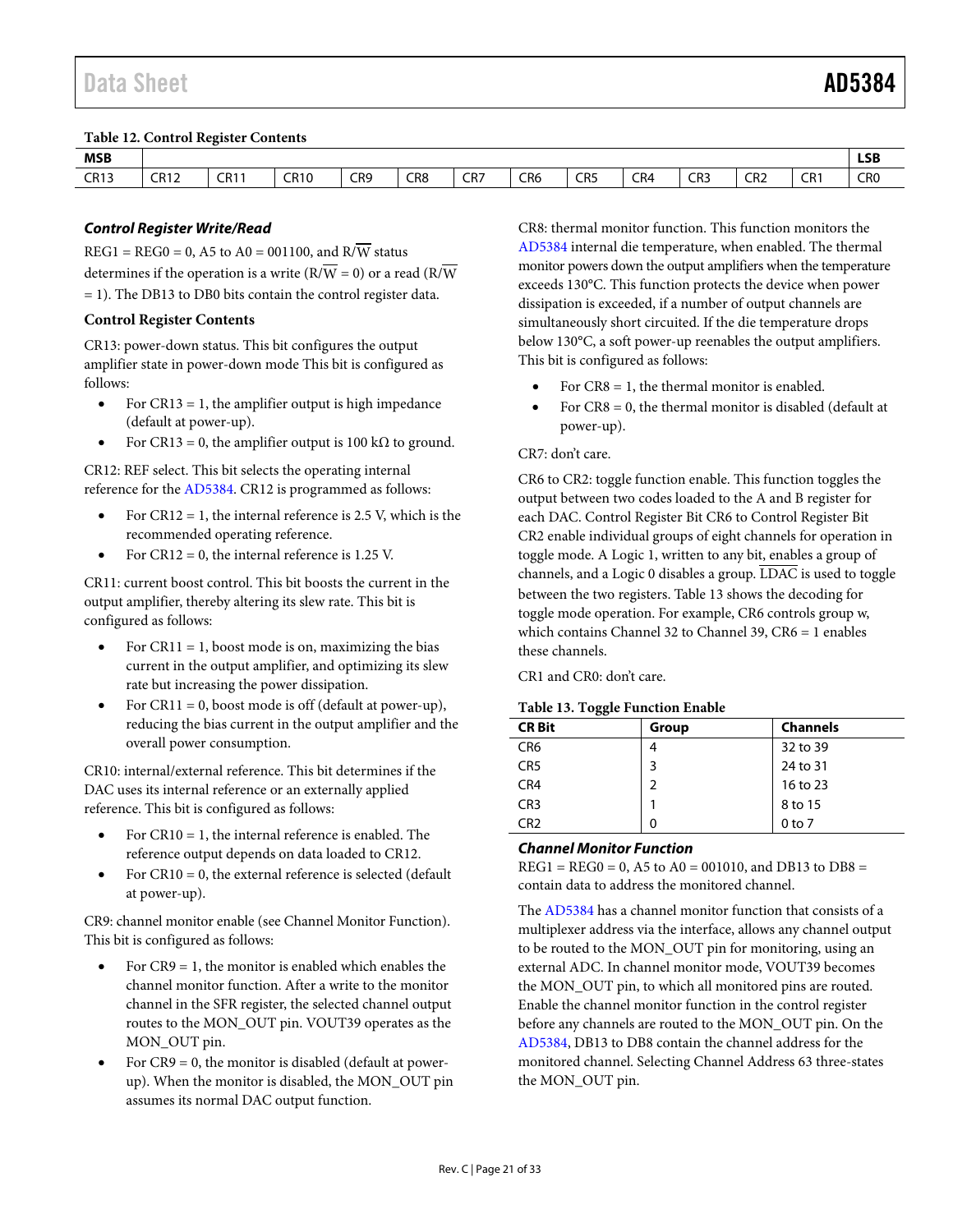**Table 14. Channel Monitor Decoding**

| REG1 | <b>REGO</b> | A5          | A4       | A <sub>3</sub> | A <sub>2</sub> | A1           | A <sub>0</sub> | <b>DB13</b>  | <b>DB12</b>  | <b>DB11</b>                  | <b>DB10</b>  | DB <sub>9</sub> | DB8          | DB7 to DB0  | <b>MON_OUT</b> |
|------|-------------|-------------|----------|----------------|----------------|--------------|----------------|--------------|--------------|------------------------------|--------------|-----------------|--------------|-------------|----------------|
| 0    | $\Omega$    | $\Omega$    | $\Omega$ | $\mathbf{1}$   | $\mathbf{0}$   | $\mathbf{1}$ | $\Omega$       | $\mathbf{0}$ | $\mathbf 0$  | $\mathbf 0$                  | 0            | $\Omega$        | $\Omega$     | X           | <b>VOUT0</b>   |
| 0    | 0           | 0           | 0        | 1              | 0              | 1            | 0              | 0            | $\mathbf 0$  | 0                            | 0            | 0               | 1            | $\mathsf X$ | VOUT1          |
| 0    | 0           | 0           | 0        | $\mathbf{1}$   | 0              | $\mathbf{1}$ | 0              | $\Omega$     | 0            | 0                            | 0            | $\mathbf{1}$    | 0            | Χ           | VOUT2          |
| 0    | 0           | 0           | 0        | 1              | 0              | 1            | 0              | 0            | 0            | 0                            | 0            | $\mathbf{1}$    | $\mathbf{1}$ | X           | VOUT3          |
| 0    | 0           | 0           | 0        | 1              | 0              | $\mathbf{1}$ | 0              | $\mathbf 0$  | 0            | 0                            | $\mathbf{1}$ | 0               | 0            | Χ           | VOUT4          |
| 0    | 0           | 0           | 0        | $\mathbf{1}$   | 0              | 1            | $\mathbf 0$    | 0            | 0            | 0                            | $\mathbf{1}$ | 0               | 1            | Χ           | VOUT5          |
| 0    | 0           | 0           | 0        | 1              | 0              | 1            | $\mathbf 0$    | 0            | $\mathbf 0$  | 0                            | $\mathbf{1}$ | 1               | 0            | Χ           | VOUT6          |
| 0    | 0           | 0           | 0        | $\mathbf{1}$   | $\mathbf 0$    | 1            | $\mathbf 0$    | 0            | $\mathbf 0$  | 0                            | $\mathbf{1}$ | $\mathbf{1}$    | 1            | Χ           | VOUT7          |
| 0    | 0           | 0           | 0        | $\mathbf{1}$   | 0              | 1            | $\mathbf 0$    | $\mathbf 0$  | $\mathbf 0$  | 1                            | 0            | 0               | 0            | Χ           | VOUT8          |
| 0    | 0           | 0           | 0        | $\mathbf{1}$   | 0              | 1            | 0              | 0            | 0            | 1                            | 0            | 0               | 1            | X           | VOUT9          |
| 0    | 0           | 0           | 0        | $\mathbf{1}$   | 0              | 1            | $\mathbf 0$    | 0            | $\mathbf 0$  | 1                            | 0            | 1               | 0            | X           | VOUT10         |
| 0    | 0           | 0           | 0        | $\mathbf{1}$   | 0              | $\mathbf{1}$ | $\mathbf 0$    | $\mathbf 0$  | 0            | 1                            | 0            | 1               | 1            | Χ           | VOUT11         |
| 0    | 0           | 0           | 0        | $\mathbf{1}$   | 0              | 1            | $\mathbf 0$    | 0            | 0            | 1                            | 1            | $\mathbf 0$     | 0            | Χ           | VOUT12         |
| 0    | 0           | 0           | 0        | 1              | 0              | 1            | $\mathbf 0$    | 0            | 0            | 1                            | $\mathbf{1}$ | 0               | 1            | Χ           | VOUT13         |
| 0    | 0           | 0           | 0        | $\mathbf{1}$   | 0              | 1            | 0              | 0            | 0            | 1                            | $\mathbf{1}$ | 1               | 0            | Χ           | VOUT14         |
| 0    | 0           | 0           | 0        | $\mathbf{1}$   | 0              | $\mathbf{1}$ | 0              | $\mathbf 0$  | 0            | 1                            | $\mathbf{1}$ | $\mathbf{1}$    | $\mathbf{1}$ | Χ           | VOUT15         |
| 0    | 0           | 0           | 0        | $\mathbf{1}$   | 0              | 1            | $\mathbf 0$    | 0            | 1            | 0                            | 0            | 0               | 0            | Χ           | VOUT16         |
| 0    | 0           | 0           | 0        | $\mathbf{1}$   | 0              | $\mathbf{1}$ | $\mathbf 0$    | 0            | 1            | 0                            | 0            | 0               | $\mathbf{1}$ | Χ           | VOUT17         |
| 0    | 0           | 0           | 0        | $\mathbf{1}$   | 0              | $\mathbf{1}$ | $\mathbf 0$    | 0            | 1            | 0                            | 0            | 1               | 0            | Χ           | VOUT18         |
| 0    | 0           | 0           | 0        | $\mathbf{1}$   | 0              | $\mathbf{1}$ | 0              | $\mathbf 0$  | 1            | 0                            | 0            | $\mathbf{1}$    | $\mathbf{1}$ | Χ           | VOUT19         |
| 0    | 0           | 0           | 0        | $\mathbf{1}$   | 0              | $\mathbf{1}$ | 0              | 0            | $\mathbf{1}$ | 0                            | $\mathbf{1}$ | 0               | 0            | X           | VOUT20         |
| 0    | 0           | 0           | 0        | $\mathbf{1}$   | 0              | 1            | 0              | $\mathbf 0$  | 1            | 0                            | $\mathbf{1}$ | 0               | 1            | Χ           | VOUT21         |
| 0    | 0           | 0           | 0        | $\mathbf{1}$   | $\mathbf 0$    | 1            | $\mathbf 0$    | 0            | 1            | 0                            | $\mathbf{1}$ | 1               | 0            | X           | VOUT22         |
| 0    | 0           | 0           | 0        | 1              | 0              | 1            | $\mathbf 0$    | 0            | 1            | 0                            | 1            | 1               | 1            | Χ           | VOUT23         |
| 0    | 0           | 0           | 0        | 1              | 0              | 1            | 0              | 0            | 1            | 1                            | 0            | 0               | 0            | Χ           | VOUT24         |
| 0    | 0           | 0           | 0        | $\mathbf{1}$   | 0              | 1            | $\mathbf 0$    | 0            | 1            | 1                            | 0            | 0               | $\mathbf{1}$ | x           | VOUT25         |
| 0    | 0           | 0           | 0        | 1              | 0              | 1            | 0              | 0            | 1            | 1                            | 0            | 1               | 0            | Χ           | VOUT26         |
| 0    | 0           | 0           | 0        | 1              | 0              | 1            | $\mathbf 0$    | 0            | 1            | 1                            | 0            | 1               | 1            | Χ           | VOUT27         |
| 0    | 0           | 0           | 0        | 1              | 0              | 1            | 0              | 0            | 1            | 1                            | $\mathbf{1}$ | 0               | 0            | Χ           | VOUT28         |
| 0    | $\mathbf 0$ | 0           | 0        | $\mathbf{1}$   | $\mathbf 0$    | 1            | 0              | 0            | 1            | 1                            | $\mathbf{1}$ | 0               | 1            | Χ           | VOUT29         |
| 0    | 0           | 0           | 0        | 1              | 0              | 1            | $\mathbf 0$    | 0            | 1            | 1                            | $\mathbf{1}$ | 1               | 0            | Χ           | VOUT30         |
| 0    | $\mathbf 0$ | 0           | 0        | $\mathbf{1}$   | 0              | 1            | 0              | 0            | 1            | 1                            | $\mathbf{1}$ | 1               | 1            | X           | VOUT31         |
| 0    | 0           | 0           | 0        | $\mathbf{1}$   | 0              | 1            | 0              | $\mathbf{1}$ | 0            | 0                            | 0            | 0               | 0            | Χ           | VOUT32         |
| 0    | 0           | 0           | 0        | $\mathbf{1}$   | 0              | 1            | $\mathbf 0$    | $\mathbf{1}$ | 0            | 0                            | 0            | 0               | $\mathbf{1}$ | Χ           | VOUT33         |
| 0    | 0           | 0           | 0        | $\mathbf{1}$   | 0              | 1            | $\mathbf 0$    | 1            | $\mathbf 0$  | 0                            | 0            | 1               | $\mathbf 0$  | Χ           | VOUT34         |
| 0    | 0           | 0           | 0        | 1              | 0              | 1            | 0              | 1            | 0            | 0                            | 0            | 1               | 1            | Χ           | VOUT35         |
| 0    | 0           | 0           | 0        | $\mathbf{1}$   | 0              | 1            | 0              | $\mathbf{1}$ | 0            | 0                            | 1            | 0               | 0            | Χ           | VOUT36         |
| 0    | 0           | 0           | 0        | 1              | 0              | 1            | 0              | $\mathbf{1}$ | 0            | 1                            | 1            | 0               | 1            | Χ           | VOUT37         |
| 0    | 0           | 0           | 0        | 1              | 0              | 1            | $\mathbf 0$    | 1            | 0            | 0                            | $\mathbf{1}$ | 1               | 0            | Χ           | VOUT38         |
| 0    | 0           | 0           | 0        | $\mathbf{1}$   | 0              | 1            | 0              | $\mathbf{1}$ | 0            | 0                            | $\mathbf{1}$ | $\mathbf{1}$    | 1            | Χ           | VOUT39         |
| 0    | $\mathbf 0$ | 0           | 0        | $\mathbf{1}$   | 0              | 1            | $\mathbf 0$    | $\mathbf{1}$ | $\mathbf 0$  | Values 0b1000 to 0b1110<br>Χ |              |                 |              |             | Undefined      |
|      |             |             |          |                |                |              |                |              |              |                              | are reserved |                 |              |             |                |
| 0    | $\Omega$    | $\mathbf 0$ | 0        | $\mathbf{1}$   | $\mathbf 0$    | 1            | $\Omega$       | $\mathbf{1}$ | 1            | $\mathbf{1}$                 | $\mathbf{1}$ | $\mathbf{1}$    | $\mathbf{1}$ | Χ           | Three-state    |



*Figure 25. Channel Monitor Decoding*

04652-027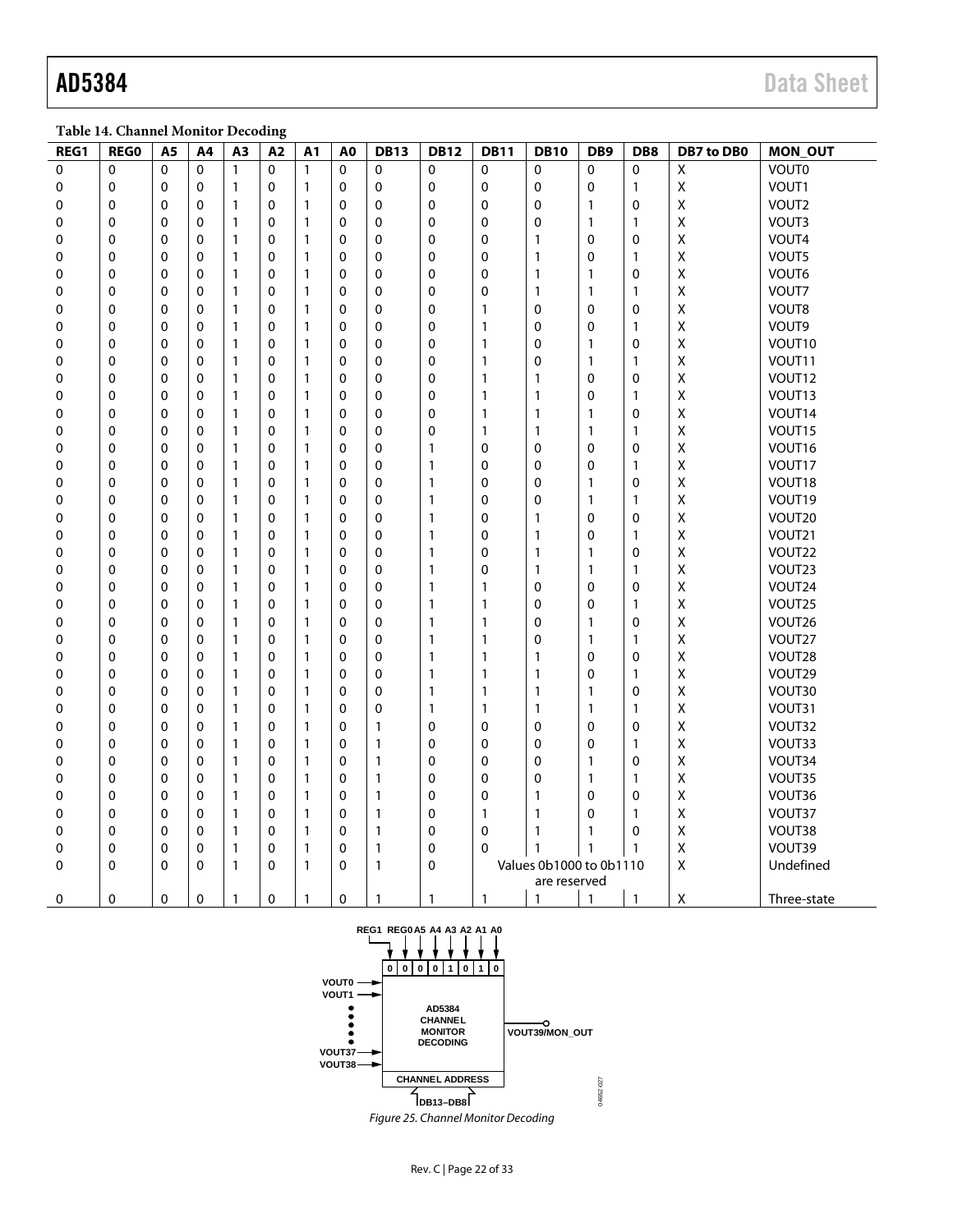# <span id="page-22-0"></span>HARDWARE FUNCTIONS

# <span id="page-22-1"></span>**RESET FUNCTION**

Bringing the RESET line low resets the contents of the internal registers to their power-on reset state. RESET is a negative edgesensitive input. The default corresponds to m at full scale and to c at zero. The contents of the DAC registers are cleared, setting VOUT0 to VOUT39 to 0 V. The hardware reset activation time takes 270 µs. The falling edge of RESET initiates the reset process; BUSY goes low during this process, returning high when RESET is complete. While BUSY is low, all interfaces are disabled, and all LDAC pulses are ignored. When BUSY returns high, the device resumes normal operation, and the status of the RESET pin is ignored until the next falling edge is detected. Do not bring RESET low when the [AD5384](http://www.analog.com/AD5384?doc=AD5384.pdf) is in power-down mode.

# <span id="page-22-2"></span>**ASYNCHRONOUS CLEAR FUNCTION**

Bringing the CLR line low loads the contents of the DAC registers with the data contained in the user-configurable CLR register, and sets VOUT0 to VOUT39 accordingly. Use this function in system calibration to load zero scale and full scale to all channels. The execution time for  $\overline{\text{CLR}}$  is 35  $\mu$ s.

# <span id="page-22-3"></span>**BUSY AND LDAC FUNCTIONS**

BUSY is a digital CMOS output that indicates the status of the [AD5384.](http://www.analog.com/AD5384?doc=AD5384.pdf) The value of x2, the internal data loaded to the DAC data register, is calculated each time the user writes new data to the corresponding x1, c, or m registers. During the calculation of x2, the  $\overline{BUSY}$  output goes low. While  $\overline{BUSY}$  is low, the user can continue writing new data to the x1, m, or c registers, but no DAC output updates can take place. The DAC outputs are updated by bringing the  $\overline{\text{LDAC}}$  input low. If  $\overline{\text{LDAC}}$  goes low while BUSY is active, the LDAC event is stored, and the DAC outputs update immediately after BUSY goes high. The user can hold the LDAC input permanently low, in which case, the DAC

outputs update immediately after BUSY goes high. BUSY also goes low during power-on reset and when a falling edge is detected on the RESET pin. During this time, all interfaces are disabled, and any events on LDAC are ignored. The [AD5384](http://www.analog.com/AD5384?doc=AD5384.pdf) contains an extra feature, whereby a DAC register does not update unless its x2 register has been written to since the last time LDAC was brought low. Normally, when LDAC is brought low, the DAC registers fill with the contents of the x2 registers. However, the [AD5384](http://www.analog.com/AD5384?doc=AD5384.pdf) updates the DAC register only if the x2 data has changed, thereby removing unnecessary digital crosstalk.

# <span id="page-22-4"></span>**POWER-ON RESET**

The [AD5384](http://www.analog.com/AD5384?doc=AD5384.pdf) contains a power-on reset generator and state machine. The power-on reset generator resets all registers to a predefined state and configures the analog outputs as high impedance. The BUSY pin goes low during the power-on reset sequencing, preventing data writes to the device.

# <span id="page-22-5"></span>**POWER-DOWN FEATURE**

The [AD5384](http://www.analog.com/AD5384?doc=AD5384.pdf) contains a global power-down feature that puts all channels into low power mode and reduces the analog power consumption to 2 µA maximum and digital power consumption to 20 µA maximum. In power-down mode, the output amplifier can be configured as a high impedance output, or it can provide a 100 kΩ load to ground. The contents of all internal registers remain in power-down mode. When exiting power-down mode, the settling time of the amplifier elapses before the outputs settle to their correct values.

# <span id="page-22-6"></span>**POWER SUPPLY SEQUENCING**

The power-on reset circuitry requires that the  $AV_{DDx}$  is applied before or within 10 ms of DV<sub>DDx</sub>, which ensures that the registers are correctly loaded with their default values. If it is not possible for  $AV_{DDx}$  to be applied within 10 ms of  $DVDDx$ , a software or hardware reset is used to load the default register values.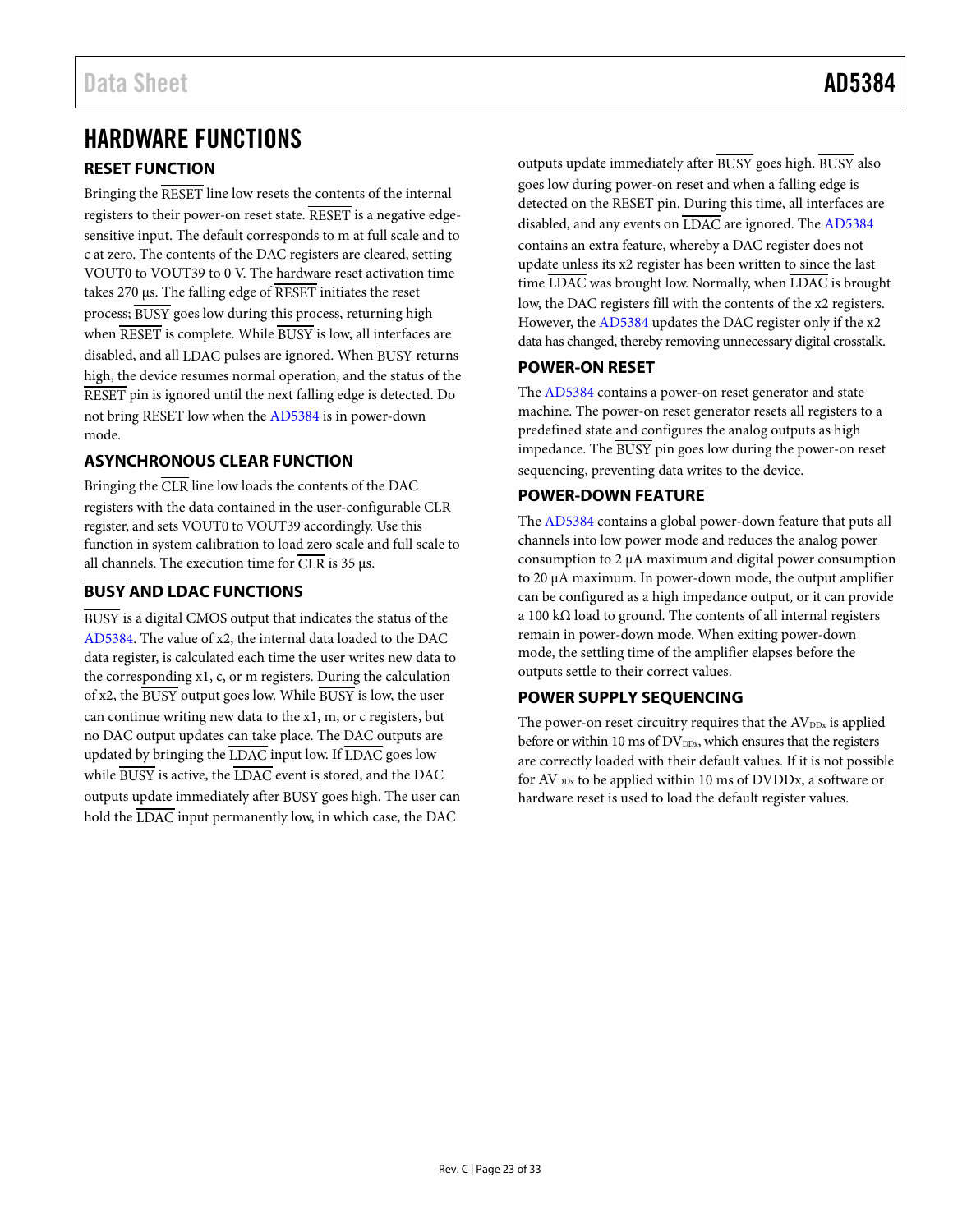# <span id="page-23-0"></span>INTERFACES

Th[e AD5384](http://www.analog.com/AD5384?doc=AD5384.pdf) contains a serial interface that can be programmed as DSP-, SPI-, MICROWIRE-, or I<sup>2</sup>C-compatible. Select DSP, SPI, MICROWIRE, or I<sup>2</sup>C interface mode by using the SPI/I<sup>2</sup>C pin . To minimize both the power consumption of the device and the on-chip digital noise, the active interface powers up fully only when the device is being written to on the falling edge of SYNC.

# <span id="page-23-1"></span>**DSP-, SPI-, MICROWIRE-COMPATIBLE SERIAL INTERFACE**

The serial interface operates with a minimum of three wires in standalone mode or five wires in daisy-chain mode. Daisychaining allows many devices to be cascaded together to increase system channel count. Tie the SPI/I 2 C (Ball B8) high to enable the DSP-, SPI-, or MICROWIRE-compatible serial interface. The following are the serial interface control pins:

- SYNC/AD0, DIN/SDA, and SCLK/SCL are the standard 3-wire interface pins.
- DCEN/AD1 selects standalone mode or daisy-chain mode.
- SDO is the data out pin for daisy-chain mode.

[Figure 3](#page-7-0) and [Figure 5](#page-7-2) show the timing diagrams for a serial write to th[e AD5384](http://www.analog.com/AD5384?doc=AD5384.pdf) in standalone and in daisy-chain modes. The 24-bit data-word format for the serial interface is shown in [Table 15.](#page-23-2) The bit descriptions are as follows:

- When toggle mode is enabled, the  $\overline{A}/B$  bit selects whether the data write is to the A register or B register. When toggle mode is disabled, set  $\overline{A}/B$  to zero to select the A data register.
- $R/\overline{W}$  is the read or write control bit.
- A5 to A0 are used to address the input channels.
- REG1 and REG0 select the register to which data is written, as shown in [Table 7.](#page-18-4)
- DB13 to DB0 contain the input data-word.
- X is a don't care condition.

# *Standalone Mode*

Connect the DCEN (daisy-chain enable) pin low to enable standalone mode. The serial interface works with both a continuous and a noncontinuous serial clock. The first falling edge of SYNC starts the write cycle and resets a counter that counts the number of serial clocks to ensure that the correct number of bits are shifted into the serial shift register. Any further edges on SYNC, except for a falling edge, are ignored until 24 bits are clocked in. Once 24 bits are shifted in, SCLK is ignored. For another serial transfer to take place, reset the counter by the falling edge of SYNC.

### <span id="page-23-2"></span>**Table 15. 40-Channel, DAC Serial Input Register Configuration**

| <b>MSB</b>    |     |     |    |    |                |                  |                |      |      |                  |             |                  |             |                 |                 |     |                 |                 |                 |                 |                 |     | <b>LSB</b>     |
|---------------|-----|-----|----|----|----------------|------------------|----------------|------|------|------------------|-------------|------------------|-------------|-----------------|-----------------|-----|-----------------|-----------------|-----------------|-----------------|-----------------|-----|----------------|
| $\sim$<br>A/B | R/W | A5. | A4 | A3 | A <sub>2</sub> | $\Lambda$ 1<br>. | A <sub>0</sub> | REG1 | REG0 | DB <sub>13</sub> | <b>DB12</b> | DB1 <sup>-</sup> | <b>DB10</b> | DB <sub>9</sub> | DB <sub>8</sub> | DB7 | DB <sub>6</sub> | DB <sub>5</sub> | DB <sub>4</sub> | DB <sub>3</sub> | D <sub>B2</sub> | DB1 | D <sub>B</sub> |
|               |     |     |    |    |                |                  |                |      |      |                  |             |                  |             |                 |                 |     |                 |                 |                 |                 |                 |     |                |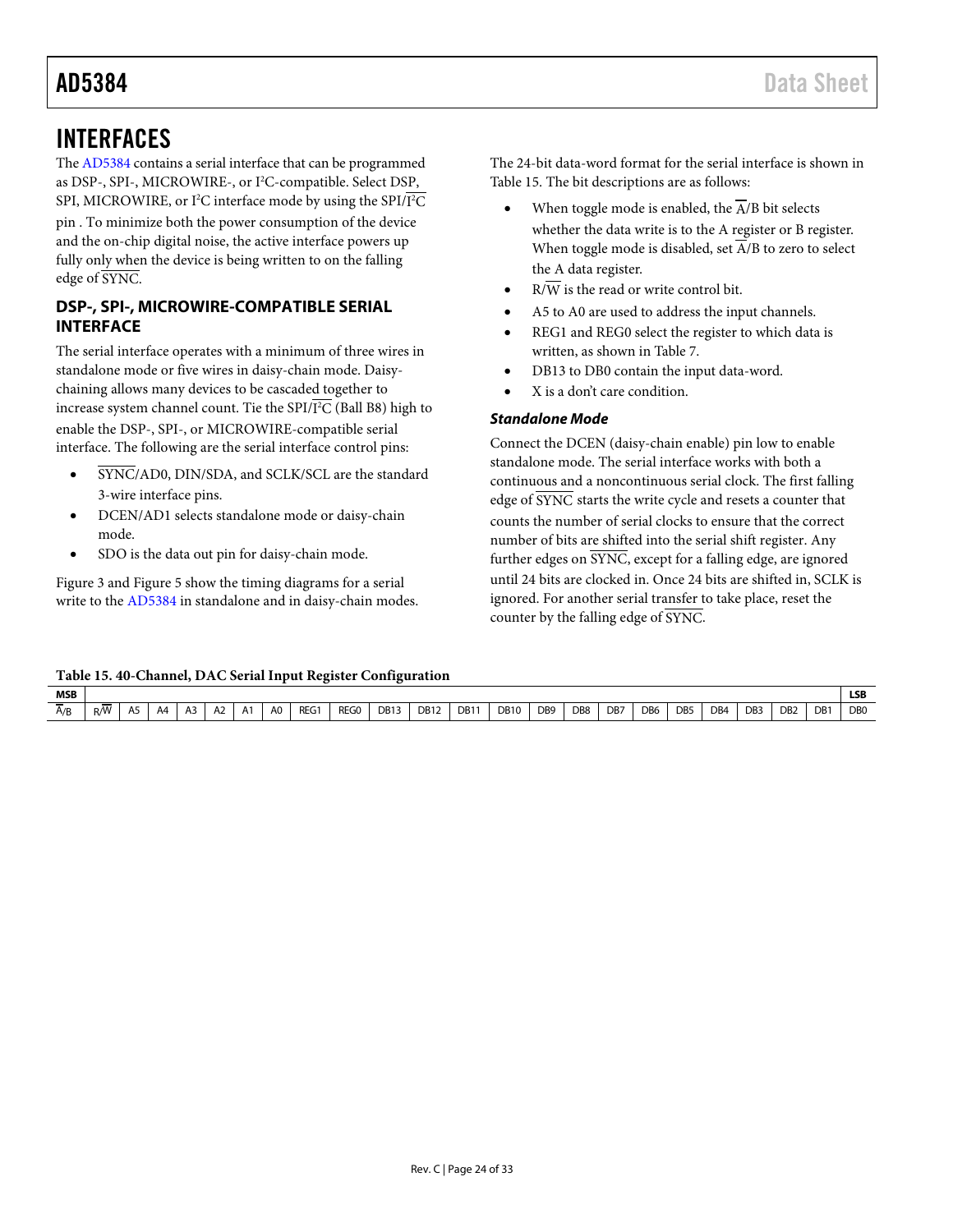# *Daisy-Chain Mode*

For systems that contain several devices, the SDO pin can be used to daisy-chain several devices together. This daisy-chain mode is useful in system diagnostics and in reducing the number of serial interface lines.

Connect the DCEN (daisy-chain enable) pin high, to enable daisy-chain mode. The first falling edge of SYNC starts the write cycle. The SCLK is applied continuously to the input shift register when SYNC is low. If more than 24 clock pulses are applied, the data ripples out of the shift register and appears on the SDO line. This data is clocked out on the rising edge of SCLK and is valid on the falling edge. By connecting the SDO of the first device to the DIN input on the next device in the chain, a multidevice interface is constructed. Each device in the system requires 24 clock pulses. Therefore, the total number of clock cycles must equal 24N, where N is the total number of [AD5384](http://www.analog.com/AD5384?doc=AD5384.pdf) devices in the chain.

When the serial transfer to all devices is complete,  $\overline{\text{SYNC}}$  goes high, latches the input data in each device in the daisy-chain, and prevents any further data from clocking into the input shift register.

If SYNC is taken high before 24 clocks are clocked into the device, it is considered a bad frame, and the data is discarded.

The serial clock is either a continuous or a gated clock. A continuous SCLK source is used only if SYNC is held low for the correct number of clock cycles. In gated clock mode, use a burst clock containing the exact number of clock cycles and take SYNC high after the final clock to latch the data.

# *Readback Mode*

Readback mode is invoked by setting the  $R/\overline{W}$  bit = 1 in the serial input register write. With  $R/\overline{W} = 1$ , Bits A5 to A0, in association with Bit REG1 and Bit REG0, select the register to be read. The remaining data bits in the write sequence are don't cares. During the next SPI write, the data appearing on the SDO output contains the data from the previously addressed register. For a read of a single register, use the NOP command to clock out the data from the selected register on SDO[. Figure 26](#page-24-0) shows the readback sequence.

For example, to read back the m register of Channel 0 on the [AD5384,](http://www.analog.com/AD5384?doc=AD5384.pdf) the following sequence must be followed. First, write 0x404XXX to the [AD5384](http://www.analog.com/AD5384?doc=AD5384.pdf) input register. This configures the [AD5384](http://www.analog.com/AD5384?doc=AD5384.pdf) for read mode with the m register of Channel 0 selected. Note that Data Bit DB13 to Data Bit DB0 are don't cares. Follow this with a second write, an NOP condition, 0x000000. During this write, the data from the m register clocks out on the SDO line; data clocked out contains the data from the m register in Bit DB13 to Bit DB0, and the top 10 bits contain the address information as previously written. In readback mode, the SYNC signal frames the data. Data clocks out on the rising edge of SCLK and is valid on the falling edge of the SCLK signal. If the SCLK idles high between the write and read operations of a readback operation, the first bit of data clocks out on the falling edge of SYNC.

<span id="page-24-0"></span>

*Figure 26. Serial Readback Operation*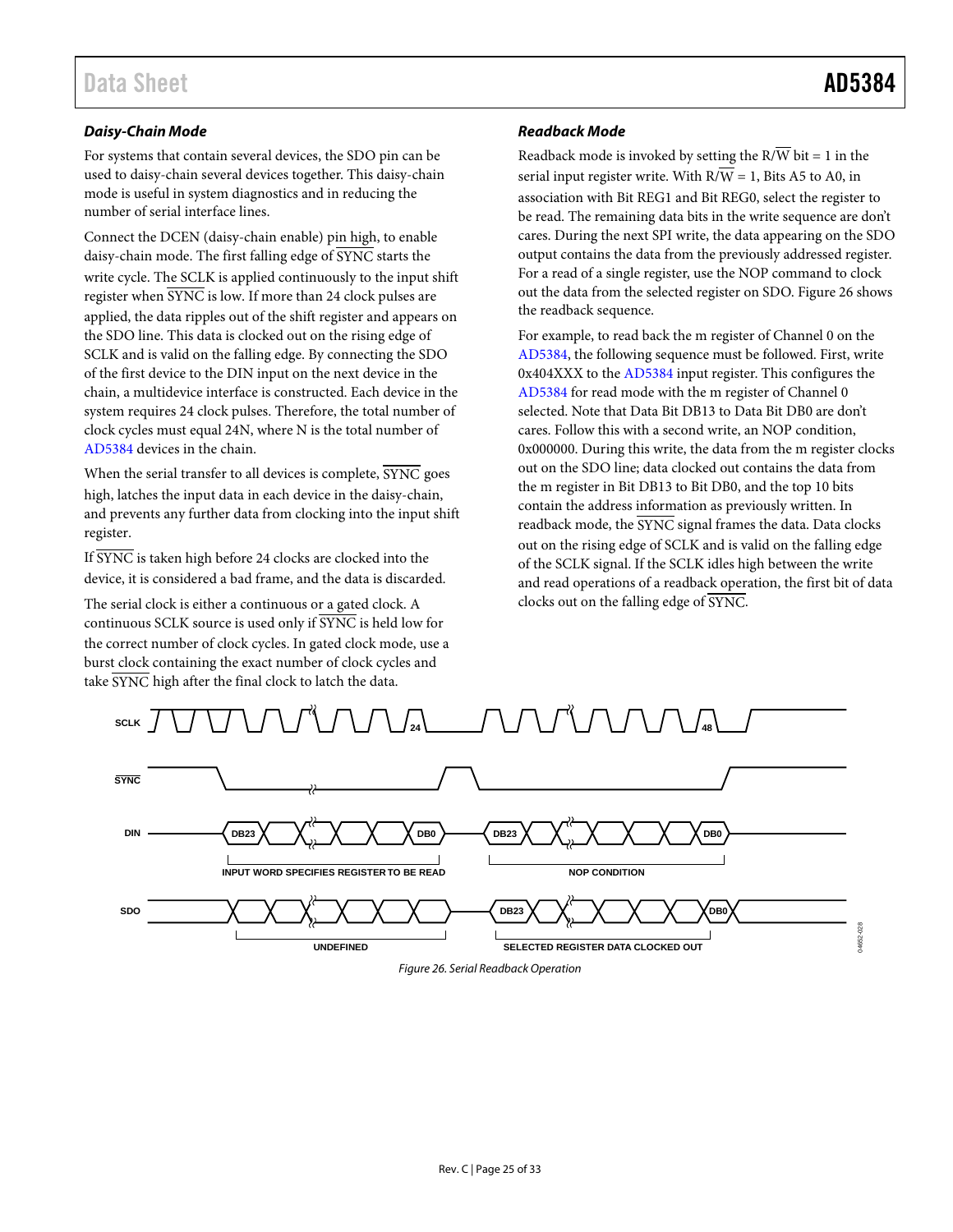<span id="page-25-0"></span>Th[e AD5384 f](http://www.analog.com/AD5384?doc=AD5384)eatures an I<sup>2</sup>C-compatible 2-wire interface consisting of a serial data line (SDA) and a serial clock line (SCL). SDA and SCL facilitate communication between th[e AD5384](http://www.analog.com/AD5384?doc=AD5384.pdf) and the master at rates up to 400 kHz[. Figure 6 s](#page-8-0)hows the 2-wire interface timing diagrams that incorporate three different modes of operation.

Select I<sup>2</sup>C mode by configuring the SPI/I<sup>2</sup>C pin to a Logic 0. The device is connected to this bus as a slave device, and no clock is generated by th[e AD5384.](http://www.analog.com/AD5384?doc=AD5384.pdf) Th[e AD5384 h](http://www.analog.com/AD5384?doc=AD5384.pdf)as a 7-bit slave address, 1010 1 (AD1)(AD0) The 5 MSBs are hard coded, and the two LSBs are determined by the state of the AD1 and AD0 pins. The ability to hardware-configure AD1 and AD0 allows four of these devices to be configured on the bus.

# **I 2 C Data Transfer**

During each SCL clock cycle, one data bit transfers. The data on SDA must remain stable during the high period of the SCL clock pulse. Changes in SDA while SCL is high are control signals that configure start and stop conditions. When the I<sup>2</sup>C bus is not busy, the external pull-up resistors pull both SDA and SCL high.

### **Start and Stop Conditions**

A master device initiates communication by issuing a start condition. A start condition is a high to low transition on SDA with SCL high. A stop condition is a low to high transition on SDA while SCL is high. A start condition from the master signals the beginning of a transmission to th[e AD5384.](http://www.analog.com/AD5384?doc=AD5384.pdf) The stop condition frees the bus. If a repeated start condition (Sr) generates instead of a stop condition, the bus remains active.

### **Repeated Start Conditions**

A repeated start (Sr) condition can indicate a change of data direction on the bus. Use Sr when the bus master is writing to several I<sup>2</sup>C devices and wants to maintain control of the bus.

# **Acknowledge Bit (ACK)**

The acknowledge bit (ACK) is the ninth bit attached to any 8-bit data-word. ACK is always generated by the receiving device. Th[e AD5384 d](http://www.analog.com/AD5384?doc=AD5384.pdf)evices generate an ACK when receiving an address or data by pulling SDA low during the ninth clock period. Monitoring ACK allows detection of unsuccessful data transfers. An unsuccessful data transfer occurs if a receiving device is busy or if a system fault occurs. In the event of an unsuccessful data transfer, the bus master reattempts communication.

### **Slave Addresses**

A bus master initiates communication with a slave device by issuing a start condition, followed by the 7-bit slave address. When idle, th[e AD5384 w](http://www.analog.com/AD5384?doc=AD5384.pdf)aits for a start condition followed by its slave address. The LSB of the address word is the read/write  $(R/\overline{W})$ bit. Th[e AD5384](http://www.analog.com/AD5384?doc=AD5384.pdf) devices are receive-only devices; when communicating with these,  $R/\overline{W} = 0$ . After receiving the proper address 1010 1(AD1)(AD0), th[e AD5384 i](http://www.analog.com/AD5384?doc=AD5384.pdf)ssues an ACK by pulling SDA low for one clock cycle.

The [AD5384 h](http://www.analog.com/AD5384?doc=AD5384.pdf)as four different user programmable addresses determined by the AD1 and AD0 bits.

### **Write Operation**

Data can be written to th[e AD5384 D](http://www.analog.com/AD5384?doc=AD5384.pdf)ACs in three modes: 4-byte mode, 3-byte mode, and 2-byte mode.

### **4-Byte Mode**

When writing to th[e AD5384](http://www.analog.com/AD5384?doc=AD5384.pdf) DACs, the user must begin with an address byte ( $\overline{RVW} = 0$ ), after which the DAC acknowledges that it is prepared to receive data by pulling SDA low. The address byte is followed by the pointer byte; this addresses the specific channel in the DAC to be addressed and also is acknowledged by the DAC. Two bytes of data are then written to the DAC, as shown in [Figure 27.](#page-25-1) A stop condition follows. This lets the user update a single channel within th[e AD5384 a](http://www.analog.com/AD5384?doc=AD5384.pdf)t any time, and requires four bytes of data to transfer from the master.

<span id="page-25-1"></span>

Figure 27. 4-Byte, I<sup>2</sup>C Write Operation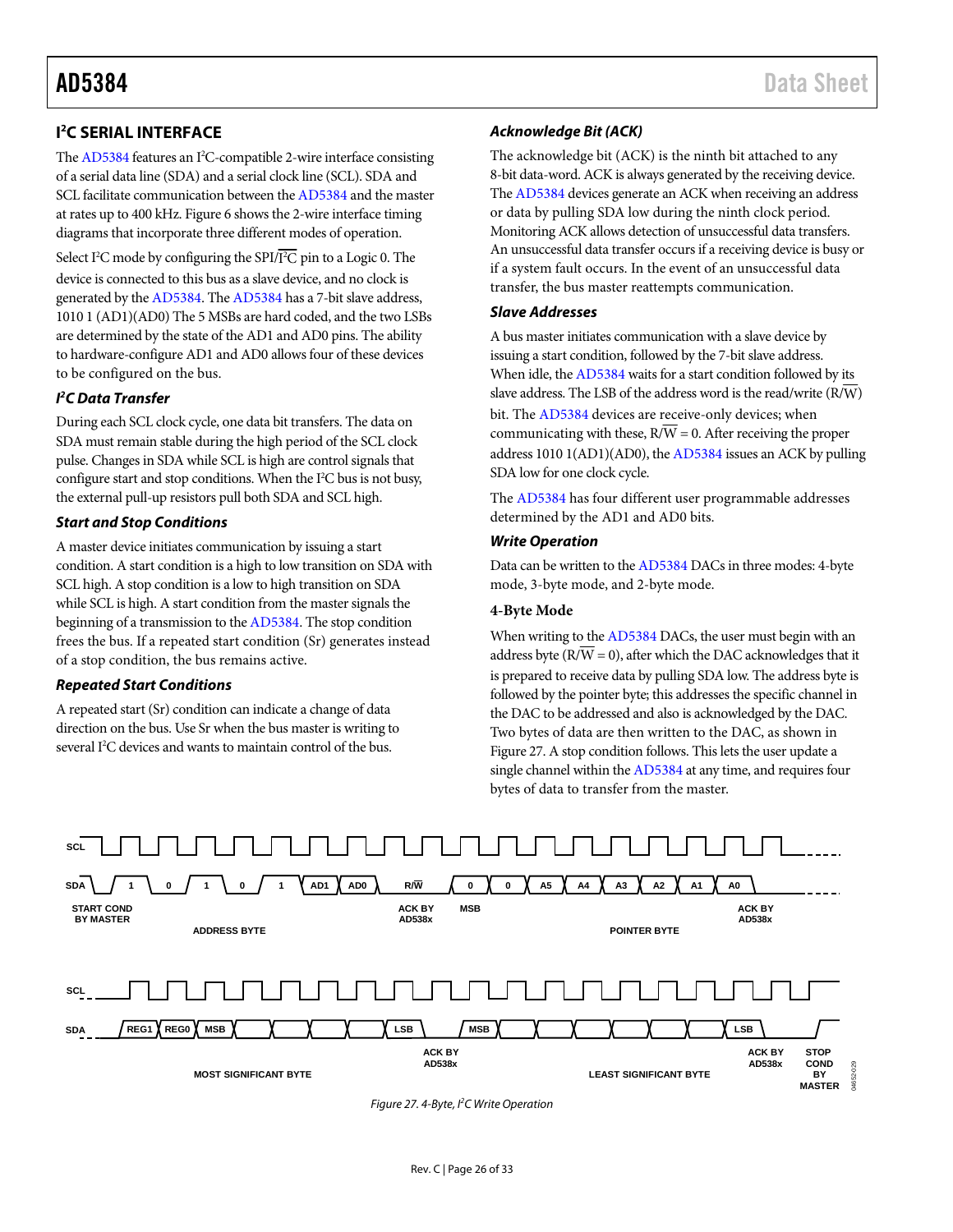04652-030

4652-030

# **3-Byte Mode**

In 3-byte mode, the user can update more than one channel in a write sequence without having to write the device address byte each time. The device address byte is required only once; subsequent channel updates require the pointer byte and the data bytes. In 3-byte mode, the use must begin with an address byte  $(R/\overline{W} = 0)$ , after which the DAC acknowledges that it is prepared to receive data by pulling SDA low. The address byte is followed by the pointer byte. This addresses the specific channel in the DAC to be addressed and also is acknowledged by the DAC.

This is then followed by the two data bytes, REG1 and REG0, which determine the register to be updated.

If a stop condition does not follow the data bytes, another channel can be updated by sending a new pointer byte, followed by the data bytes. This mode requires only three bytes to be sent to update any channel once the device is initially addressed, and it reduces the software overhead in updating th[e AD5384](http://www.analog.com/AD5384?doc=AD5384.pdf) channels. A stop condition at any time exits this mode[. Figure 28](#page-26-0) shows a typical configuration.



<span id="page-26-0"></span>*Figure 28. 3-Byte, I2 C Write Operation*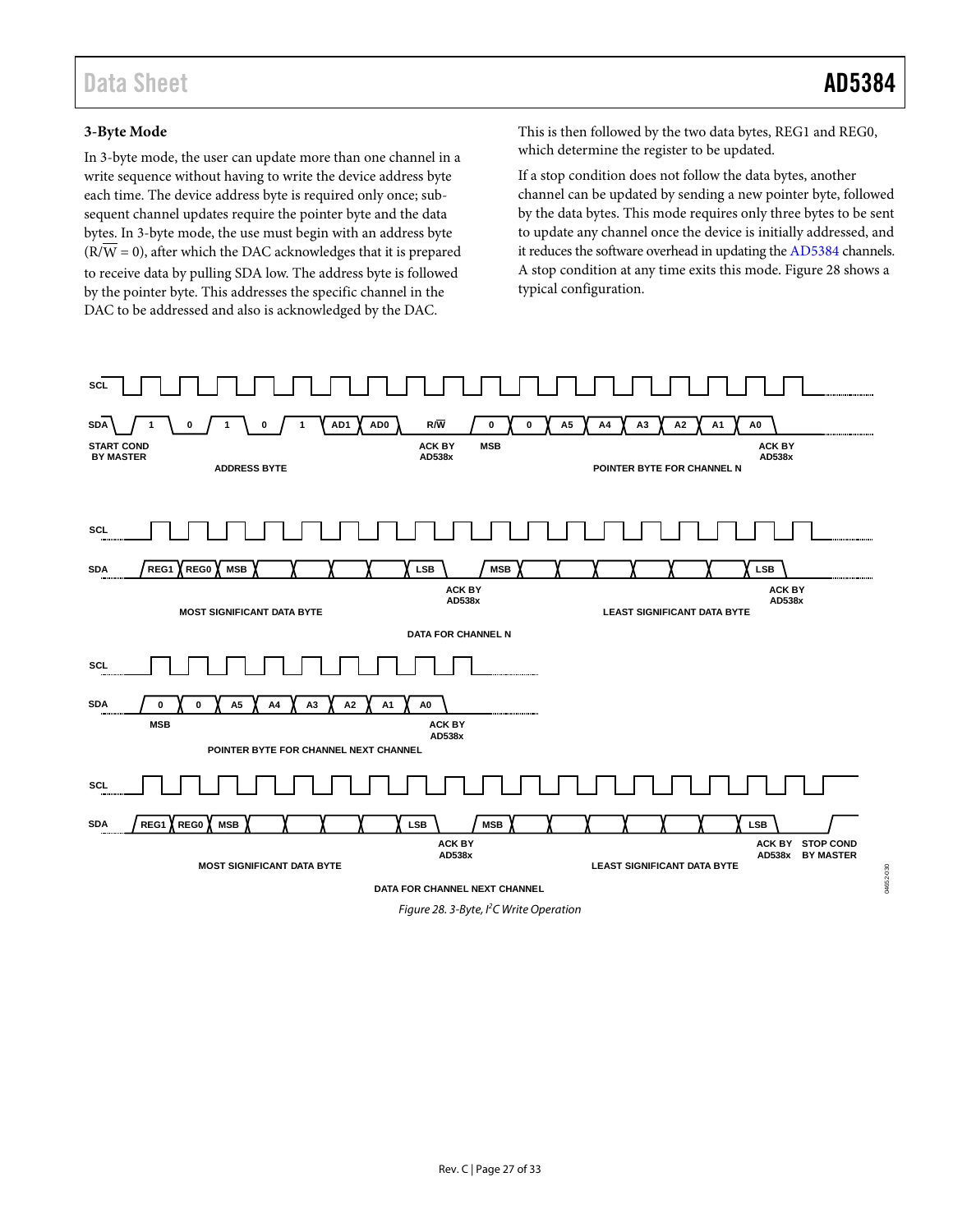### **2-Byte Mode**

Following initialization of 2-byte mode, the user can update channels sequentially. The device address byte is required only once, and the pointer byte is configured for auto-increment or burst mode.

The user must begin with an address byte ( $\overline{RVW} = 0$ ), after which the DAC acknowledges that it is prepared to receive data by pulling SDA low. The address byte is followed by a specific pointer byte (0xFF) that initiates the burst mode of operation. The address pointer initializes to Channel 0, and upon receiving the two data

bytes for the present address, automatically increments to the next address.

The REG0 and REG1 bits in the data byte determine which register updates. In this mode, following initialization, only two data bytes are required to update a channel. The channel address automatically increments from Address 0. This mode allows transmission of data to all channels in one block, and it reduces the software overhead in configuring all channels. A stop condition at any time exits this mode. Toggle mode is not supported in 2-byte mode. [Figure](#page-27-0) 29 shows a typical configuration.

<span id="page-27-0"></span>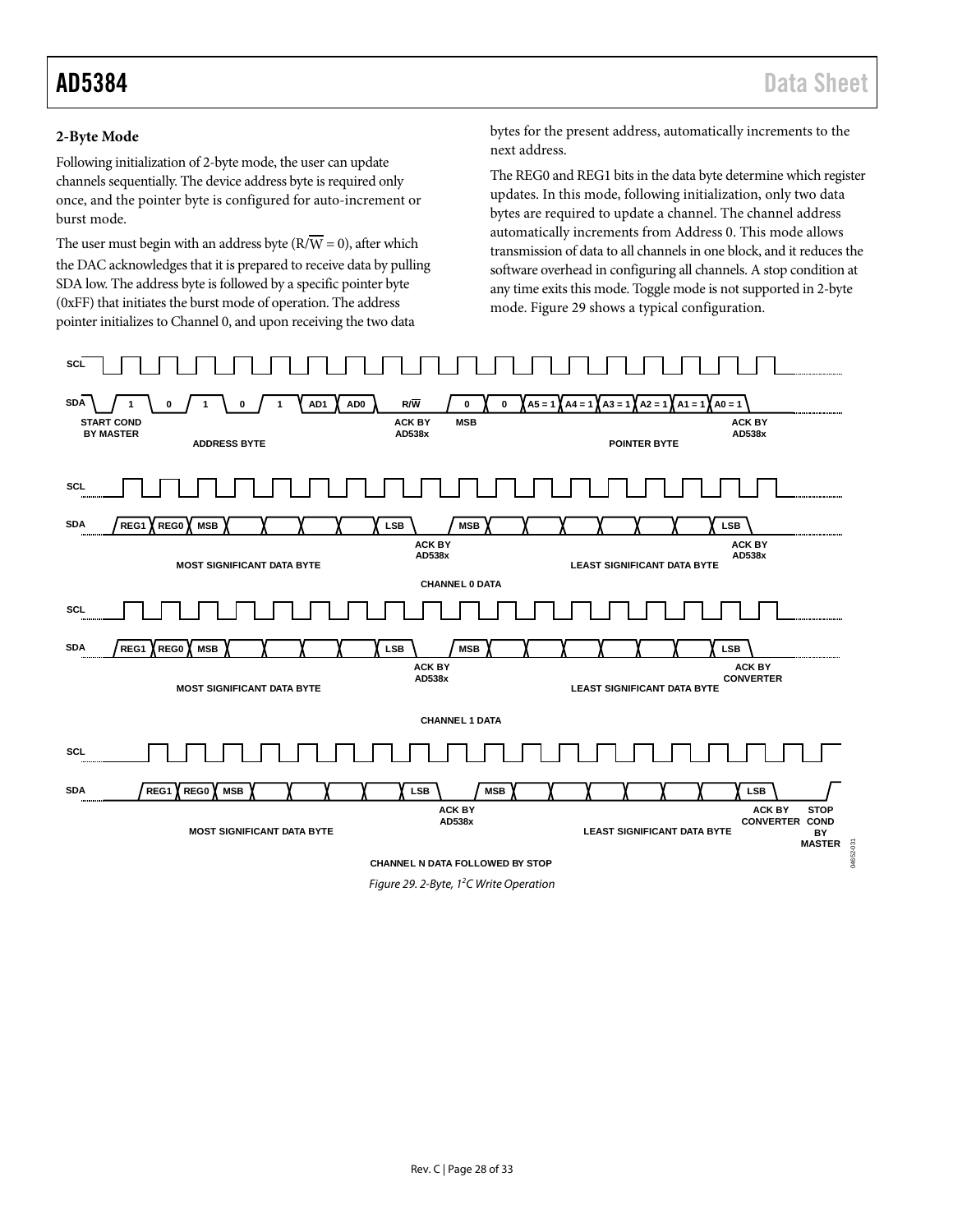# <span id="page-28-0"></span>APPLICATIONS INFORMATION **POWER SUPPLY DECOUPLING**

<span id="page-28-1"></span>In any circuit where accuracy is important, careful consideration of the power supply and ground return layout helps to ensure the rated performance. Separate and confine the analog and digital sections to certain areas of the printed circuit board (PCB) of the [AD5384.](http://www.analog.com/AD5384?doc=AD5384.pdf) If th[e AD5384](http://www.analog.com/AD5384?doc=AD5384.pdf) is in a system where multiple devices require an AGND-to-DGND connection, make the connection at one point only, a star ground point established as near to the device as possible.

For supplies with multiple pins ( $AV<sub>DDx</sub>$ , and  $AV<sub>CCx</sub>$ ), tie these pins together. Allow ample supply bypassing of 10 µF capacitators in parallel with 0.1 µF capacitors on each supply, located as near the package as possible and ideally right up against th[e AD5384](http://www.analog.com/AD5384?doc=AD5384.pdf) device. The 10 µF capacitors are the tantalum bead type. The 0.1 µF capacitor has low effective series resistance (ESR) and effective series inductance (ESI), such as the common ceramic types that provide a low impedance path to ground at high frequencies, so that it can handle transient currents due to internal logic switching.

The power supply lines of th[e AD5384](http://www.analog.com/AD5384?doc=AD5384.pdf) use as large a trace as possible to provide low impedance paths and reduce the effects of glitches on the power supply line. Shield fast switching signals, such as clocks, with digital ground to avoid radiating noise elsewhere on the board, and do not run them near the reference inputs. A ground line routed between the  $D_{IN}$  and SCLK lines helps to reduce crosstalk between them (this is not required on a multilayer board because there is a separate ground plane; however, separating the lines helps). It is essential to minimize noise on the  $\rm V_{IN}$  and REF\_IN lines.

Avoid crossover of digital and analog signals. Run the traces on opposite sides of the board at right angles to each other. This reduces the effects of feedthrough through the board. A microstrip technique is by far the best; however, it is not always possible with a double-sided board. In this technique, the component side of the board is dedicated to the ground plane while signal traces are placed on the solder side.

# <span id="page-28-2"></span>**POWER SUPPLY SEQUENCING**

For proper operation, DV<sub>DD</sub> must be applied first and AV<sub>DD</sub> applied simultaneously or within 10 ms of  $DV_{DD}$ . This ensures that the power-on reset circuitry sets the registers to their default values and keeps the analog outputs at 0 V until a valid write operation takes place. When  $AV_{DD}$  cannot be applied within 10 ms of  $DV_{DD}$ , a hardware reset must be issued. This triggers the power-on reset circuitry and loads the default register values. For cases where the power supply applied first has the same or lower voltage than the second supply, a Schottkey diode can be used to supply power until the second power supply turns on[. Table 18](#page-28-3) lists power supply sequences and the recommended diode connection. Alternatively, a load switch such as th[e ADP196](http://www.analog.com/ADP196?doc=AD5384.pdf) can be used to delay the first power supply until the second power supply turns on[. Figure 32](#page-29-2) shows a typical configuration using the [ADP196.](http://www.analog.com/ADP196?doc=AD5384.pdf) 

In this case, the AV<sub>DD</sub> is applied first. This voltage does not appear at the  $AV_{DD}$  pin of the  $AD5384$  until the  $DV_{DD}$  is applied and brings the EN pin high. The result is that the  $AV<sub>DD</sub>$  and  $DV_{DD}$  are both applied to the  $AD5384$  at the same time.

<span id="page-28-3"></span>**Table 16. Power Supply Sequencing**

| rable for fower supply sequencing   |                                         |                                                                 |  |  |  |  |  |  |  |
|-------------------------------------|-----------------------------------------|-----------------------------------------------------------------|--|--|--|--|--|--|--|
| <b>First Power</b><br><b>Supply</b> | Second<br><b>Power</b><br><b>Supply</b> | <b>Recommended Operation</b>                                    |  |  |  |  |  |  |  |
| $AV_{DD} = 3V$                      | $DV_{DD} \geq 3V$                       | See Figure 30.                                                  |  |  |  |  |  |  |  |
| $DV_{DD} = 3V$                      | AV <sub>DD</sub> $\geq$ 3 V             | See Figure 31.                                                  |  |  |  |  |  |  |  |
| $AV_{DD} = DV_{DD}$                 | $DV_{DD} = AV_{DD}$                     | See Figure 30; assumes separate<br>analog and digital supplies. |  |  |  |  |  |  |  |
| $DV_{DD} = AV_{DD}$                 | $AV_{DD} = DV_{DD}$                     | See Figure 31; assumes separate<br>analog and digital supplies. |  |  |  |  |  |  |  |
| $AV_{DD} = 5V$                      | $DV_{DD} = 3V$                          | See Figure 32.                                                  |  |  |  |  |  |  |  |
| $DV_{DD} = 5V$                      | $AV_{DD} = 3V$                          | Hardware reset or see Figure 33.                                |  |  |  |  |  |  |  |



*Figure 30. AV<sub>DD</sub> first followed by DV<sub>DD</sub>* 

<span id="page-28-4"></span>

<span id="page-28-5"></span>*Figure 31. DV<sub>DD</sub> first followed by AV*<sub>DD</sub>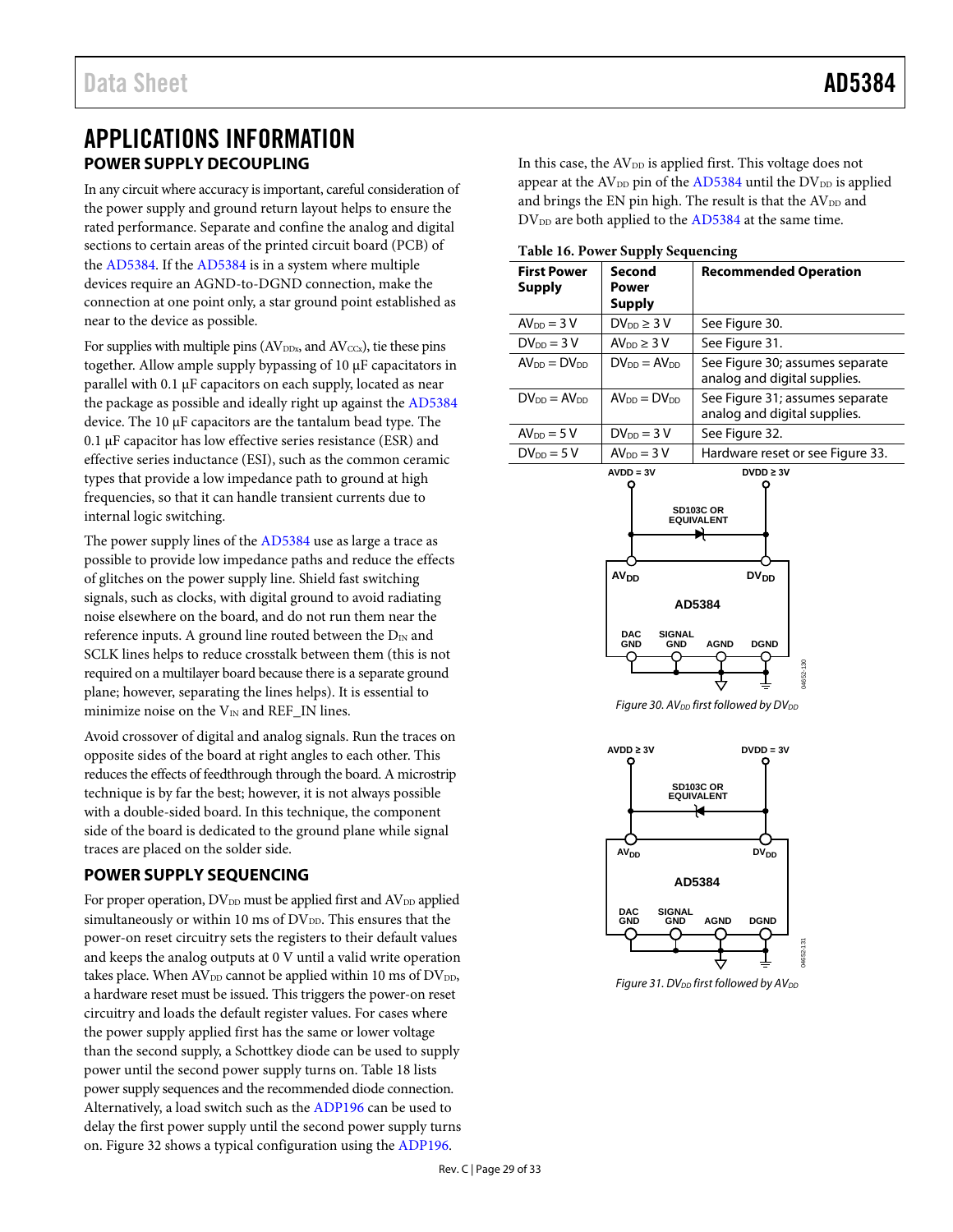

<span id="page-29-2"></span>

Figure 33. DV<sub>DD</sub> Power Supply Controlled by a Load Switch

# <span id="page-29-3"></span><span id="page-29-0"></span>**MONITOR FUNCTION**

The [AD5384 c](http://www.analog.com/AD5384?doc=AD5384.pdf)ontains a channel monitor function that consists of a multiplexer addressed via the interface, allowing any channel output to be routed to this pin for monitoring, using an external ADC. In channel monitor mode, VOUT39 becomes the MON OUT pin, to which all monitored signals are routed. Enable the channel monitor function in the control register before any channels are routed to the MON\_OUT pin[.](#page-20-2) 

[Table 14 s](#page-20-2)hows the decoding information required to route any channel to MON\_OUT. Selecting Channel Address 63 three-states the MON\_OUT pin[. Figure 34 s](#page-29-4)hows a typical monitoring circuit implemented using a 12-bit SAR ADC in a 6-lead SOT package. The controller output port selects the channel to monitor, and the input port reads the converted data from the ADC.



# <span id="page-29-4"></span><span id="page-29-1"></span>**TOGGLE MODE FUNCTION**

The toggle mode function allows an output signal to be generated using the  $\overline{\text{LDAC}}$  control signal, which switches between two DAC data registers. This function is configured using the SFR control register as follows: A write with  $REG1 = REG0 = 0$  and A5 to A0 = 001100 specifies a control register write. The toggle mode function is enabled in groups of eight channels using Bit CR6 to Bit CR2 in the control register (se[e Table 12\)](#page-20-3)[. Figure 35 s](#page-29-5)hows a block diagram of toggle mode implementation.

Each of the 40 DAC channels on th[e AD5384](http://www.analog.com/AD5384?doc=AD5384.pdf) contains an A and B data register. Note that the B registers load only when toggle mode is enabled. The sequence of events when configuring the [AD5384 f](http://www.analog.com/AD5384?doc=AD5384.pdf)or toggle mode is

- 1. Enable toggle mode for the required channels via the control register.
- 2. Load data to A registers.
- 3. Load data to B registers.
- 4. Apply LDAC.

<span id="page-29-5"></span>

Figure 35. Toggle Mode Function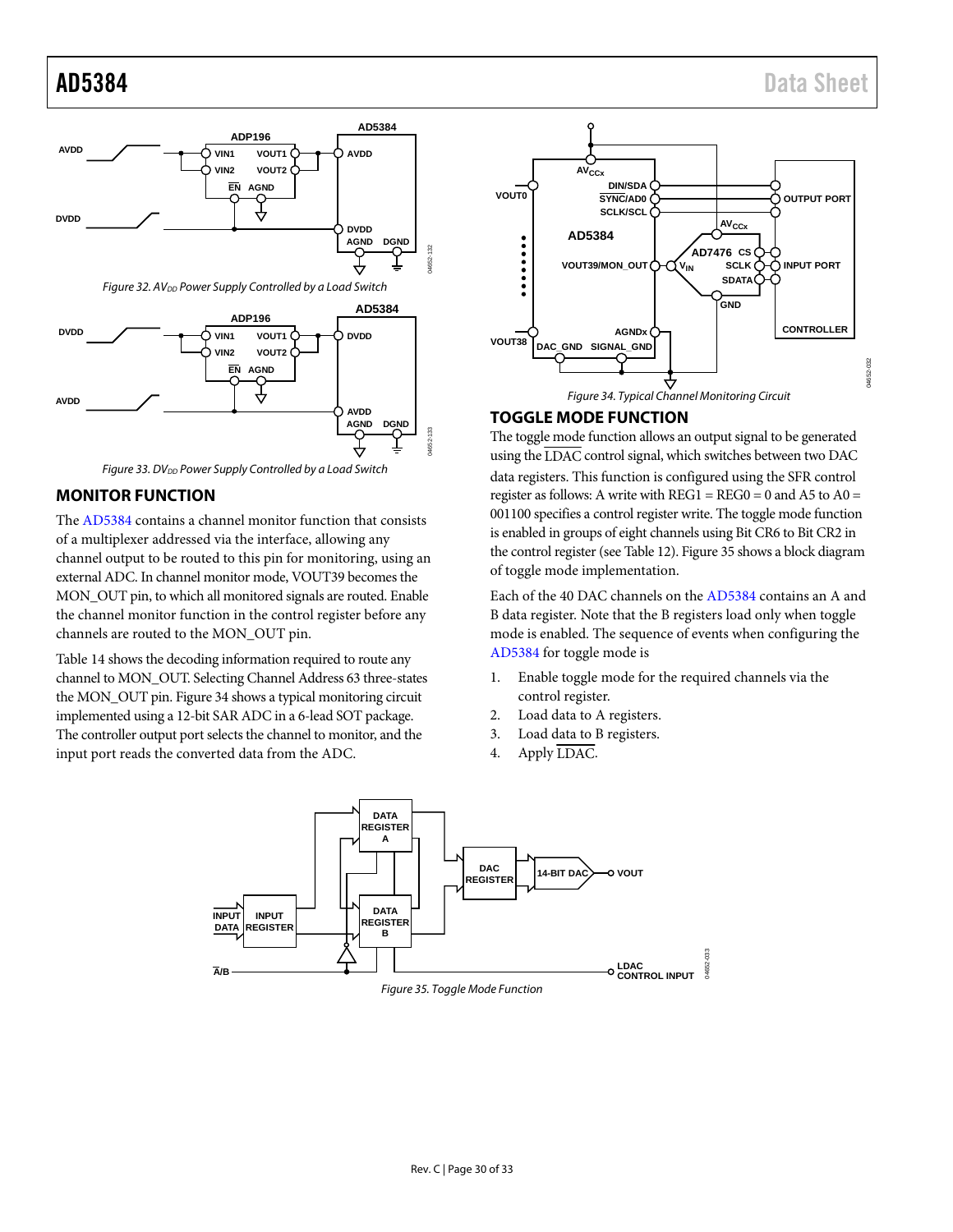# Data Sheet **AD5384**

The LDAC is used to switch between the A and B registers in determining the analog output. The first LDAC configures the output to reflect the data in the A registers. This mode offers significant advantages if the user wants to generate a square wave at the output of all 40 channels, as can be required to drive a liquid crystal-based variable optical attenuator. In this case, the user writes to the control register, and enables the toggle function by setting CR6 to  $CR2 = 1$ , thus enabling the five groups of eight for toggle mode operation. The user must then load data to all 40 A and B registers. Toggling LDAC sets the output values to reflect the data in the A and B registers. The frequency of the  $\overline{\text{LDAC}}$  determines the frequency of the square wave output.

Toggle mode is disabled via the control register. The first LDAC that follows the disabling of toggle mode, updates the outputs with the data contained in the A registers.

# <span id="page-30-0"></span>**THERMAL MONITOR FUNCTION**

The [AD5384](http://www.analog.com/AD5384?doc=AD5384.pdf) contains a temperature shutdown function to protect the chip if multiple outputs are shorted. The shortcircuit current of each output amplifier is typically 40 mA. Operating the [AD5384](http://www.analog.com/AD5384?doc=AD5384.pdf) at 5 V leads to a power dissipation of 200 mW per shorted amplifier. With five channels shorted, this leads to an extra watt of power dissipation. For the 100-ball CSP\_BGA, the  $\theta_{IA}$  is typically 44°C/W.

Enable the thermal monitor via the CR8 bit in the control register. The output amplifiers on the [AD5384](http://www.analog.com/AD5384?doc=AD5384.pdf) automatically power down if the die temperature exceeds approximately 130°C. After a thermal shutdown occurs, reenable the device by executing a soft power-up, if the temperature drops below 130°C, or by turning off the thermal monitor function via the control register.

# <span id="page-30-1"></span>**[AD5384](http://www.analog.com/AD5384?doc=AD5384.pdf) IN A MEMS-BASED OPTICAL SWITCH**

In their feed-forward control paths, MEMS-based optical switches require high resolution DACs that offer high channel density with 14-bit monotonic behavior. The 40-channel, 14-bit [AD5384](http://www.analog.com/AD5384?doc=AD5384.pdf) DAC satisfies these requirements. In the circuit in [Figure 32,](#page-30-2) the 0 V to 5 V outputs of the [AD5384](http://www.analog.com/AD5384?doc=AD5384.pdf) are amplified to achieve an output range of 0 V to 200 V, which is used to control actuators that determine the position of MEMS mirrors in an optical switch. The exact position of each mirror is measured using sensors. The sensor outputs are multiplexed into a high resolution ADC in determining the mirror position. The control loop is closed and driven by a[n ADSP-21065L,](http://www.analog.com/ADSP-21065L?doc=AD5384.pdf) a 32-bit SHARC® DSP with an SPI-compatible SPORT interface. The [ADSP-21065L](http://www.analog.com/ADSP-21065L?doc=AD5384.pdf) writes data to the DAC, controls the multiplexer, and reads data from the ADC via the serial interface.

<span id="page-30-2"></span>

*Figure 36. MEMS-Based Optical Switch*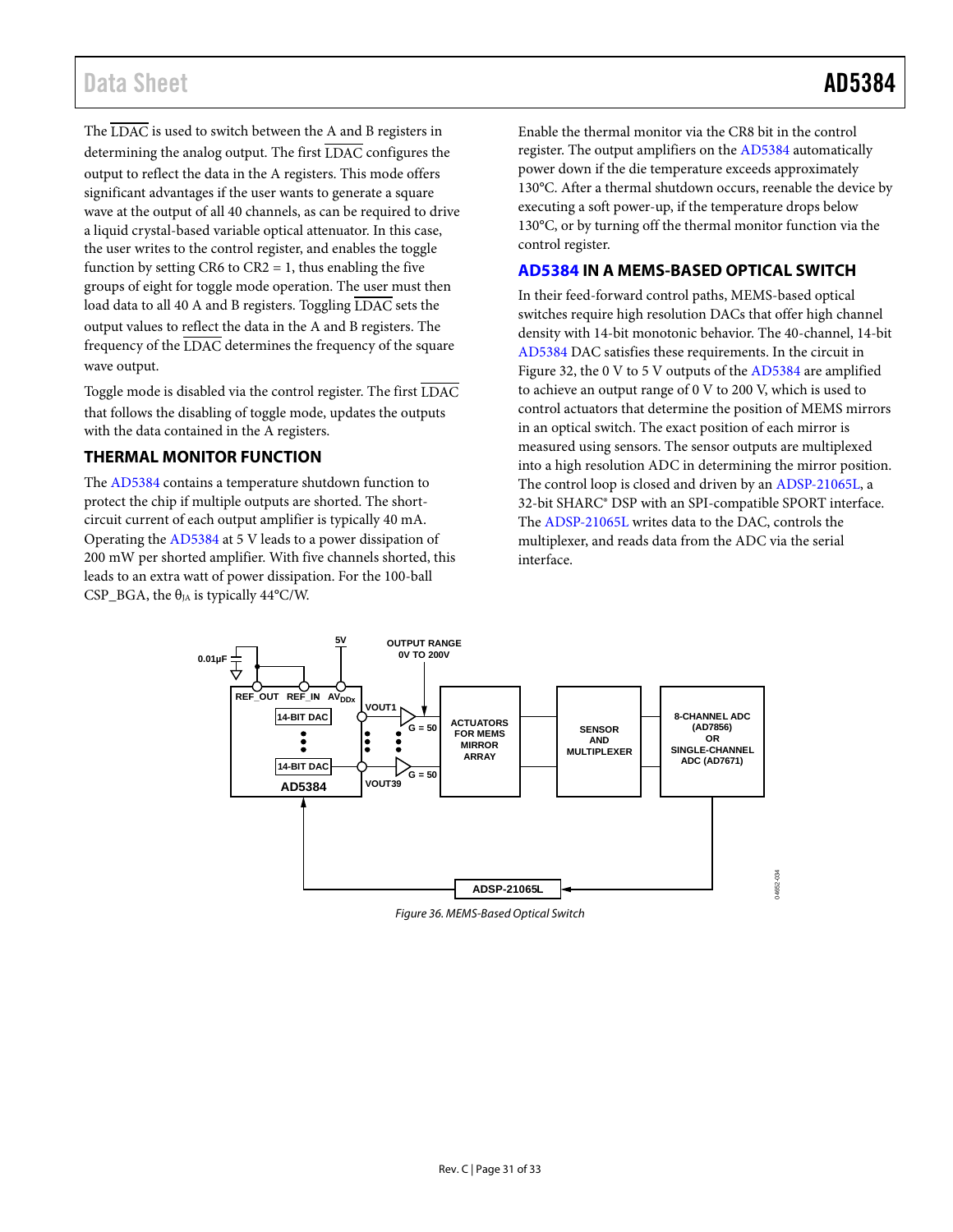# <span id="page-31-0"></span>**OPTICAL ATTENUATORS**

Based on its high channel count, high resolution, monotonic behavior, and high level of integration, the [AD5384](http://www.analog.com/AD5384?doc=AD5384.pdf) is ideally targeted at optical attenuation applications used in dynamic gain equalizers, variable optical attenuators (VOAs), and optical add-drop multiplexers (OADMs). In these applications, each wavelength is individually extracted using an arrayed wave guide; its power is monitored using a photodiode, transimpedance amplifier, and an ADC in a closed-loop control system.

Th[e AD5384](http://www.analog.com/AD5384?doc=AD5384.pdf) controls the optical attenuator for each wavelength, ensuring that the power is equalized in all wavelengths before being multiplexed onto the fiber. Equalizing the power prevents information loss and saturation from occurring at amplification stages further along the fiber.



*Figure 37. OADM Using th[e AD5384](http://www.analog.com/AD5384?doc=AD5384.pdf) as Part of an Optical Attenuator*